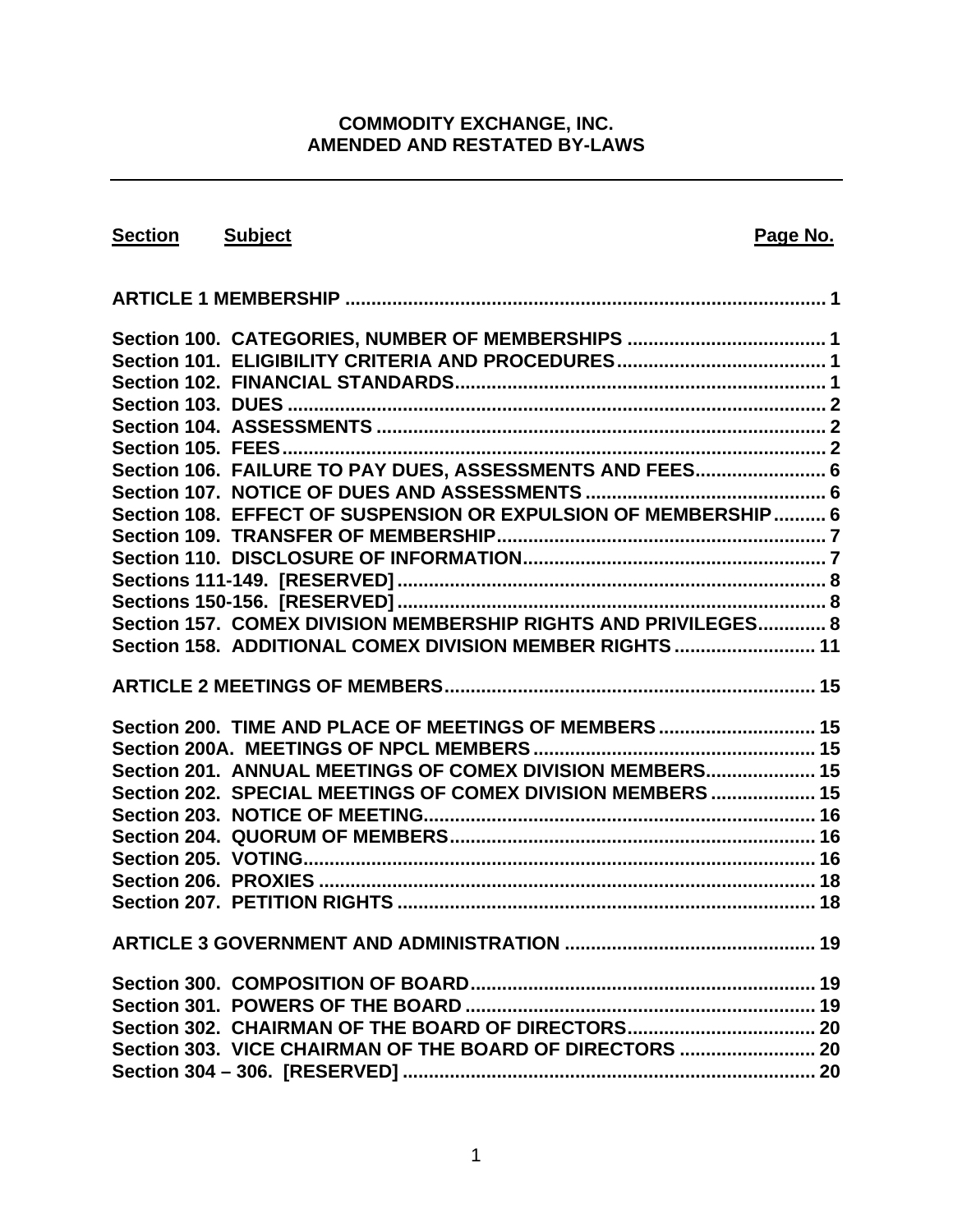| Section 307. RESIGNATION AND REMOVAL OF DIRECTORS 20          |  |
|---------------------------------------------------------------|--|
|                                                               |  |
|                                                               |  |
|                                                               |  |
|                                                               |  |
|                                                               |  |
|                                                               |  |
|                                                               |  |
|                                                               |  |
|                                                               |  |
|                                                               |  |
| Section 360. INDEMNIFICATION OF DIRECTORS, OFFICERS AND       |  |
|                                                               |  |
|                                                               |  |
|                                                               |  |
|                                                               |  |
|                                                               |  |
|                                                               |  |
|                                                               |  |
|                                                               |  |
| Section 405. REMOVAL, RESIGNATION AND VACANCIES 25            |  |
|                                                               |  |
|                                                               |  |
|                                                               |  |
|                                                               |  |
|                                                               |  |
|                                                               |  |
| ARTICLE 4A COMEX GOVERNORS COMMITTEE AND COMEX DIVISION       |  |
|                                                               |  |
|                                                               |  |
| Section 400A. POWERS AND COMPOSITION OF THE COMEX             |  |
|                                                               |  |
| Section 401A. DELEGATION OF THE COMEX GOVERNORS COMMITTEE  29 |  |
| Section 402A. MEETINGS OF THE COMEX GOVERNORS COMMITTEE  29   |  |
| Section 403A. RESIGNATION, SUSPENSION, REMOVAL AND RECALL OF  |  |
| COMEX GOVERNORS COMMITTEE MEMBERS  30                         |  |
| Section 404A. TENURE OF OFFICE OF COMEX GOVERNORS COMMITTEE   |  |
|                                                               |  |
|                                                               |  |
| Section 406A. CHAIRMAN OF THE COMEX GOVERNORS COMMITTEE  34   |  |
| Section 407A. VICE CHAIRMAN OF THE COMEX GOVERNORS            |  |
|                                                               |  |
|                                                               |  |
|                                                               |  |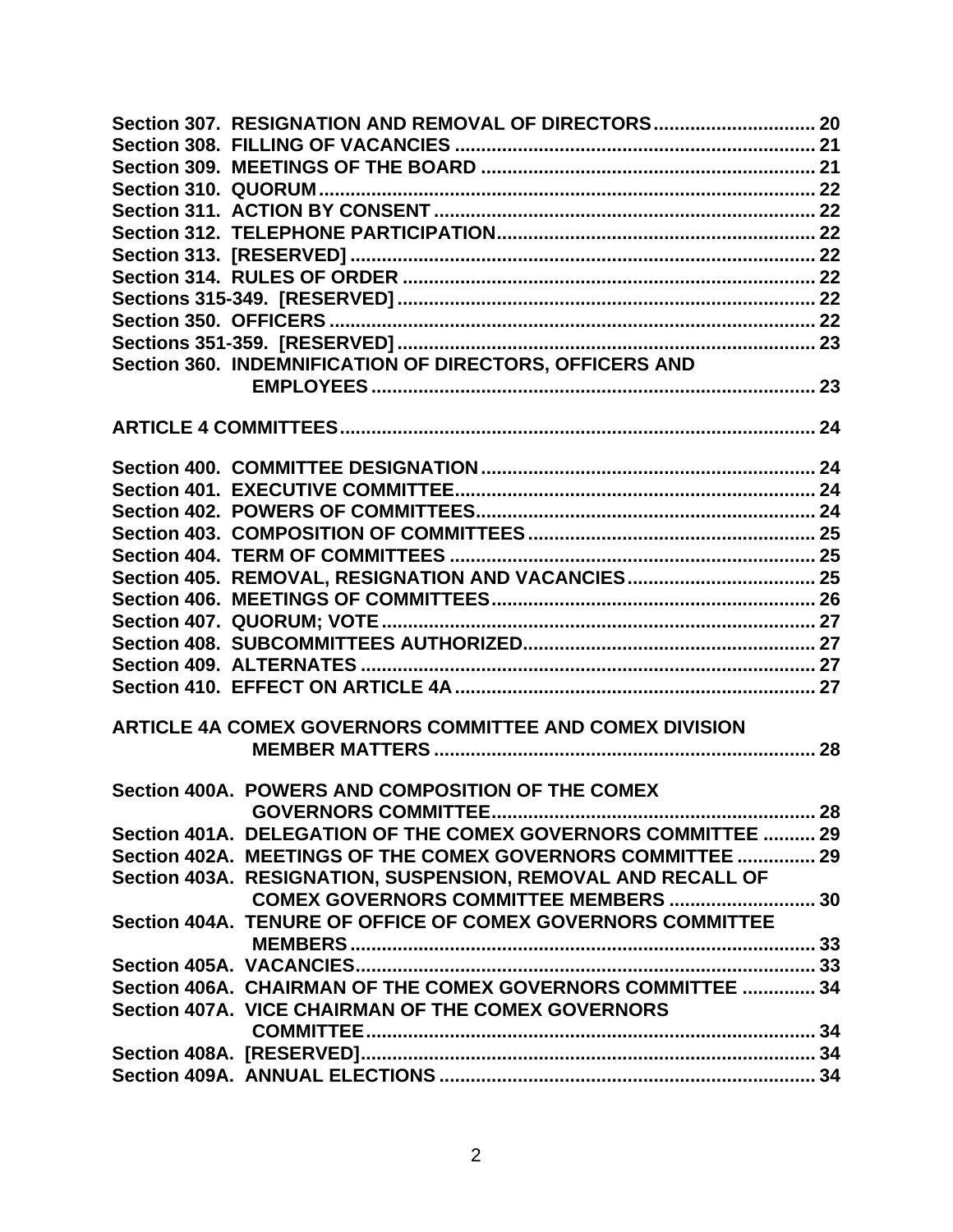| Section 416A. PETITIONS FOR ELECTION TO THE COMEX GOVERNORS  |  |
|--------------------------------------------------------------|--|
|                                                              |  |
|                                                              |  |
|                                                              |  |
|                                                              |  |
|                                                              |  |
|                                                              |  |
| Section 502. AMENDMENTS AFFECTING EXISTING CONTRACTS  36     |  |
|                                                              |  |
|                                                              |  |
|                                                              |  |
|                                                              |  |
|                                                              |  |
|                                                              |  |
|                                                              |  |
|                                                              |  |
|                                                              |  |
|                                                              |  |
|                                                              |  |
|                                                              |  |
|                                                              |  |
|                                                              |  |
|                                                              |  |
|                                                              |  |
| ARTICLE 8 DISCIPLINARY AND SUMMARY PROCEEDINGS 43            |  |
|                                                              |  |
| Section 800. MEMBERS SUBJECT TO DISCIPLINARY PROCEEDINGS 43  |  |
|                                                              |  |
|                                                              |  |
|                                                              |  |
|                                                              |  |
|                                                              |  |
| Section 852. SUMMARY SUSPENSION; ACTION BY THE PRESIDENT  45 |  |
| Section 853. SUMMARY SUSPENSION; ACTION OF THE EXECUTIVE     |  |
|                                                              |  |
|                                                              |  |
|                                                              |  |
|                                                              |  |
|                                                              |  |
|                                                              |  |
|                                                              |  |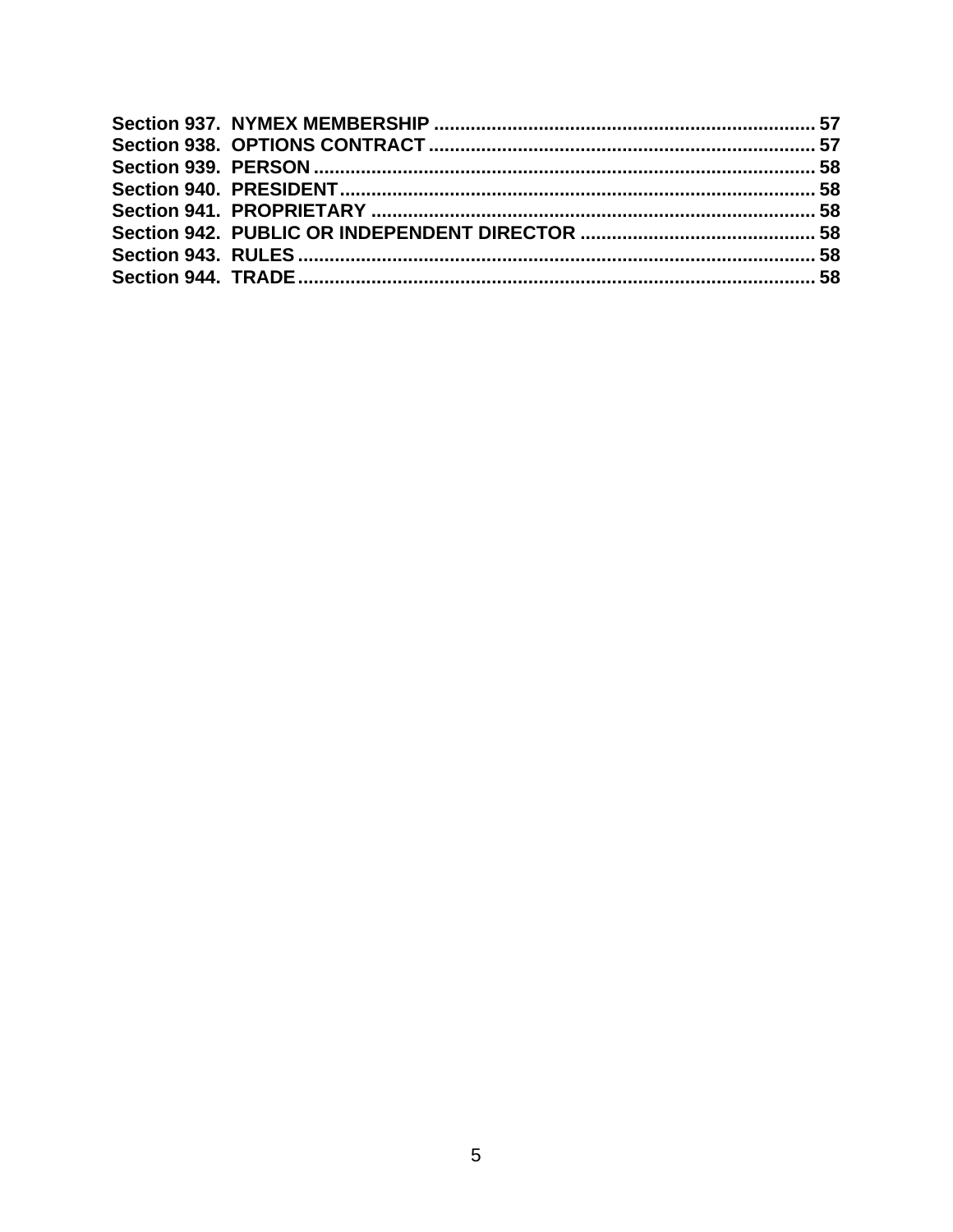# **ARTICLE 1 MEMBERSHIP**

#### <span id="page-5-0"></span>**Section 100. CATEGORIES, NUMBER OF MEMBERSHIPS**

(A) There will be two categories of membership in COMEX: the NYMEX Membership (of which only one will be issued) and COMEX Division Memberships. Only NYMEX shall have the voting, liquidation and the other rights and privileges of a member under the New York Not-For-Profit Corporation Law (the "NPCL"), such power to be exercised pursuant to the terms of these By-Laws.

(B) The number of COMEX Division Memberships is limited to 772. Holders of the COMEX Division Memberships will not have any ownership or other rights under the NPCL but will have the rights contained in these By-Laws. Except as expressly provided in these By-Laws, the holders of COMEX Division Memberships, in their capacity as such, shall have no voting rights.

### **Section 101. ELIGIBILITY CRITERIA AND PROCEDURES**

(A) Subject to the terms of Section 158(C)(2), the Board may adopt, from time to time, Rules relating to criteria for eligibility for membership and procedures for becoming a member and any requirements or procedures for the acquisition or transfer of a membership as it may determine.

(B) Subject to the terms of Section 158(C)(3)(b), the Board may adopt, from time to time, Rules relating to eligibility and application procedures for Floor Members as it shall determine.

### **Section 102. FINANCIAL STANDARDS**

(A) The Board may adopt, from time to time, Rules relating to financial standards applicable to Members and Member Firms as a condition to becoming a Member and continuing as a Member. Subject to the terms of Section 158(C)(2), such financial standards may differ among different categories of membership as determined by the Board in its discretion.

(B) Any Member who is registered with the Commission shall comply with such rules and regulations as the Commission adopts relating to financial requirements.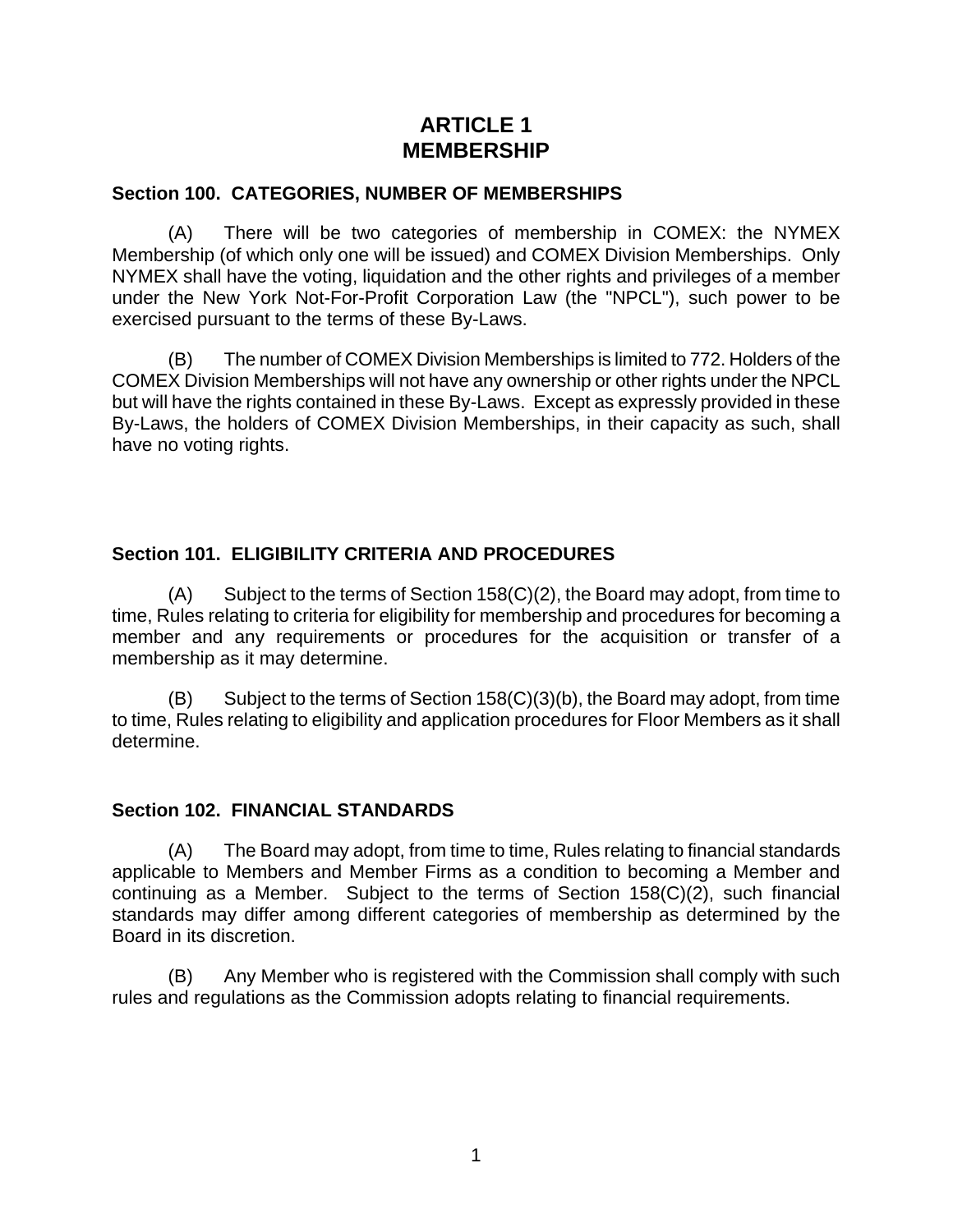#### <span id="page-6-0"></span>**Section 103. DUES**

The Board may assess such dues upon each owner of a COMEX Division Membership as it determines, but in no greater amount than those dues imposed on each owner of a NYMEX Division Membership. The Board may also, in its discretion, waive the payment of dues by owners of COMEX Division Memberships. Dues assessed on COMEX Division Members shall be applied pro rata among all owners of COMEX Division Memberships on the basis of the number of regular memberships held, including, for these purposes, regular memberships held by the Exchange or its Affiliates, and are payable by the owner of the COMEX Division Membership in whose name the membership is registered.

### **Section 104. ASSESSMENTS**

(A) The Board may levy such assessments upon each owner of a COMEX Division Membership as it determines, but in no greater amount than those imposed on each owner of a NYMEX Division Membership. The Board may also, in its discretion, waive the payment of such assessments by owners of COMEX Division Memberships.

(B) From time to time the COMEX Governors Committee may levy such assessments upon the COMEX Division Memberships as it determines to be necessary in its sole discretion to fund the costs and expenses of independent legal or other professional services to protect the COMEX Members' interests. Notwithstanding Section 104(C), such assessments shall be due and payable at such time as the COMEX Governors Committee may determine.

(C) All assessments are due and payable at such time as the Board may determine. All assessments on COMEX Division Members will be applied pro rata among all owners of COMEX Division Memberships based on the number of COMEX Division Memberships owned, including, for these purposes, regular memberships held by the Exchange or its Affiliates, and will be payable by the owner of the COMEX Division Membership in whose name the membership is registered.

### **Section 105. FEES**

(A) Subject to the limitations set forth in these By-Laws, from time to time the Board may establish fees, in such amounts as it determines, on contracts traded on the COMEX Division. For the purposes of Sections 105(B) – (H) below, the term "fees" shall mean trade execution charges and related surcharges, of any kind or type (except for any lessee or licensee surcharges), as opposed to administrative fees set forth in Section 105(J).

(B) Open outcry fees for COMEX Division Members and non-members trading COMEX Division contracts shall not exceed electronic fees for the same or substantially equivalent products, including miNYs; provided, however, that when comparing fees,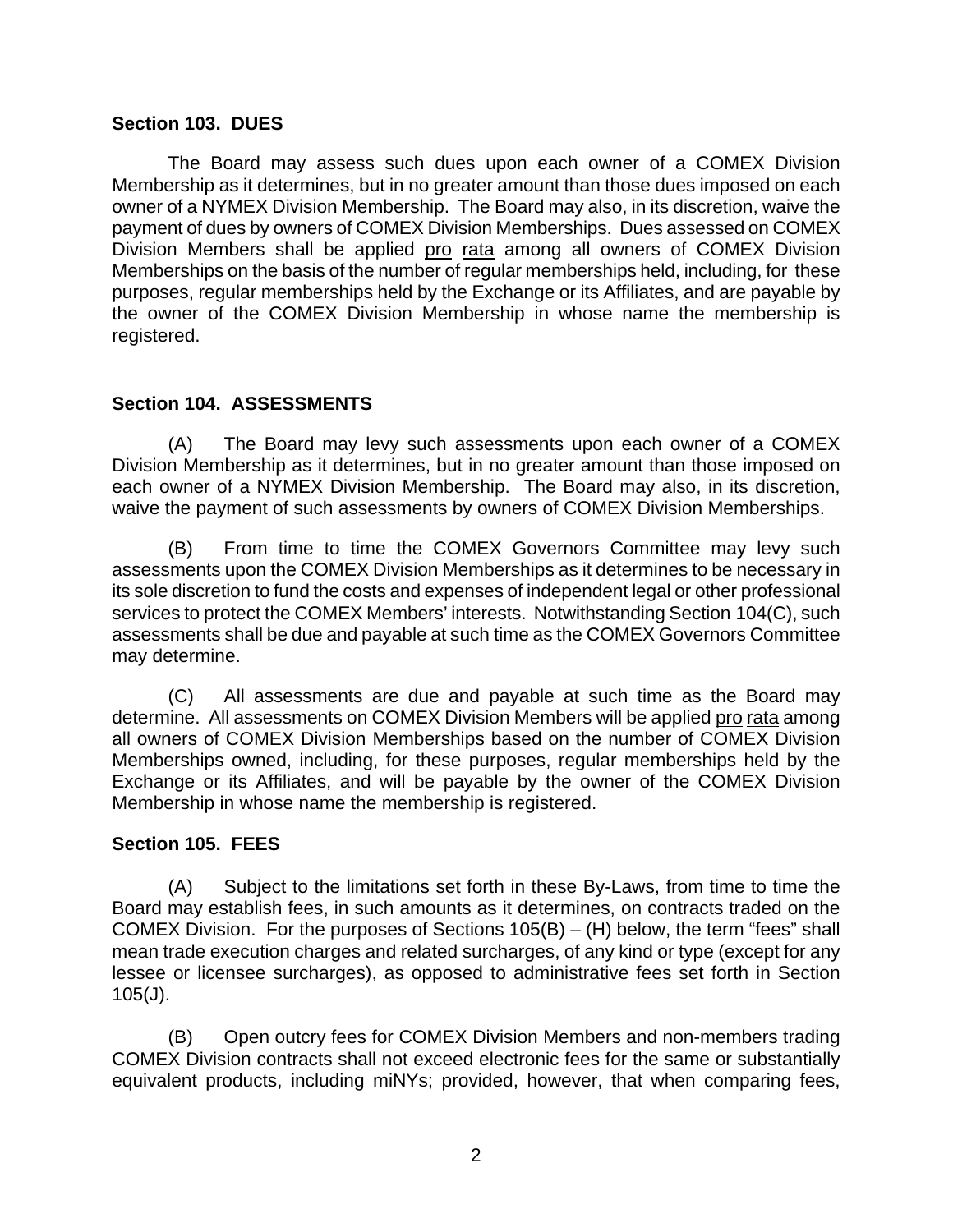contracts must be compared as if they were of equivalent contract size. For instance, the fee for an open outcry traded 100 oz. Gold future could not exceed the fees for two electronic 50 oz. Gold miNY contracts.

(C) (1) Subject to subsections (2) and (3) below, fees charged to owners of COMEX Division memberships ("COMEX Division Member Rates") with respect to any COMEX Core Products or any New Metals Contracts (traded electronically or by open outcry) (a) shall be at least 50% lower than the respective fees charged to participants in the next highest tier of such fees (each, a "COMEX Fee Differential", and collectively, the "COMEX Fee Differentials") and (b) shall be the lowest tier with respect to such fees.

 (2) In the event that the average member/non-member Fee Differential for all CME Core Products (on a weighted average per contract basis) becomes less than 50% ("Fee Differential Reduction"), the COMEX Fee Differential may be decreased below the 50% level to the same extent that such a decrease has occurred with respect to such Fee Differential Reduction. For example, if the average member/non-member Fee Differential for all CME Core Products is reduced to 40% (on a weighted average per contract basis), the COMEX Fee Differential may be decreased to 40%. Moreover, the COMEX Fee Differential may be reduced to the extent necessary to meet competitive conditions with respect to COMEX Core Products and New Metals Contracts with the prior consent of the COMEX Governors Committee.

(3) The following fees are excluded from the term "next highest tier of fees" as set forth in subsection (1):

- (a) Fee waivers (as set forth in subsection (D) below),
- (b) Cross-Divisional Trading Fees (as set forth in subsection (E) below),
- (c) Market Maker Fees (as set forth in subsections (F) below), and

(d) Volume discount and targeted incentive fees. The volume discount fees are discounted non-member fees applicable to specified contracts (with respect to commodity, geographic region or such other descriptive criteria) once certain volume thresholds are met, which such volume thresholds shall be set at a commercially reasonable level such that they are designed to apply to no more than 20% of total nonmember volume with respect to such contracts. The targeted incentive fees are discounted non-member fees applicable to specified contracts (with respect to commodity, geographic region or such other descriptive criteria) to customers satisfying such incentive program's eligibility criteria, which such criteria shall be determined such that they are designed to apply to no more than 20% of total non-member volume with respect to such contracts. The discounted non-member fee must be at least 25% greater than the applicable COMEX Division member fee at all times. For instance, if the member fee were \$.40, then the discounted non-member rate would not be less than \$.50. NYMEX will review these fees on at least a quarterly basis to determine whether the applicable 20% caps are being met and will use commercially reasonable efforts to readjust the volume thresholds in order to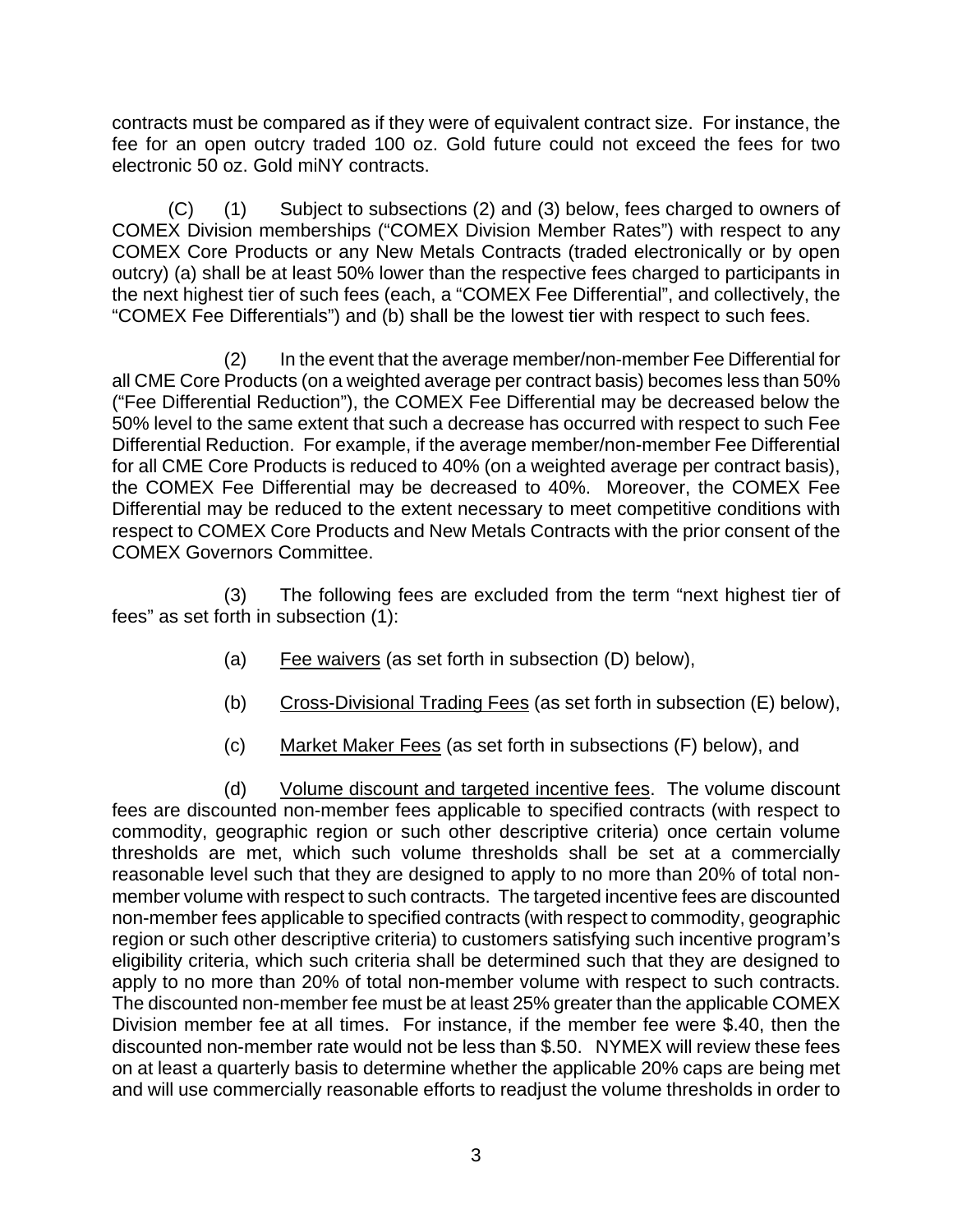achieve such 20% caps.

(e) Permittee fees for permits established in accordance with Section 157(H), provided, however, that no permittee fee shall be lower than the applicable COMEX Division member fees.

(f) Fees charged to COMEX Division Lessees or Licensees and COMEX Option Members.

(D) Fee Waivers. NYMEX may institute fee waivers for any COMEX contract, for up to a six-month period with extension for additional six-month periods after prior reasonable consultation with (but not requiring the approval of) the COMEX Governors Committee. In the event that fee waivers are provided to non-COMEX Division Members for any COMEX contract, fees for that contract must also be waived for COMEX Division Members.

(E) Cross-Divisional Trading (1) Until December 31, 2014, the fees charged with respect to open outcry trading of NYMEX Division contracts by COMEX Division Members (or COMEX Division contracts by NYMEX Division Members), who are natural persons who own the relevant membership and are not persons who lease or license memberships, as customers from off the floor for their own accounts (but not for the account of a Member Firm or any other business association) shall be established by the Board and shall be equal to the mean between the lowest fees charged to owners of COMEX Division memberships for open outcry contracts traded on the COMEX Division and the highest tier of fees charged to non-members for open outcry contracts traded on the COMEX Division; provided, however, that in no event shall fees charged to COMEX Division Members trading NYMEX Division contracts be less than fees charged to NYMEX Division Members trading NYMEX Division contracts.

(2) Until December 31, 2014, with respect to cross-divisional trading of contracts traded on an Electronic Trading System with respect to COMEX Division or NYMEX Division Members, as applicable, who are natural persons who own the relevant membership and not persons who lease or license memberships, as customers for their own accounts (but not for the account of a Member Firm or any other business association) shall be established by the Board and shall be equal to, on a per contract basis:

(i) for COMEX Division Members trading NYMEX Division products: the mean between the lowest such fees charged to owners of NYMEX Division memberships and the highest tier of fees charged to non-members for such contracts traded on the NYMEX Division; and

(ii) for NYMEX Division Members trading COMEX Division products: the mean between the lowest such fees charged to owners of COMEX Division memberships and the highest tier of fees charged to non-members for such contracts traded on the COMEX Division.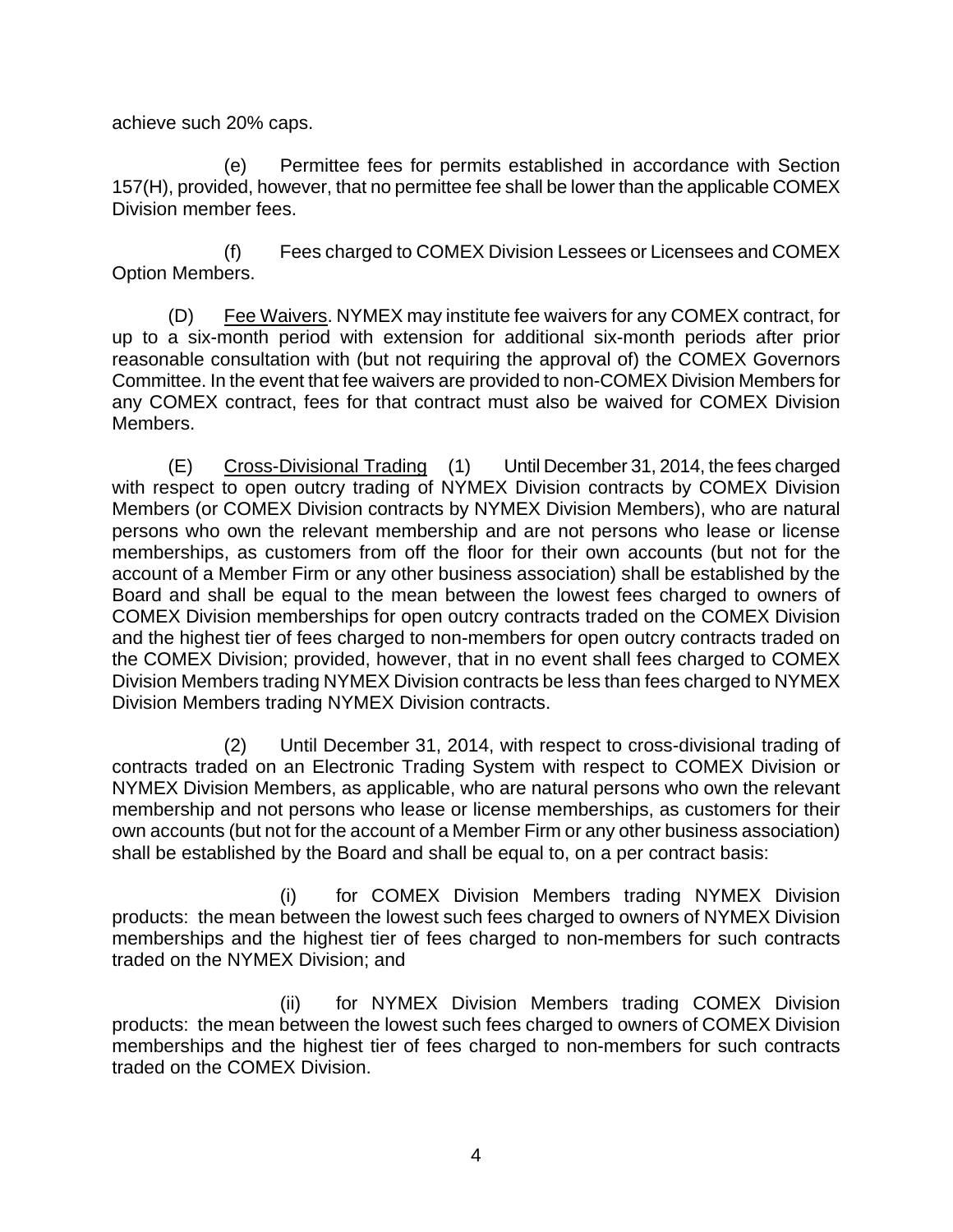(3) After December 31, 2014, the Board, in its sole discretion, shall determine whether to permit cross-divisional trading at discounted fees and to determine any fees relative to cross-divisional trading; provided, however, that in the event NYMEX Division Members are provided discounted fees for trading COMEX Division contracts, COMEX Division members shall be provided discounted fees on an equivalent basis for trading NYMEX Division contracts.

(F) Market Makers. NYMEX may appoint in its sole discretion individuals and firms to act as "market makers" for each COMEX Division product traded electronically in order to promote market liquidity. NYMEX will make reasonable efforts to identify COMEX Division Members for market-maker positions and to consult with members of the COMEX Governors Committee prior to the establishment of a market-maker program.

(G) Except as set forth in this subsection (G), the provisions of Section 105 shall not apply to products listed for clearing only (which are currently listed on NYMEX ClearPort® Clearing). For NYMEX ClearPort® Clearing products where metals are the underlying commodity, if NYMEX Division Members are provided a member fee for NYMEX ClearPort® Clearing products where NYMEX Core Products are the underlying commodity, COMEX Members will receive a member fee on a per product basis not greater than seventy percent (70%) of the fee charged from time-to-time to non-members for trading such metals products provided that the applicable COMEX Division Members meet the regulatory requirements set by the CFTC and NYMEX for such trading.

(H) If NYMEX obtains the right for NYMEX Division Members to trade on another exchange any (i) COMEX Core Products contracts, or (ii) New Metals Contracts, or (iii) any contracts that are competitive with NYMEX Core Products, at a percentage discount from what would be charged to members of the public for trading such contracts, and if that other exchange lists COMEX Core Products contracts or New Metals Contracts of any kind, then NYMEX shall obtain for the COMEX Division Members the right to trade each of such Contracts at the same percentage discount.

(I) The current surcharge charged to lessees or licensees of COMEX Division Memberships may not be decreased below current levels as of November 20, 2006 without the prior consent of the COMEX Governors Committee in its sole discretion.

(J) NYMEX may impose administrative fees, such as booth, telephone, electronic terminal, bandwidth or similar fees, on the COMEX Division Members on a uniform basis as a class; provided, however, that such fees shall be reasonably related to actual expense increases faced by NYMEX and such fees charged to COMEX Division Members may not exceed those charged to NYMEX Division Members.

(K) COMEX Division Members shall be entitled to COMEX Division Member Rates on all contracts for which the underlying commodity is one or more metals or alloys, other than platinum or palladium, if such contracts are listed for trading on the Chicago Board of Trade or the Chicago Mercantile Exchange.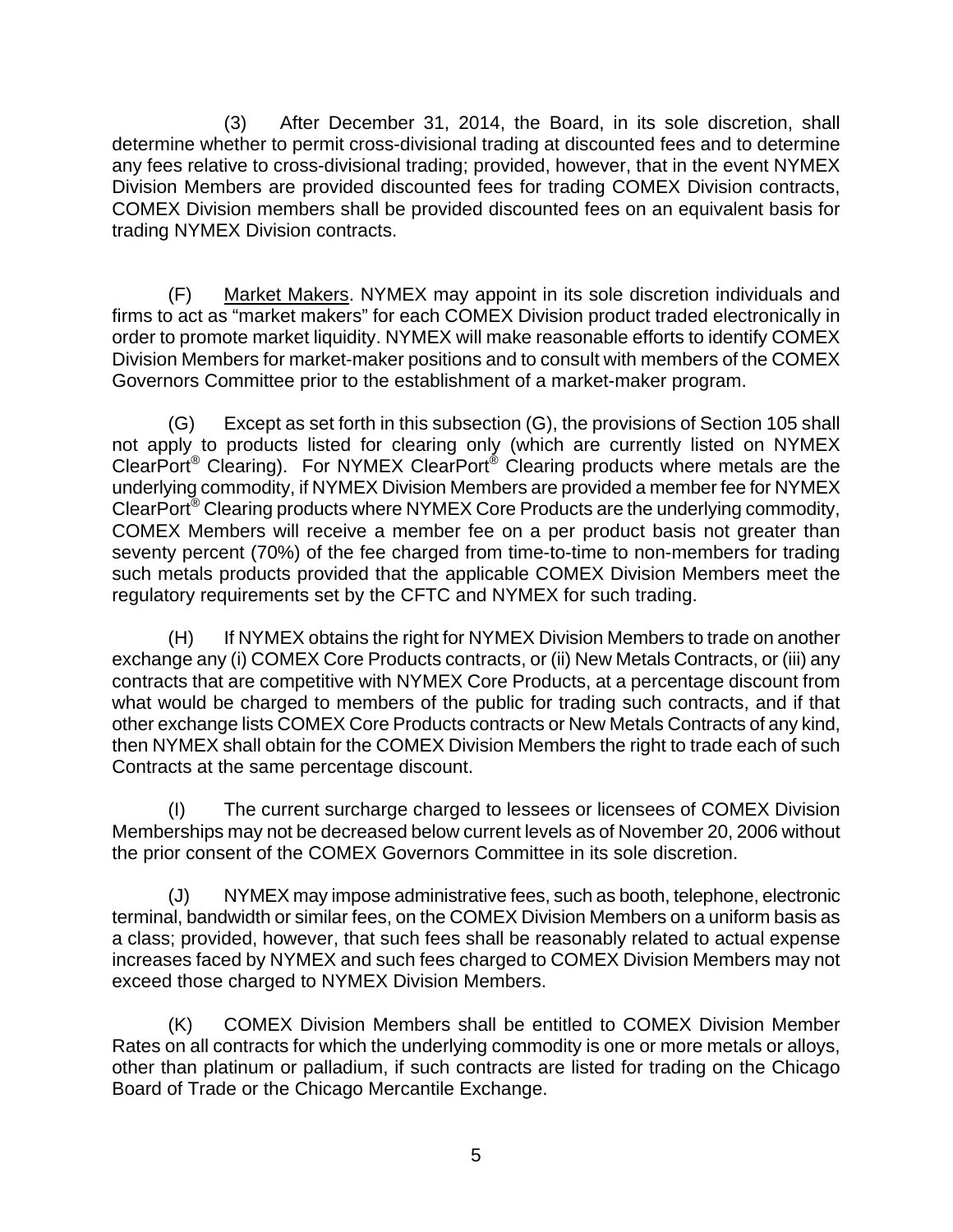### <span id="page-10-0"></span>**Section 106. FAILURE TO PAY DUES, ASSESSMENTS AND FEES**

(A) If a Member fails to pay any dues, assessments or fees when due and such failure is not cured within thirty (30) days after written notice to the Member by the COMEX Division that such dues, assessments or fees are due, such Member shall be suspended automatically from all rights and privileges of membership. Such suspension shall continue in effect until the failure is cured. The Executive Committee, upon written application received prior to the expiration of such period, may extend the thirty (30) day period, in its sole discretion.

(B) If a Member who is suspended under subsection (A) of this Rule fails to pay any dues, assessments or fees within thirty (30) days of the suspension, the Member shall be expelled from membership. The Board or the Executive Committee, upon written application received prior to the expiration of such thirty (30) day period and for good cause, may extend the thirty (30) day period.

(C) Any Member who fails to pay any dues, assessments or fees after written notice to the Member that such dues, assessments or fees are payable, shall pay a penalty, in addition to the sanctions imposed by this Section 106, as fixed from time to time by the Board but not less than twenty percent (20%) of the amount due.

# **Section 107. NOTICE OF DUES AND ASSESSMENTS**

(A) Notice of all dues and assessments shall be published by the Exchange and shall be given: personally by delivery to a postal box located on the Exchange premises; or, by first class mail, postage prepaid and addressed to the Member at the address such member has filed with the Exchange. Notice, when mailed in accordance with this Section 107, shall be effective when mailed.

(B) Non-receipt of the notice shall not operate to relieve the Member from payment, to extend the time for payment or to relieve any Member from the imposition of penalties for failing to pay dues and assessments.

# **Section 108. EFFECT OF SUSPENSION OR EXPULSION OF MEMBERSHIP**

(A) A Member or Member Firm whose rights and privileges of Membership have been suspended shall continue to be:

- (1) subject to the By-Laws and Rules of the Exchange;
- (2) liable for all dues, assessments, fees and fines imposed by the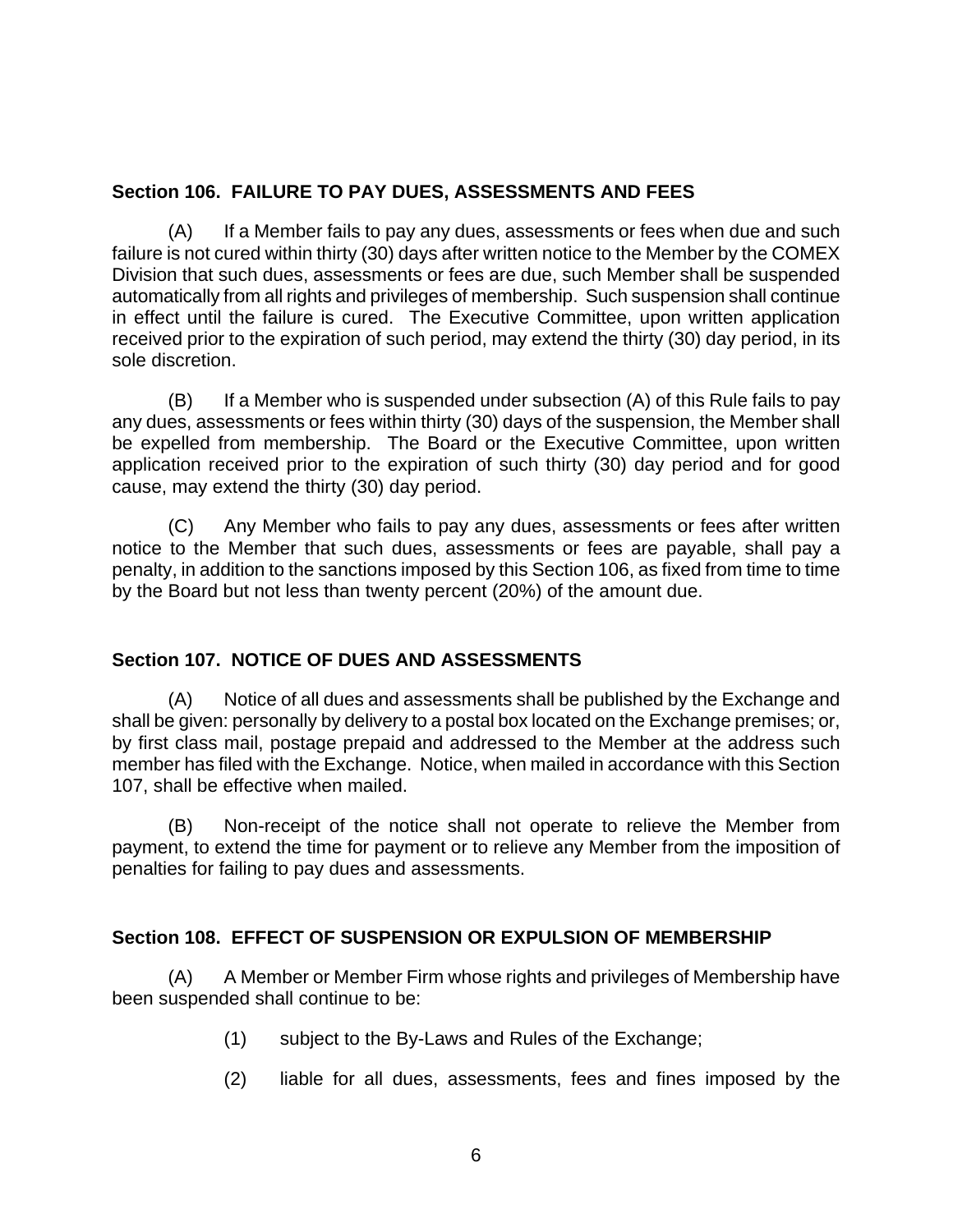<span id="page-11-0"></span>Exchange; and

(3) obligated to the Exchange and to its Members for all contracts, obligations and liabilities entered into or incurred before, during and after such suspension.

(B) A Member or Member Firm who has been expelled from the rights and privileges of Membership shall continue to be:

(1) subject to the disciplinary and arbitration rules of the Exchange;

(2) liable for all dues, assessments, fees and fines imposed by the Exchange prior to such expulsion; and

(3) obligated to the Exchange and its Members for all contracts, obligations, liabilities, fines and penalties entered into or incurred prior to or after such expulsion.

# **Section 109. TRANSFER OF MEMBERSHIP**

(A) Membership in the Exchange is only transferable pursuant to the terms and conditions established by the By-Laws and the Rules.

(B) A Member who is the subject of any disciplinary proceeding or investigation by the Exchange may transfer a membership pursuant to the terms and conditions established by the By-Laws and Rules.

(C) Transfer restrictions on COMEX Division Memberships shall be subject to the provisions of Section 158 (C).

# **Section 110. DISCLOSURE OF INFORMATION**

The Exchange shall not disclose to any person any information regarding the financial condition of a Member or Member Firm or the transactions or positions of any Member or Member Firm or any person except:

(1) to any committee, officer, director, employee or agent of the Exchange authorized to receive such information within the scope of its or such person's duties;

(2) to any duly authorized representative of the Commission or other regulatory agency with jurisdiction over the Exchange requesting such information or to any duly authorized representative of any other regulatory or self-regulatory organization with which the Exchange, as approved by the Board, has entered into an information sharing agreement;

(3) as required by law;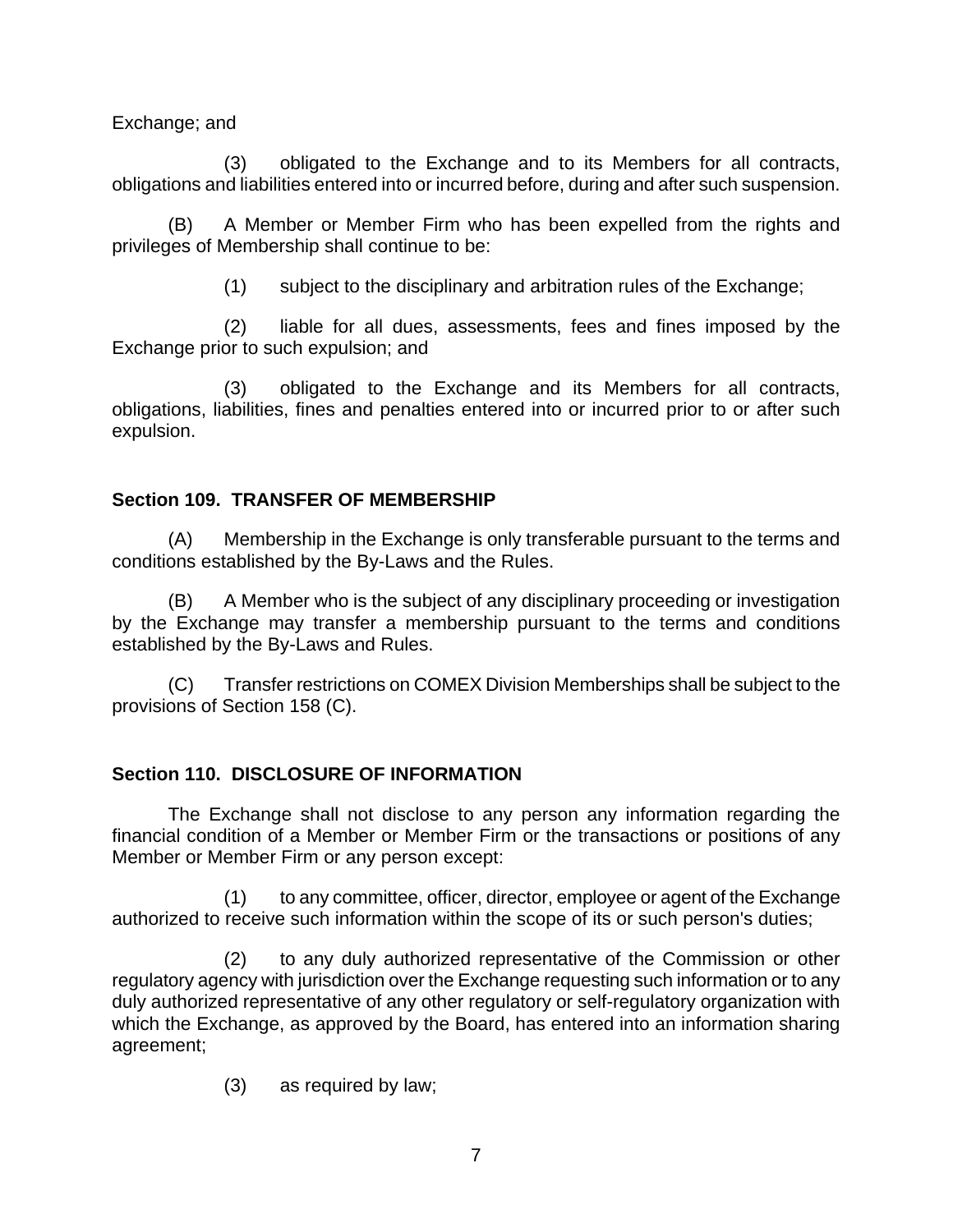<span id="page-12-0"></span>(4) when the Member or Member Firm requests or consents to such disclosure; or

(5) that the Exchange may release such information in connection with any litigation involving the Exchange when, in the opinion of the Exchange, the information is relevant or the release of the information is necessary and appropriate to the conduct of such litigation.

**Sections 111-149. [RESERVED]** 

# **Sections 150-156. [RESERVED]**

### **Section 157. COMEX DIVISION MEMBERSHIP RIGHTS AND PRIVILEGES**

(A) COMEX Division Members shall have the following rights and privileges:

(1) Trading in the gold, silver, copper and Eurotop 100 futures and option contracts that were traded on Commodity Exchange, Inc. immediately prior to August 3, 1994 and any replacement contracts for such contracts ("COMEX Division Replacement Contracts"), regardless of size, including trading such contracts through an Electronic Trading System, if such contracts are listed thereon for trading;

(2) Trading all "New Metals Contracts," defined as all contracts approved for trading after August 3, 1994 on any part of the Exchange, other than COMEX Division Replacement Contracts, for which the underlying commodity is one or more metals or alloys, other than platinum, palladium or an alloy containing one or more of those metals approved for trading on the Exchange at any time ("Platinum/Palladium Contracts"), including trading such contracts through an Electronic Trading System, if such contracts are listed thereon for trading;

(3) Proprietary trading in each contract approved for trading on any part of the Exchange after August 3, 1994, including through an Electronic Trading System if such contract is listed thereon for trading, for which the underlying commodity is a hydrocarbon, fossil fuel or other energy source or other energy source derived from another energy source ("New Energy Contract") for a period of two years (unless extended by the Board in its sole discretion) after the date such contract commences trading on the Exchange, provided that for this purpose "New Energy Contracts" does not include contracts introduced as replacements for other contracts previously traded on the Exchange ("Replacement Contracts") regardless of whether permit programs on such contracts are implemented;

(4) Trading in each contract approved for trading on any part of the Exchange, after August 3, 1994, including through an Electronic Trading System if such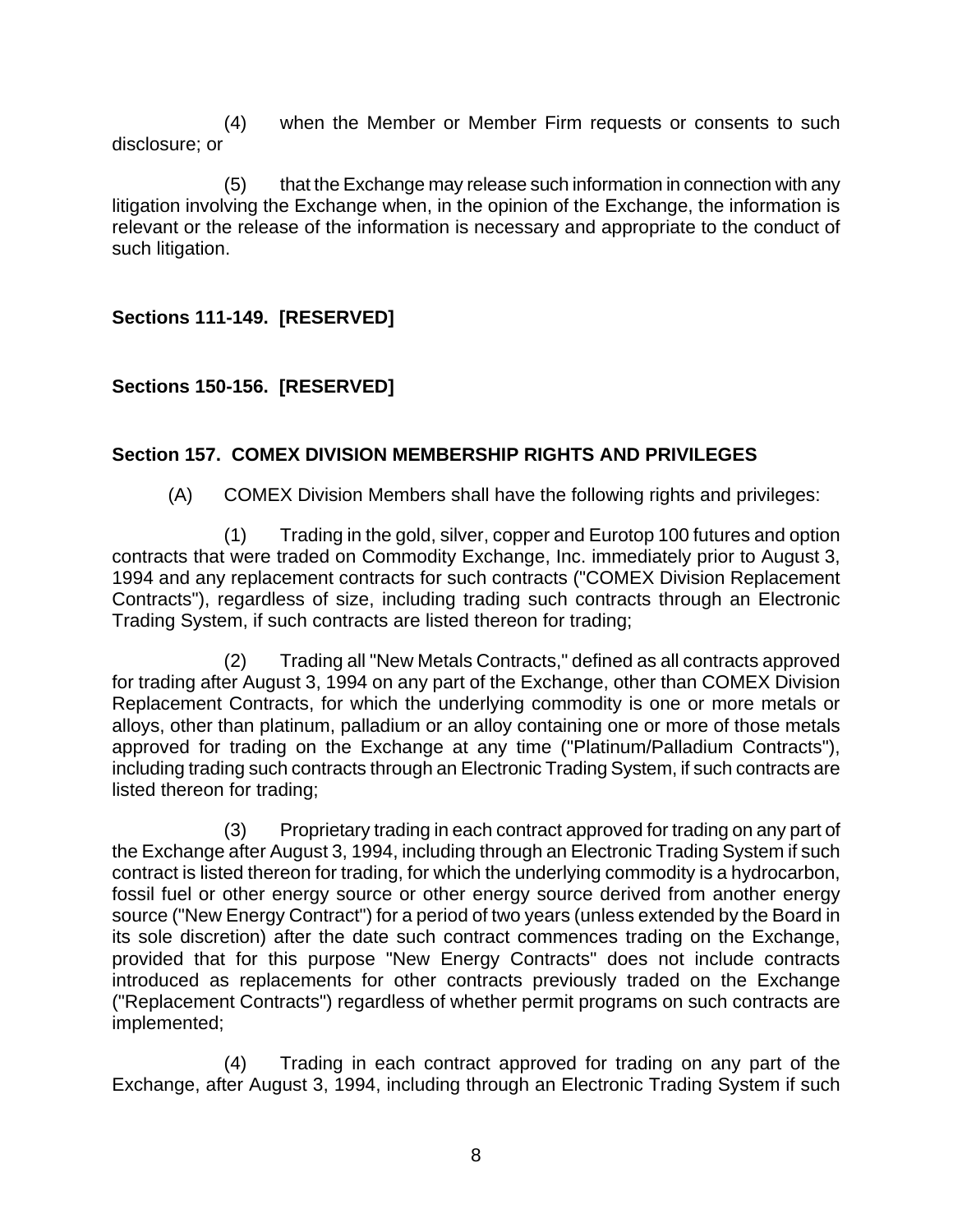contract is listed thereon for trading, which is not a New Energy Contract, a Replacement Contract or a New Metals Contract ("New Contract"), for period of two years after the date the contract commences trading on the Exchange;

(5) Proprietary trading in each New Contract approved for trading on any part of the Exchange, after August 3, 1994, including through an Electronic Trading System if such contract is listed thereon for trading, which is not a New Energy Contract, a Replacement Contract or a New Metals Contract, provided that such limited trading privileges will be non-transferable and will be available as to any particular contract only to a COMEX Division Member who is an individual owner of COMEX Division Memberships as of the date six months prior to the date trading in that contract commences, and will continue as to that contract only for so long as such COMEX Division Member continues to own a COMEX Division Membership;

(6) Proprietary trading in Platinum/Palladium Contracts, including through an Electronic Trading System if such contract is listed thereon for trading; and

(7) Proprietary trading until November 20, 2011 (unless such privileges are extended in accordance with Section 105(F)) of contracts traded on the NYMEX Division, through an Electronic Trading System, on terms set forth in Section 105(F).

(B) NYMEX Division Members shall have the following trading rights on the COMEX Division (in the case of clauses (3) and (4) below) and the NYMEX Division (in the case of clauses (1) and (2) below) in addition to their other trading rights and privileges on the NYMEX Division:

(1) trading in Platinum/Palladium Contracts;

(2) trading in New Energy Contracts and new non-metals, non-energy contracts;

(3) Proprietary trading in Eurotop 100 futures and options contracts and New Metals Contracts including through an Electronic Trading System if such contract is listed thereon for trading; and

(4) Proprietary trading until November 20, 2011 (unless such privileges are extended in accordance with Section 105(F)) of contracts traded on the COMEX Division, executed through an Electronic Trading System, on terms set forth in Section 105(F).

(C) The rights and privileges set forth in Section 157(A)(3), (5), (6) and (7) shall be exercisable only by COMEX Division Members who are natural persons and not by persons who lease or license memberships, and the rights and privileges set forth in Section 157(A)(4) shall be exercisable only by COMEX Division Members who are natural persons or COMEX Division Member Firms and not by persons who lease or license their memberships. In the case of the NYMEX Division Members, the provisions set forth in Section 157(B)(3) and (4) shall be exercisable only by NYMEX Division Members who are natural persons and not by persons who lease or license memberships.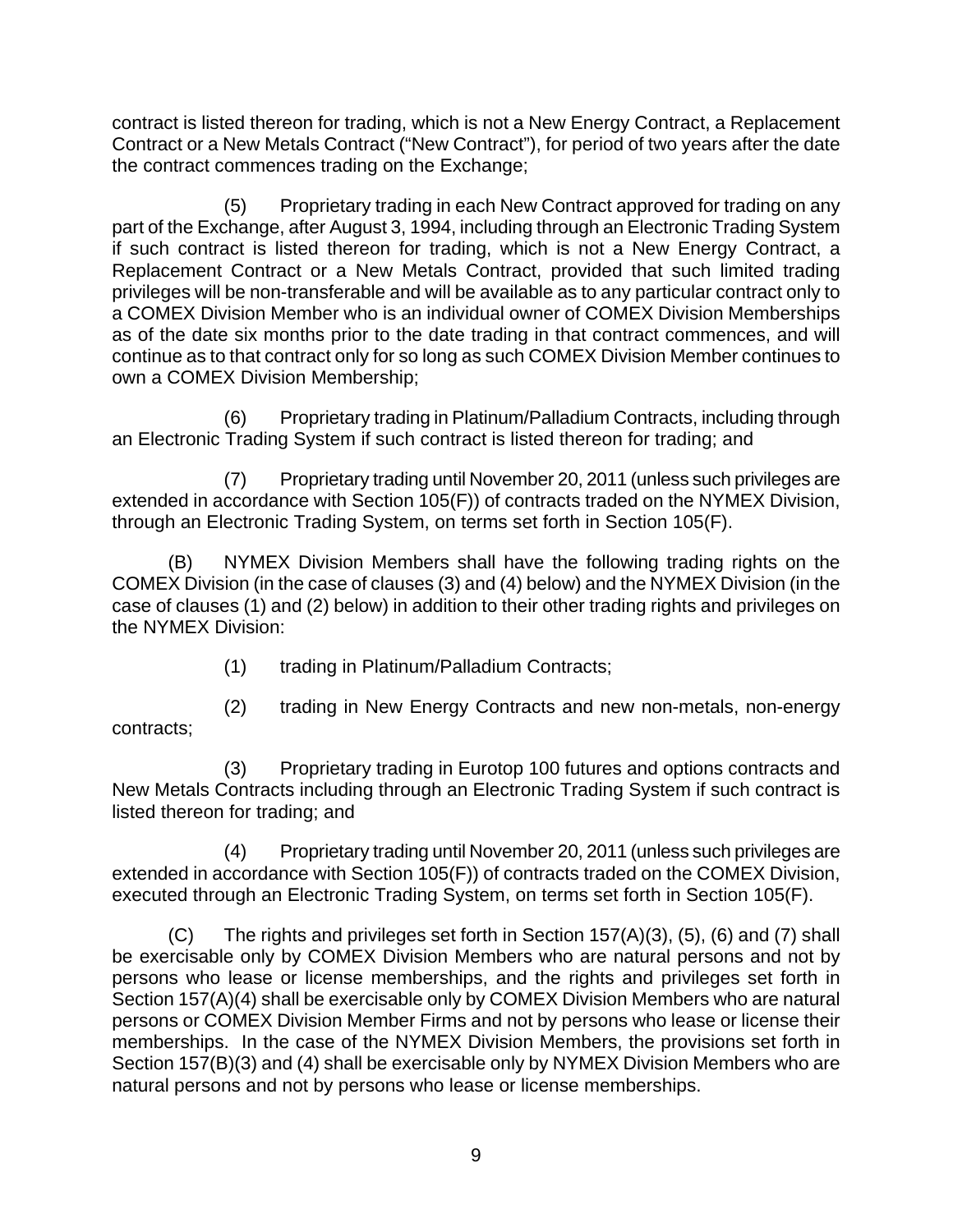(D) COMEX Division Members shall have the rights and privileges to continue dual trading in contracts traded on the COMEX Division (to the extent permitted by law) on terms no more restrictive than those imposed for contracts traded on the NYMEX Division.

(E) If the Exchange at any time acquires, is acquired by or merges with or into or otherwise consolidates with, another entity (or sells substantially all of its assets to or acquires substantially all of the assets of any such entity) (i) COMEX Division Members shall retain in the surviving or resulting entity all of their existing rights and privileges under these By-Laws (to the extent that such rights have not expired in accordance with their terms) except that COMEX Division Members will not have trading rights on the surviving or resulting entity under Sections 157(A)(4) and (5) (except those rights that were in existence with respect to contracts being traded at the time of the merger, acquisition, consolidation or sale of assets) and (ii) NYMEX shall use commercially reasonable efforts to obtain trading rights in the surviving or resulting entity for subsequent New Contracts.

(F) COMEX Division Members will have the right to receive an amount equal to \$10 million (to be distributed among the holders of COMEX Division memberships pro rata, based on the number of memberships owned of record by each of them on the effective date of the registration statement referred to below) upon the receipt by NYMEX of the net proceeds of a NYMEX IPO (as hereinafter defined); provided, however, that NYMEX shall deposit \$500,000 into an account which shall be used to pay for the costs and expenses associated with protecting the interests of the COMEX Members. These amounts shall be disbursed at the written direction of the Governors Committee and shall be used to pay for the costs and expenses associated with protecting the interest of the COMEX Division Members. Any amounts deposited pursuant to this Section 157(F) shall be the property of the COMEX Division Members as they may be from time to time. "NYMEX IPO" means a public offering for cash of equity securities pursuant to a registration statement filed under the Securities Act of 1933 by NYMEX, any holding company which holds a controlling interest in NYMEX, or any entity which owns or operates all or substantially all of the business or assets which are owned by NYMEX immediately following August 3, 1994.

(G) Trading privileges and other rights appurtenant to membership in the COMEX Division will be transferable (by sale, lease, license or otherwise). Any right appurtenant to membership to trade through an Electronic Trading System may only be transferred through a sale, lease or license of the entire membership; provided, however, that if NYMEX Division Members are given the right to separately lease or license the right to trade electronically at member fees, COMEX Division Members will also be granted this right.

(H) NYMEX will not issue trading permits to trade any COMEX Core Products (or COMEX Division Replacement Contracts), regardless of size, by open outcry. NYMEX may issue trading permits to trade any New Metals product by open outcry for a period not to exceed two years after the commencement of trading of such New Metals product.

(I) For the purposes of this Section 157, contracts in jet fuel will be considered New Energy Contracts; contracts in aluminum will be considered New Metals Contracts;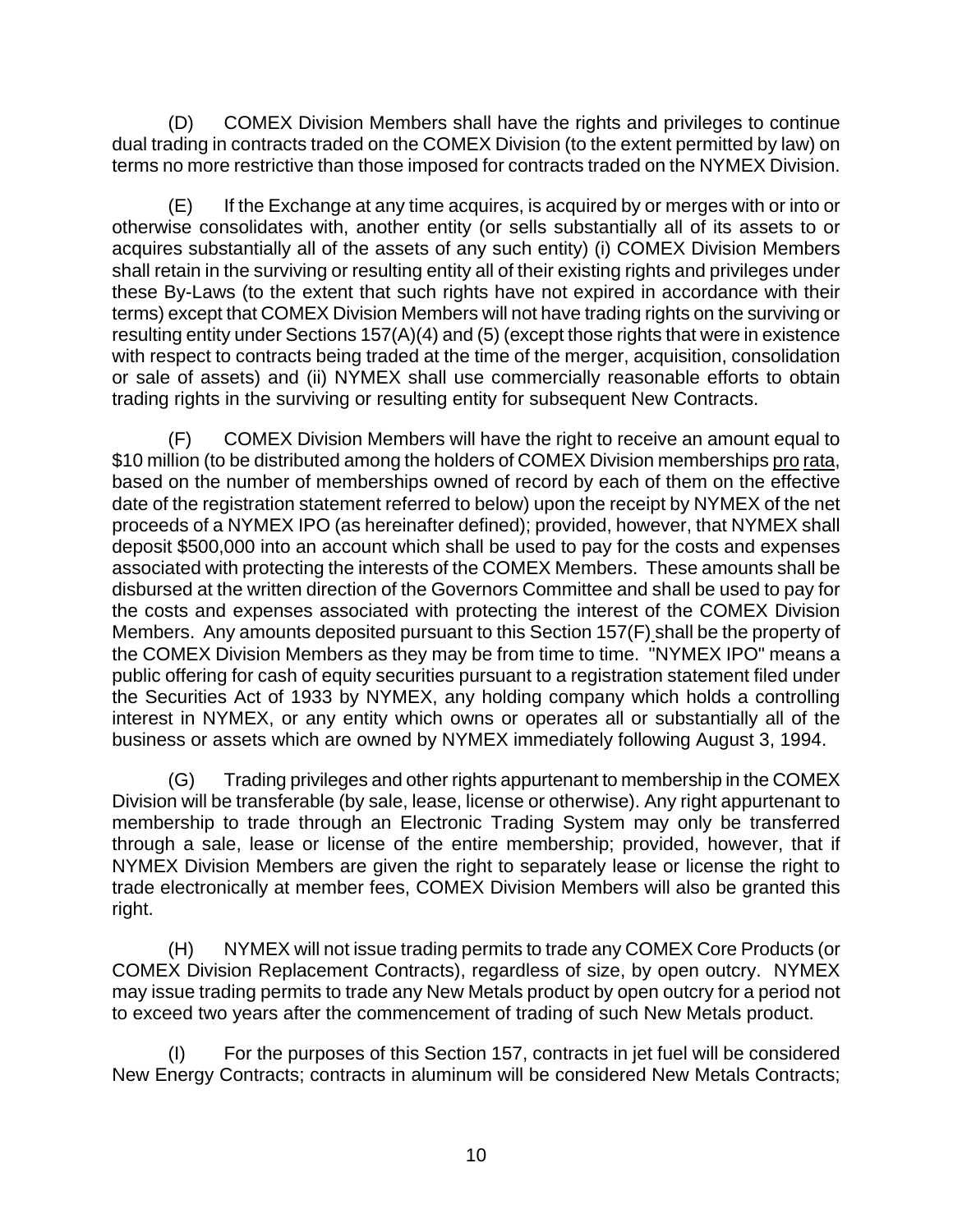<span id="page-15-0"></span>and contracts in sour crude oil and platinum and palladium will not be deemed included in the contracts described in Section 157(A)(1).

# **Section 158. ADDITIONAL COMEX DIVISION MEMBER RIGHTS**

In addition to the privileges set forth in Section 157 and any other rights contained in these By-Laws, COMEX Division Members shall also have the following member rights:

(A) Open Outcry. Until November 20, 2011, NYMEX will not eliminate, suspend or restrict open outcry trading of any COMEX Core Product (regardless of size) or any COMEX Division Replacement Contract. After November 20, 2011, the Board may eliminate, suspend or restrict open outcry trading of any COMEX Core Product or any COMEX Division Replacement Contract in its sole discretion.

(1) For as long as open outcry exists on the COMEX Division, the COMEX Division Members shall have the exclusive right to trade COMEX Core Products (regardless of size), and any COMEX Division Replacement Contracts, on the floor via open outcry. This right includes the trading of futures and options on COMEX Core Products and COMEX Division Replacement Contracts and the ability to post EFPs for such contracts on the floor of the Exchange; provided, however, that nothing in this Section shall affect the rights of COMEX Option Members to trade pursuant to the Rules.

(2) Trading Hours. NYMEX will consult with (but will not be required to obtain the approval of) the COMEX Governors Committee before proposing any change to open outcry trading hours for any COMEX Division contracts traded via open outcry. In addition, NYMEX may only change COMEX open outcry trading hours (i) if, within 15 days of the issuance of written notice to the COMEX Division Members proposing such changes, there is no written demand for a COMEX Division Member meeting to vote on such changes made by 10% or more of the 772 COMEX Division memberships eligible to vote or (ii) if such written demand for a meeting is made by the owners representing 10% or more of the 772 COMEX memberships within 15 days after the issuance of a written notice then by the approval of the eligible voters representing at least a majority of the COMEX memberships actually voting (in person or by proxy) at a member meeting. The provisions of this Section 158(A)(1) shall not apply to a temporary change on business days preceding an official Exchange holiday or to any temporary change in trading hours implemented by the Exchange in response to a physical or other emergency.

(3) Contract Specifications. (a) Until November 20, 2011 and except as otherwise provided in Section 158(A)(2), NYMEX will not establish or amend the contract terms and conditions of COMEX Core Products traded by open outcry (regardless of size), or any COMEX Division Replacement Contracts traded by open outcry, without the prior approval of the COMEX Governors Committee, in its sole discretion. This provision does not apply to COMEX Core Products (regardless of size) traded exclusively via electronic means.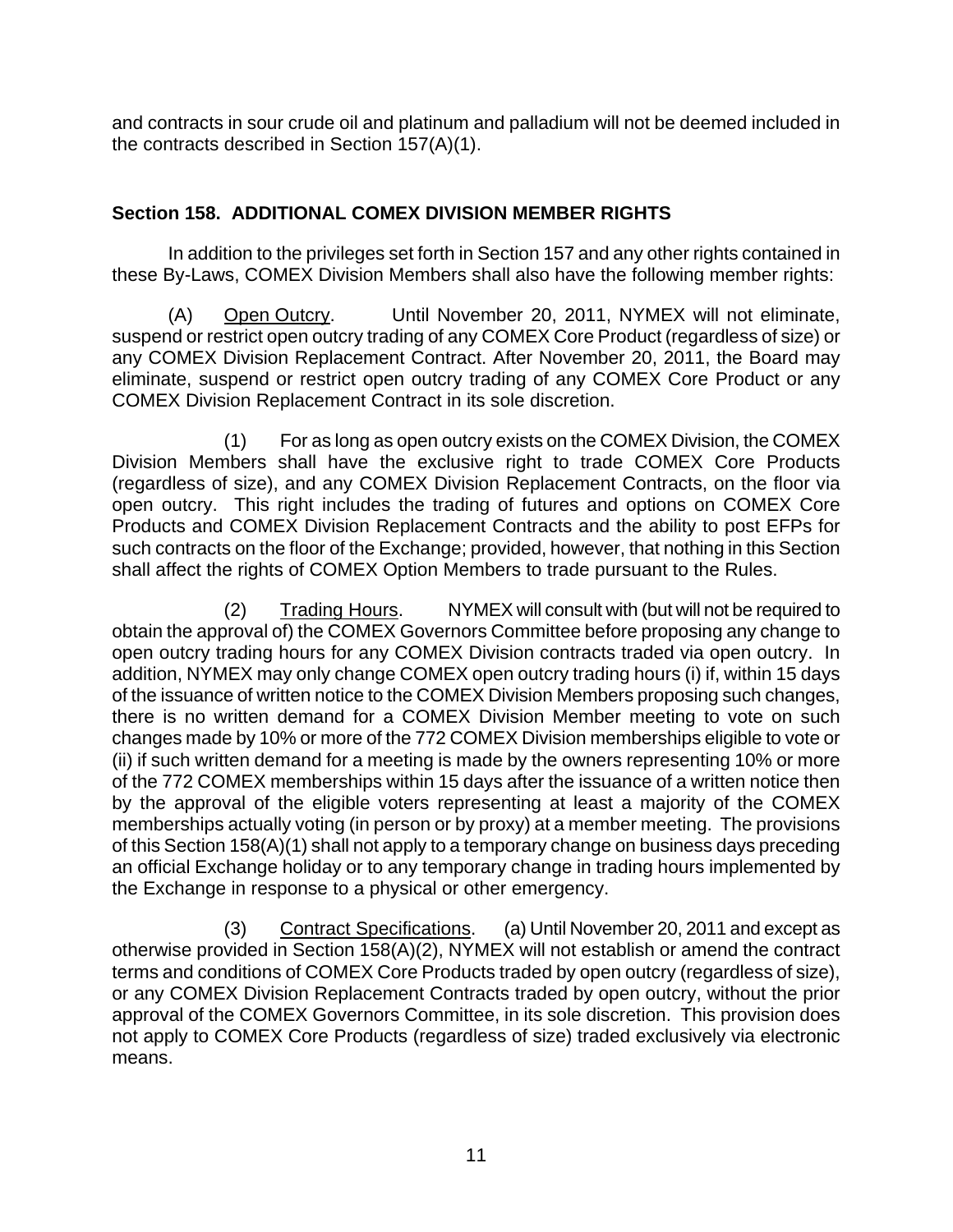(b) After November 20, 2011, NYMEX will have complete discretion to establish or amend the terms and conditions of COMEX Core Products (and any COMEX Division Replacement Contracts) to the extent necessary in order for the Exchange to meet competitive conditions with respect to such COMEX Contracts.

(c) Until November 20, 2011, NYMEX will first consult with (but will not be required to obtain the approval of) the COMEX Governors Committee prior to establishing or changing any terms and conditions for any New Metals Contracts.

(B) Facility. (1) For as long as open outcry trading exists on the COMEX Division (but in all events until November 20, 2012), NYMEX shall (i) maintain the COMEX Division's current facility for such open outcry market, or a facility comparable thereto, for the dissemination of price information and for open outcry trading, clearing and delivery, (ii) provide reasonable financial support for technology, marketing and research for open outcry markets, and (iii) subject to Section 158(B)(2) and (3), provide reasonable floor space at such facility for open outcry trading of COMEX contracts.

(2) NYMEX will not reduce current COMEX Division floor space before November 20, 2009 without the prior consent of the COMEX Governors Committee in its sole discretion.

(3) Beginning November 20, 2009 through November 20, 2011, no reduction in the aggregate size of current COMEX Division floor space may be made to reduce the aggregate size of COMEX current floor space if average daily COMEX Core Product open outcry volume in any consecutive six-month period (on a rolling six-month basis commencing six months prior to November 20, 2009) is less than 40% of volume levels based on the average daily volume for the three-month period August 1, 2006 through October 31, 2006; any such reduction should be in proportion to the level of volume decrease. For example, in the event that COMEX volume were to drop 50% for a six-month period in year 5 (as compared with the base volume figure), the floor space may be reduced up to 50%. The calculations pursuant to this provision shall not include any period in which the Board has taken emergency action.

(C) Membership Privileges

(1) NYMEX may not impose membership transfer restrictions on COMEX Division Members that are more restrictive than those imposed on NYMEX Division Members.

(2) NYMEX may make changes to capital or eligibility requirements for becoming and maintaining Member or non-Clearing Member Firm status; provided that any such changes that are material must be reasonably related to then-current market conditions and commonly accepted industry practices. Notwithstanding anything in this paragraph or in these By-Laws (including, without limitation, Section 601) all clearing members for COMEX Division contracts shall be required to own at least two COMEX trading rights as a condition for such clearing membership.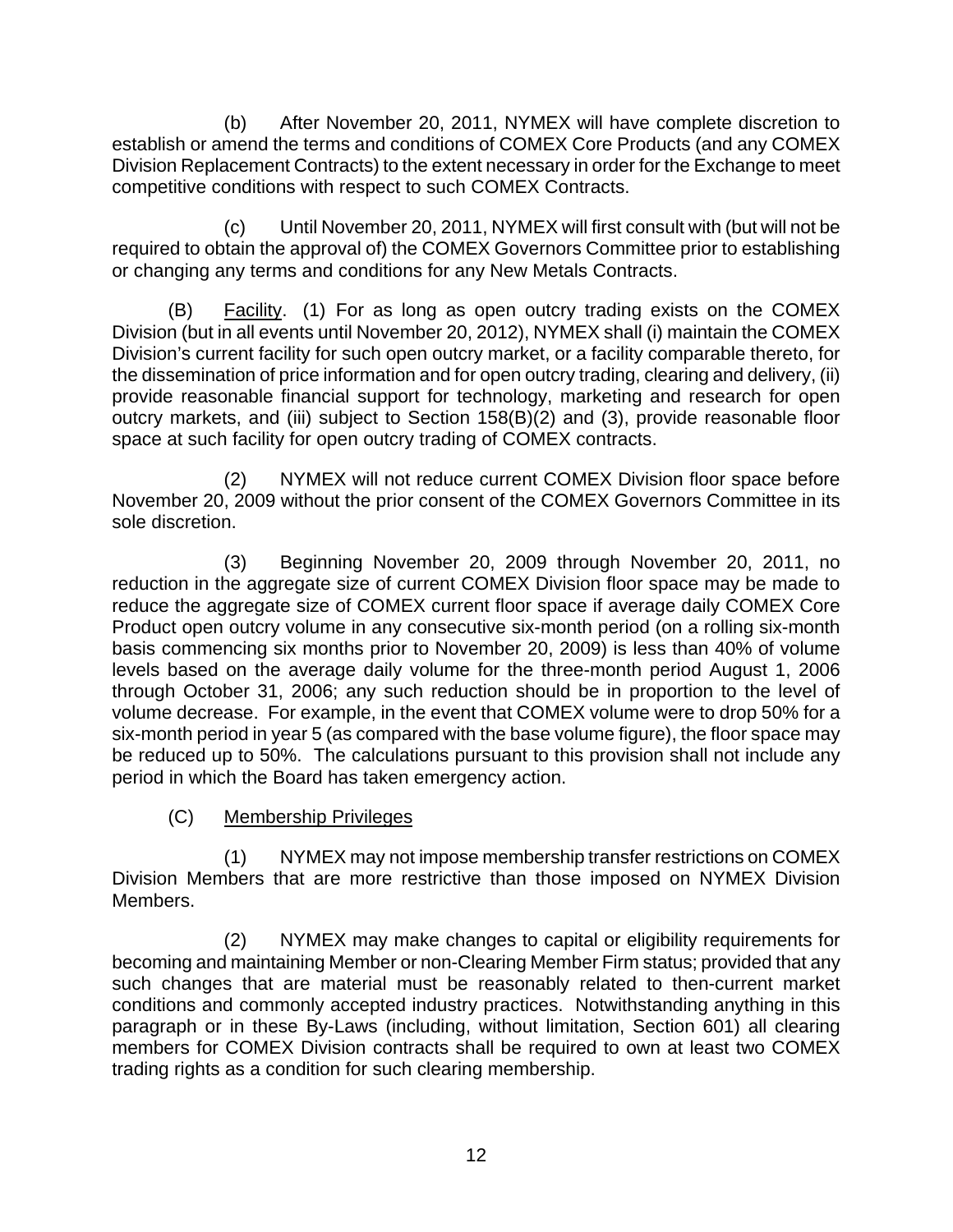(3) (a) For products traded electronically, NYMEX shall provide COMEX Division Members with the same electronic trading privileges provided to NYMEX Division Members in NYMEX By-Law Section 311(F)(1), as may be amended from time to time; provided that any additional ability to lease or license electronic trading privileges or creation of additional electronic trading privileges associated with a NYMEX Class A Membership provided to NYMEX Division Members shall also be provided to COMEX Division Members. Nothing in this subsection shall prohibit NYMEX from providing additional electronic trading privileges in accordance with Section 158(E).

(b) NYMEX will have the right to require that COMEX Division Member Firms hold two COMEX trading rights plus the associated equity for those trading rights if legally permitted. If at any time member firms are required to hold equity, then the COMEX Governors Committee will be entitled to create a new "floor broker" membership classification. A Floor Broker who wished to qualify under such category (i) would be required to hold two COMEX Division trading rights but would not be required to retain the associated equity and (ii) would be entitled to have two bona fide employees, who may be COMEX Division lessees or licensees who will be permitted to trade on behalf of the floor broker and/or his customers without a lessee or licensee surcharge.

(4) COMEX Division Members' and COMEX Option Members' life insurance, disability, health and other welfare benefit plans, programs, policies and arrangements (as applicable) (other than the COMEX MRRP) shall remain in effect to the same extent as NYMEX Division Members. COMEX Division Members' and COMEX Option Members' rights under the Recognition and Retention Plan for Members of Commodity Exchange, Inc. (the "COMEX MRRP") shall continue to be governed by the terms of the COMEX MRRP and unaffected by these By-Laws.

(D) Notwithstanding the foregoing, the Board may take whatever action necessary in response to an "Emergency" as set forth in Article 7 of these By-Laws as well as any other action as may be required by applicable law or regulation; provided, however, that the Board will use all commercially reasonable efforts to take the steps necessary to ensure that any action taken or rule enacted pursuant to an emergency action is temporary in nature and is consistent with the rights granted under this Section 158.

(E) Notwithstanding anything to the contrary in the By-Laws:

(1) The Board will have the right to list electronically for both overnight and side-by-side (i.e., electronically and open outcry trading simultaneously during regular trading hours) trading all COMEX Division contracts. This will include the full-size and miNY gold, silver, copper and Eurotop 100 contracts. In addition, New Metals contracts may be listed electronically (or otherwise) under the same parameters and NYMEX ClearPort® Clearing contracts on metals products may be listed for clearing. In addition, the Board will have the right to create a mechanism to post EFPs electronically.

(2) The Board, in its sole discretion, shall have the ability to make additional electronic trading privileges available to trade the products as set forth above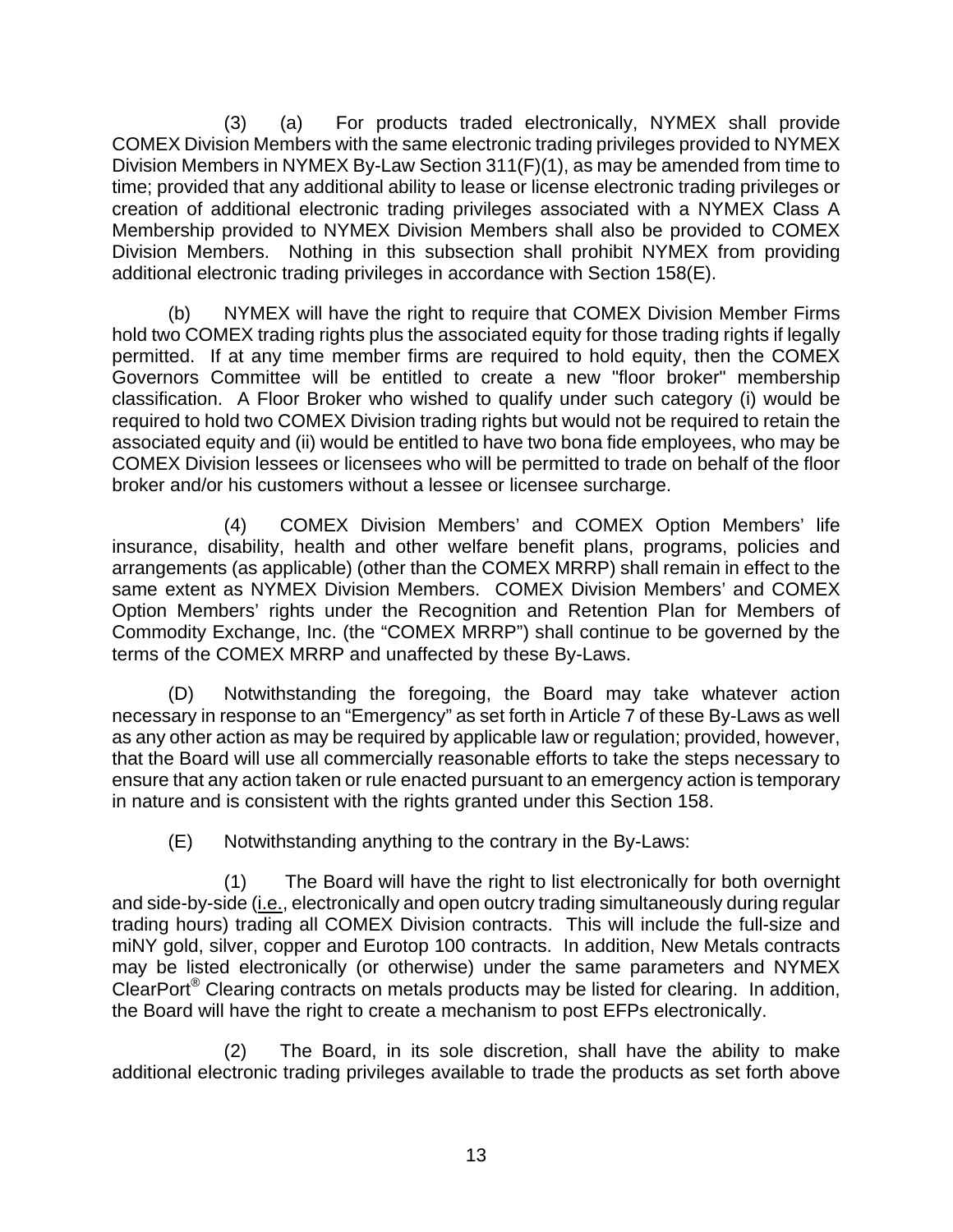without limitation subject to Sections 105(G) and 158(C)(3)(a).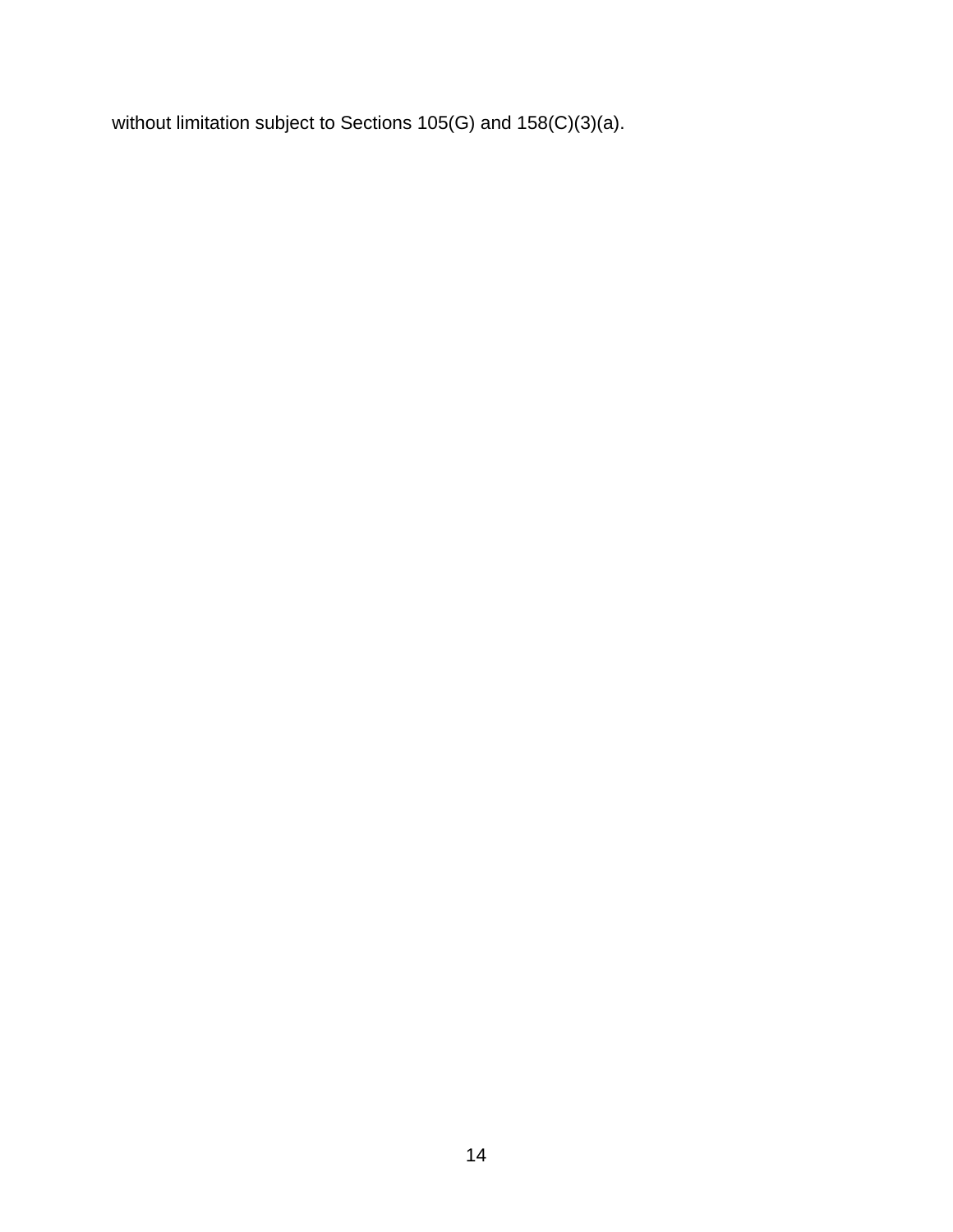# **ARTICLE 2 MEETINGS OF MEMBERS**

#### <span id="page-19-0"></span>**Section 200. TIME AND PLACE OF MEETINGS OF MEMBERS**

All meetings of Members shall be held at such place or places within or without the State of New York and at such time or times as the Chairman shall designate.

### **Section 200A. MEETINGS OF NPCL MEMBERS**

NYMEX and any other person or entity who or which in the future owns memberships for purposes of the NPCL in COMEX shall hold all meetings required or permitted by law. Whenever NYMEX or any other person or entity who or which in the future owns memberships for purposes of the NPCL in COMEX is required or permitted to take any action by vote, such action may be taken without a meeting on written consent, setting forth the action so taken, signed by NYMEX or any other person or entity who or which in the future owns memberships for purposes of the NPCL in COMEX.

### **Section 201. ANNUAL MEETINGS OF COMEX DIVISION MEMBERS**

(A) The COMEX Division Members shall hold an annual meeting at the offices of the Exchange at a time designated by the Chairman on the second Tuesday in March of each year. If such day is not a business day, the annual meeting shall be held on the next succeeding business day.

(B) The purpose of the annual meeting of COMEX Division Members shall be to elect seven (7) Members (including a Chairman) to the COMEX Governors Committee and to transact such other business as may come before the meeting.

### **Section 202. SPECIAL MEETINGS OF COMEX DIVISION MEMBERS**

(A) Special meetings of the COMEX Division Members may be called by the Board or by the Chairman in their discretion. In addition, special meetings of COMEX Division Members may be called at any time by the COMEX Governors Committee or by the Chairman thereof in their discretion.

(B) A special meeting of COMEX Division Members shall be called by the Chairman or by the Secretary upon receipt by the Chairman or by the Secretary of a written demand of COMEX Division Members entitled to cast twenty percent (20%) of the total number of votes entitled to be cast at such meeting. Any such written demand shall specify the purpose of such special meeting and the special meeting so called shall be limited to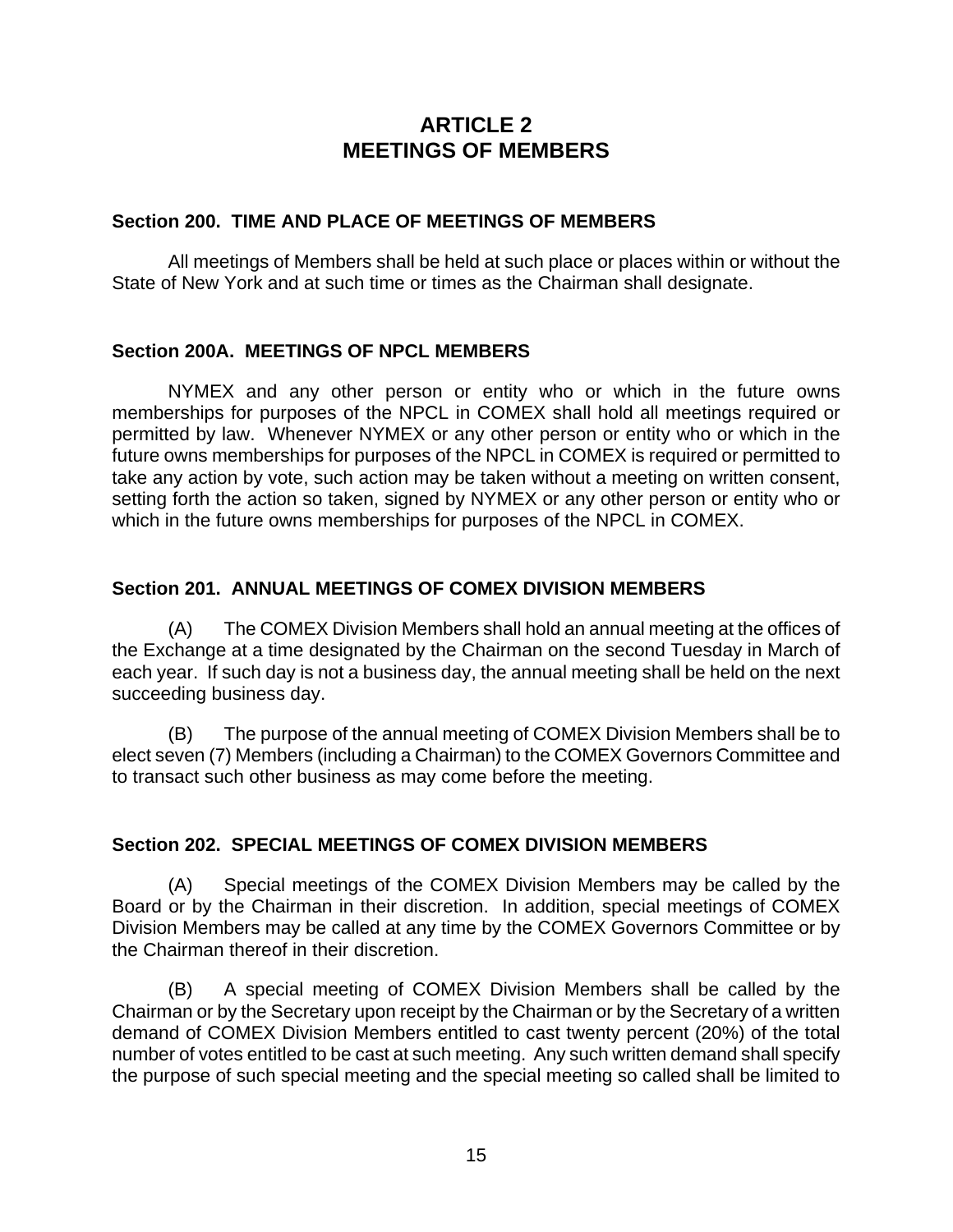<span id="page-20-0"></span>the purpose so set forth. The written demand shall also specify the date of such special meeting which shall be a business day not less than sixty (60) or more than ninety (90) days from the date of such written demand.

### **Section 203. NOTICE OF MEETING**

(A) Notice of the annual meeting of COMEX Division Members shall state the place, date and time of such meeting.

(B) Notice of any special meeting of COMEX Division Members shall state the place, date and time of such special meeting, the purposes for which such meeting is called and shall indicate that it is being issued by or at the direction of the person or persons calling the special meeting.

(C) The President or the Secretary shall issue all notices of meetings of COMEX Division Members.

(D) A copy of the notice of any meeting of COMEX Division Members shall be given personally, or by delivery to a postal box located on the Exchange premises or by first class mail, postage prepaid and addressed to each COMEX Division Member at his address as it appears in the records of the Exchange. Notice of a meeting, when mailed in accordance with this Section 203(D), shall be effective when mailed. Notice of any meeting of COMEX Division Members shall be given not less than ten (10) nor more than fifty (50) days prior to the date of the meeting.

# **Section 204. QUORUM OF MEMBERS**

One hundred fifty (150) COMEX Division memberships, whether present in person or by proxy, shall constitute a quorum for the transaction of any permitted business at any meeting of COMEX Division Members held in accordance with these By-Laws. A majority of COMEX Division memberships present may adjourn a meeting despite the absence of a quorum.

# **Section 205. VOTING**

(A) Except as otherwise provided in the By-Laws, only the owner of the NYMEX Membership shall be entitled to vote. NYMEX Division Member Directors, the Chairman and the Vice Chairman shall be elected at a meeting of NYMEX.

(B) The seven members of the COMEX Governors Committee referred to in Section 201(B), including the Chairman of that Committee, shall be elected by a plurality of the votes cast at the annual meeting of COMEX Division Members. Except as provided in the preceding sentence, to the extent permitted by law and except as provided in Section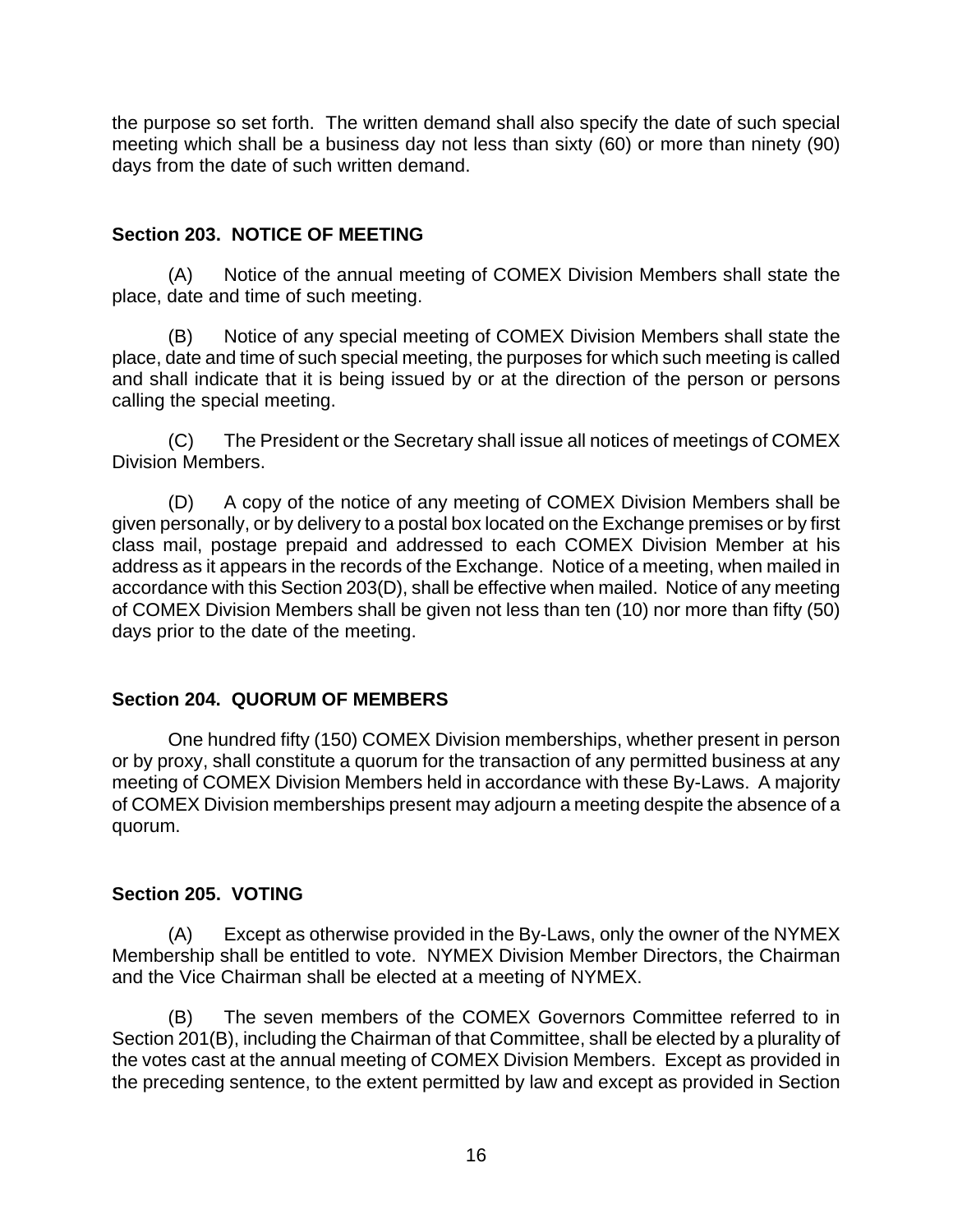500(B), any action of the COMEX Division taken by a vote of the NYMEX or COMEX Division Members requires a vote of a majority of the votes cast in person or by proxy at a meeting of Members of that class by the Members entitled to vote thereon. Blank ballots or abstentions shall not be counted in the number of votes cast. On any matter with respect to which COMEX Division Members are entitled to vote, COMEX Division Members will have one vote per COMEX Division Membership owned, and COMEX Division Memberships held by the Exchange or its successor in interest or any of its Affiliates shall not be entitled to vote.

(C) The record date for the determination of COMEX Division Members entitled to vote at any meeting shall be the close of business on the day next preceding the day on which notice is given but shall not be less than ten (10) nor more than fifty (50) days prior to the date of the meeting.

(D) Any action with respect to the matters described in clauses (1) through (2) below (the "Special Matters") may be taken only if:

(i) (a) the Board votes to take action on one of those matters and (b) the COMEX Governors Committee votes to approve the action by the Board and (c) within 15 days after the giving of notice of the actions described in (a) and (b), COMEX Division Members (x) do not make written demand for a special meeting which complies with all the applicable requirements of Section 202(B) or (y) do make written demand for a special meeting which complies with all applicable requirements of Section 202(B) and at such special meeting by majority vote the COMEX Division Members approve such action; or

 (ii) (a) the Board votes to take action on one of those matters and (b) the Board's action is approved by a majority vote at a duly constituted meeting of COMEX Division Members, which meeting may be called (x) by the Board or the Chairman at any time after the COMEX Governors Committee votes to disapprove the action or after 14 days following announcement of the actions described in clause (a) of this paragraph if the COMEX Governors Committee has failed to vote to approve or disapprove such actions or (y) by the COMEX Governors Committee pursuant to Section 202(A).

Notice of any action with respect to Special Matters taken pursuant to clause (i) above shall be given personally, electronically or by delivery to a postal box located on the Exchange premises or by first class mail, postage prepaid and addressed to each COMEX Division Member at his address as it appears in the records of the Exchange. Notice of such action, when mailed in accordance with this Section 205(D), shall be effective when mailed. Notice of any such action shall be given promptly after such action.

The Special Matters are:

(1) Any change in the COMEX Member Retention and Retirement Plan as in effect on August 3, 1994;

(2) Any amendment to Sections 103, 104, 157(H), 202, 203, 204, 205(B)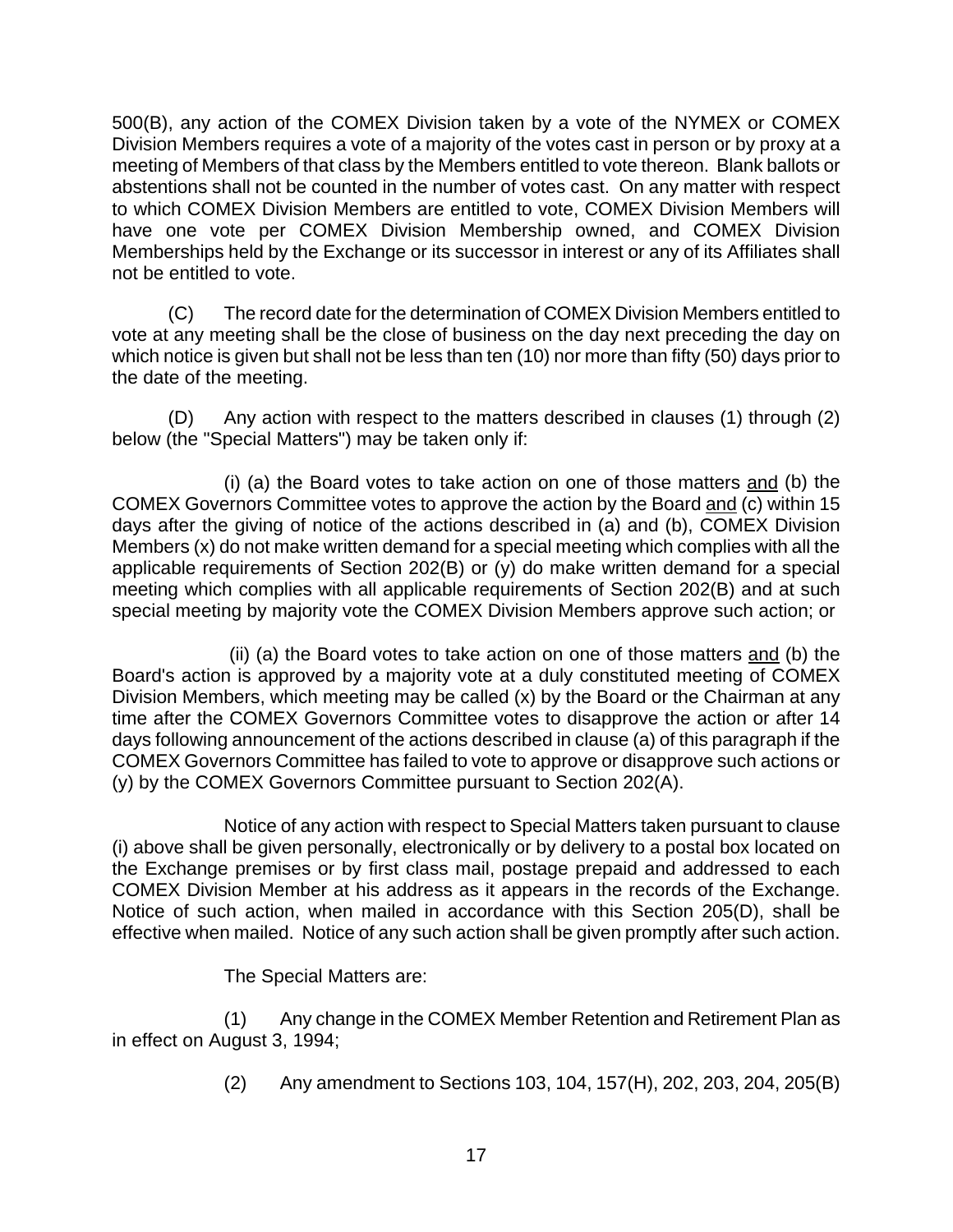<span id="page-22-0"></span>and (C), 206, 402(E) and (F), and Article 4A (except Section 400A which may only be amended in accordance with Section 500(B)).

(E) Notwithstanding the foregoing provisions of Section 205(D), Section 205(D) shall not apply to emergency actions taken pursuant to Article 7. The Board of Directors will use all commercially reasonable efforts to take steps necessary (unless otherwise required by law) to ensure that any action taken or rule enacted pursuant to an emergency action is temporary in nature and is consistent with the rights granted to COMEX Division Members pursuant to these By-Laws and the Rules.

# **Section 206. PROXIES**

(A) A COMEX Division Member entitled to vote at a meeting of COMEX Division Members may authorize another COMEX Division Member to act for him by proxy.

(B) Every proxy must be in writing and signed by the COMEX Division Member.

(C) The Board may establish, from time to time, such terms and conditions as it deems appropriate to regulate voting by proxy.

# **Section 207. PETITION RIGHTS**

Any matter shall be placed on the agenda for a regular meeting of the Board (or, at the option of the Board, on the agenda of a special meeting of the Board to be called prior to the date of the next regular meeting of the Board) upon receipt by the Secretary of a written request to so include such matter signed by 10% of COMEX Division Members. Any such written request shall specify the purpose of such request and shall be submitted to the Secretary not less than 10 or more than 50 days before the date of such Board meeting. Notwithstanding the foregoing, the Board shall have no obligation to vote upon the matter or matters contained in such written request.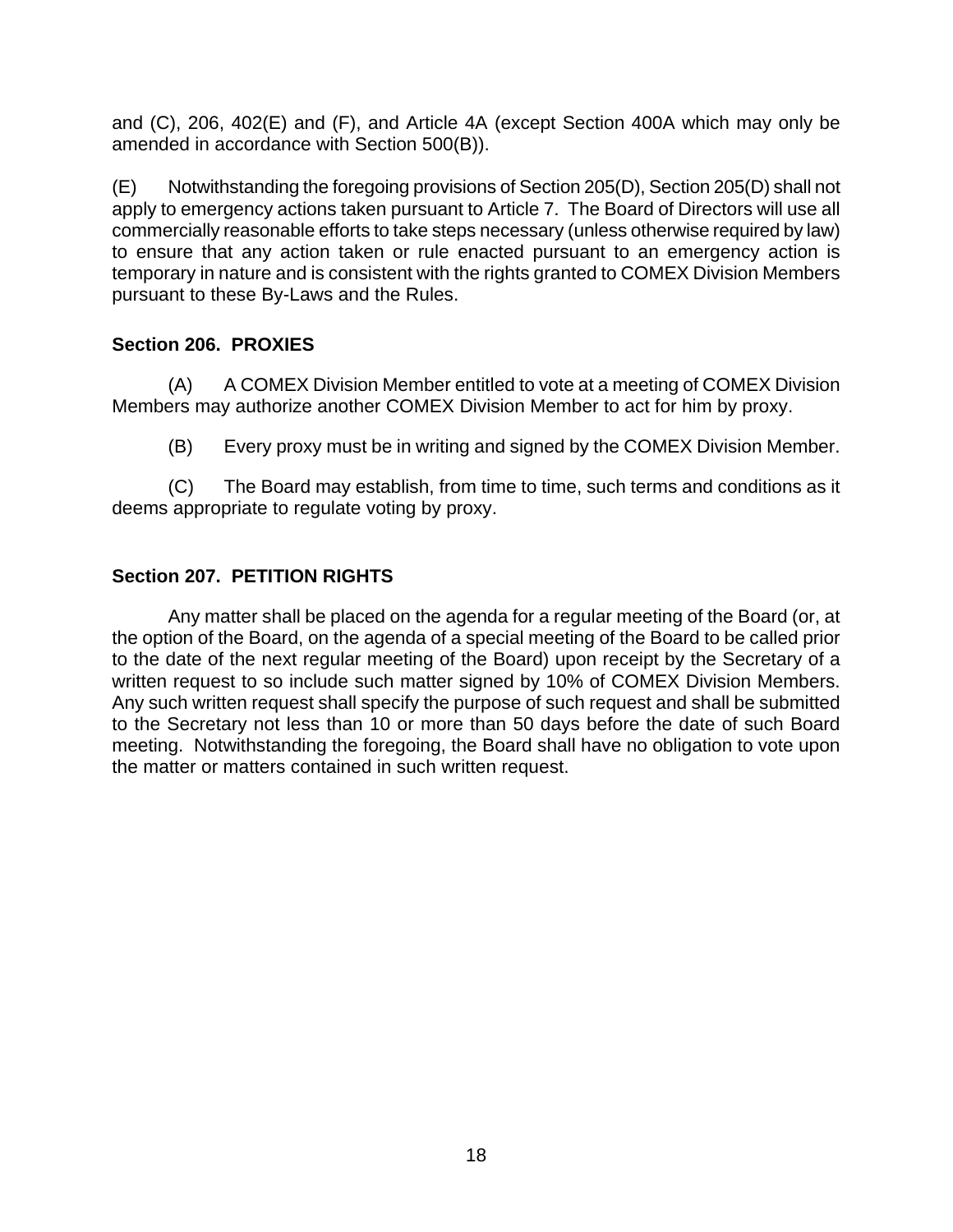# **ARTICLE 3 GOVERNMENT AND ADMINISTRATION**

### <span id="page-23-0"></span>**Section 300. COMPOSITION OF BOARD**

(A) The governance of the COMEX Division shall be vested in the Board which shall be elected by NYMEX and shall consist of the fifteen (15) persons who serve as Directors on the NYMEX board.

### **Section 301. POWERS OF THE BOARD**

(A) Subject to Sections 105, 157, 158, 205(D) and 500(B), the COMEX Division shall be managed by the Board which is vested with all powers necessary and proper for the government of the COMEX Division, the regulation and conduct of Members and Member Firms, and for the promotion of the welfare, objects and purposes of the COMEX Division. Subject to Sections 105, 157, 158, 205(D) and 500(B), the Board shall have control over and management of, the property, business and finances of the COMEX Division. Subject to Sections 105, 157, 158, 205(D) and 500(B) of these By-Laws, the Board may also adopt, amend, rescind or interpret the Rules of the COMEX Division as it deems necessary and appropriate.

(B) Without limiting the generality of the foregoing and subject to paragraph (D) of this Section, the Board shall have the following powers:

(1) the Board may make such expenditures as it deems necessary for the best interests of the COMEX Division;

(2) the Board may fix, from time to time, the fees or other compensation to Directors and to Members of any committee of the Board for services rendered in performing these duties as such, including compensation for Public or Independent Directors may differ from the compensation for other Directors;

(3) the Board shall have the power to take such action as may be necessary to effectuate any final order or decision of the Commodity Futures Trading Commission taken under authority of the Commodity Exchange Act and necessary to comply in all respects with any requirements applicable to the COMEX Division under the Act; and

(4) the Board shall have the power to adopt arbitration rules for the settlement of claims, grievances, disputes and controversies.

(C) The Board may designate by resolution, from time to time, such committees as it may deem necessary or appropriate, and delegate to such committees the authority of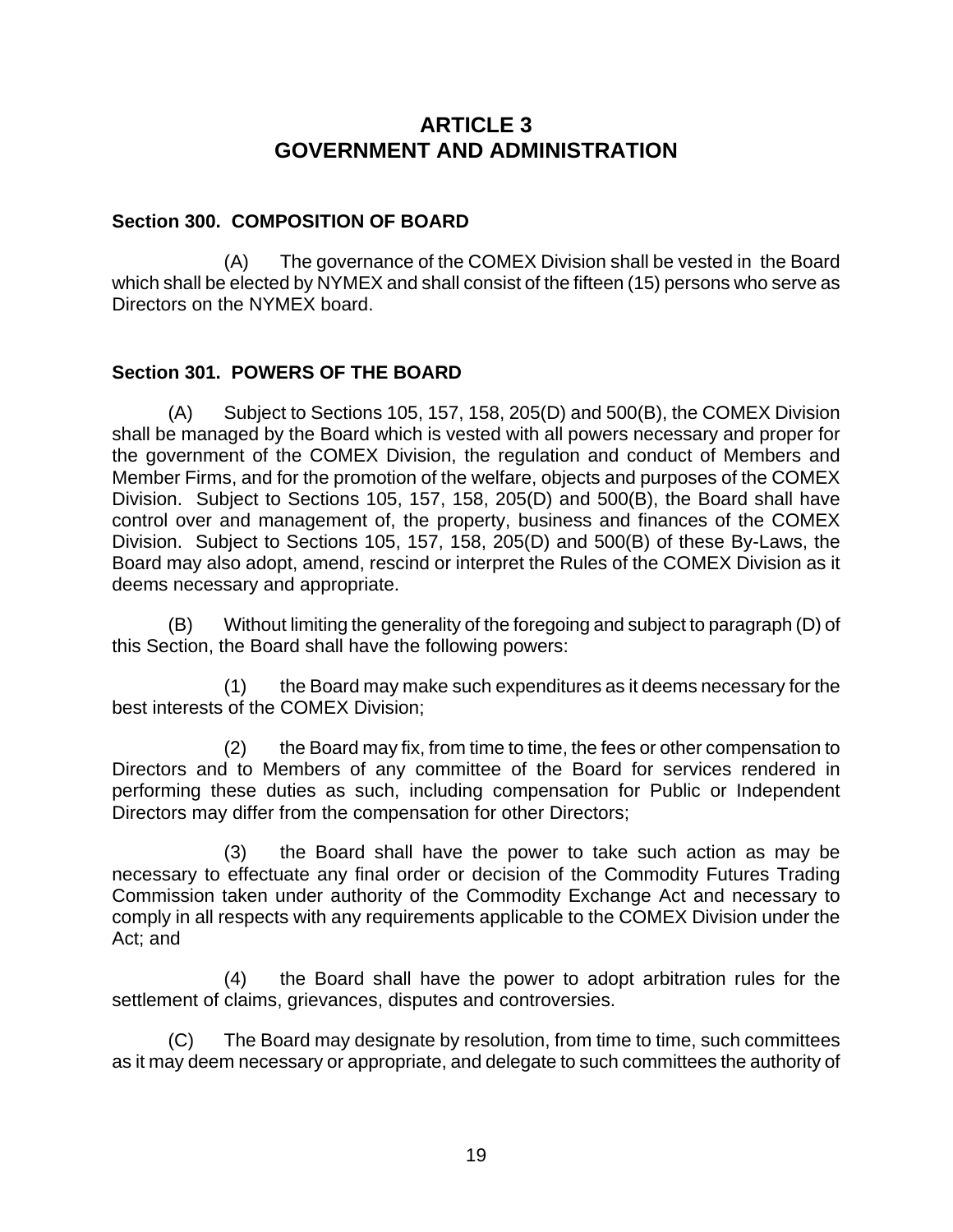<span id="page-24-0"></span>the Board to the extent provided in these By-Laws or in such resolution, subject to any applicable provision of law.

(D) No action taken by the Board of Directors with respect to any Special Matter shall be effective without either (i) the prior consent of the COMEX Governors Committee as provided in Section 205 of these By-Laws which shall be subject to the veto rights of the COMEX Division Members provided for in Section 205(D) or (ii) the prior approval of COMEX Division Members in accordance with the provisions of Section 205(D).

### **Section 302. CHAIRMAN OF THE BOARD OF DIRECTORS**

- (A) NYMEX shall designate the Chairman of NYMEX as the Chairman.
- (B) The Chairman shall be an *ex-officio* member of all Committees.

(C) The Chairman shall have such authority and perform such duties as are incident to his office. He shall present any reports of the Board at meetings of Members. Whenever he deems it appropriate, the Chairman may communicate to the Board or to the Members any ideas and suggestions which tend, in his opinion, to promote the welfare and usefulness of the COMEX Division. The Chairman shall have a vote on all questions at all meetings of the Board or of the Members.

# **Section 303. VICE CHAIRMAN OF THE BOARD OF DIRECTORS**

(A) NYMEX shall designate the Vice Chairman of NYMEX as the Vice Chairman.

(B) If the Chairman is absent or unable to perform his duties, the Vice Chairman shall exercise and shall perform the duties of the Chairman. If both the Chairman and the Vice Chairman are absent or unable to perform the duties of Chairman, the President shall exercise and perform the duties of the Chairman. If the Chairman, Vice Chairman and President are all absent or unable to perform the duties of Chairman, a quorum of the Board, by majority vote, may choose an acting chairman from the remaining Directors.

### **Section 304 – 306. [RESERVED]**

### **Section 307. RESIGNATION AND REMOVAL OF DIRECTORS**

(A) Any Director may resign at any time by tendering written notice of his resignation to the Board. Any resignation unless conditioned on acceptance, will be effective on the date stated in the notice or, if no date is stated, on the date tendered. Further, a resignation from the board of directors of NYMEX shall be deemed a simultaneous resignation from the Board. NYMEX shall take such action, including, without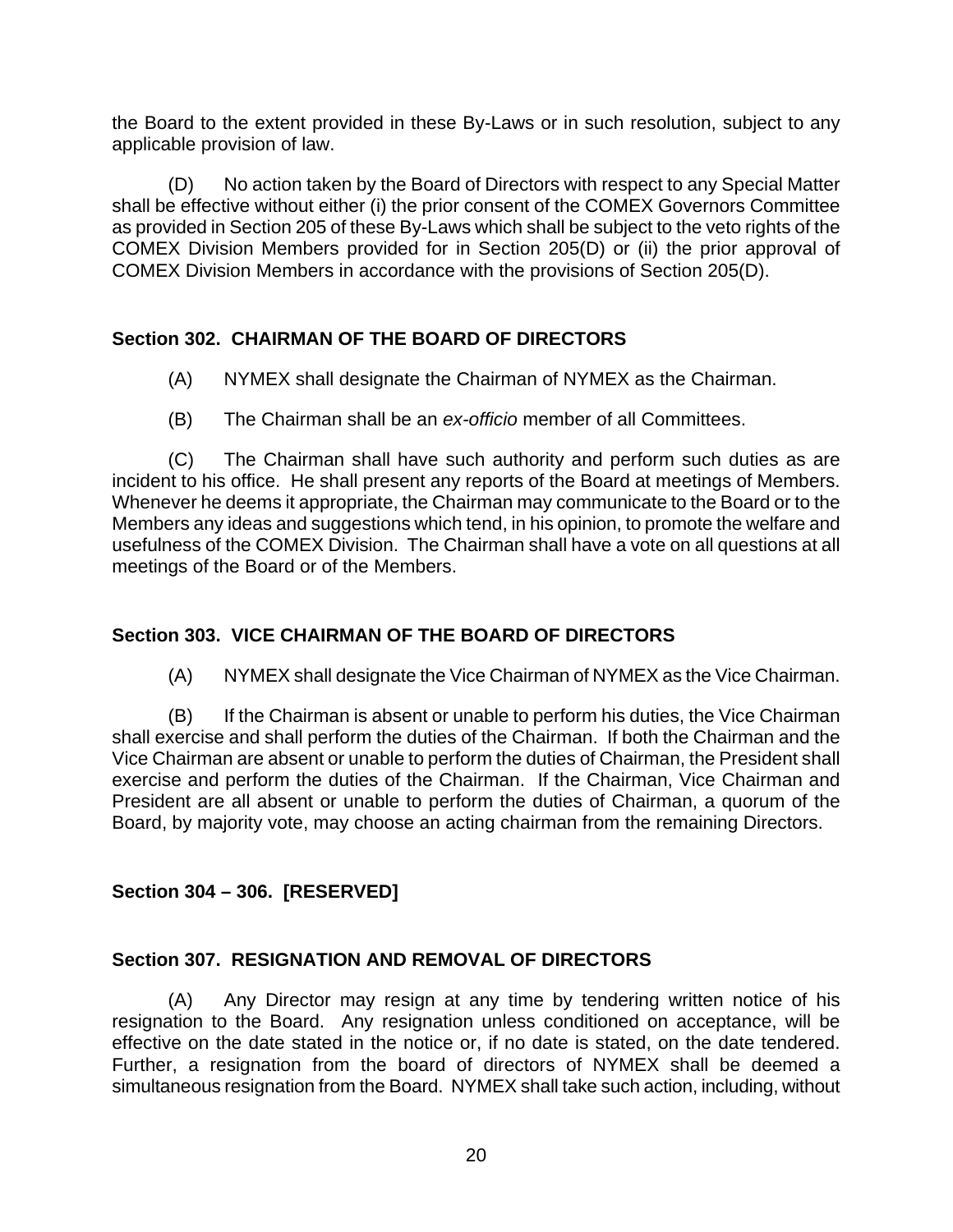<span id="page-25-0"></span>limitation, removing a Director, as required to ensure that the members of the Board are identical to the members of the board of NYMEX.

# **Section 308. FILLING OF VACANCIES**

(A) In the event there is a vacancy among the Directors caused by the death, removal or resignation of Director, such vacancy shall be filled by a vote of NYMEX.

(B) A Director, other than the Chairman or Vice Chairman, appointed to fill a vacancy under this Section 308 shall hold office until the next annual meeting of members and until his successor is elected or appointed and qualified. Such successor, and any person elected to fill an unfilled vacancy or to replace a resigning Director shall be elected for a term of such length as would have remained in the term of the Director whose death, removal or resignation caused the vacancy. If no time would have remained in such term, such successor shall be elected for a full term.

# **Section 309. MEETINGS OF THE BOARD**

(A) Regular meetings of the Board shall be held at such times as the Board deems appropriate. Regular meetings of the Board may be held without notice at such time and at such place as may from time to time be determined by the Board. Special meetings of the Board may be called by the Chairman, if there be one, the President, or by a majority of the Directors. Notice thereof stating the place, date and hour of the meeting shall be given to each Director either by mail not less than forty-eight (48) hours before the date of the meeting, by telephone, telegram or electronic means on twenty-four (24) hours' notice, or on such shorter notice as the person or persons calling such meeting may deem necessary or appropriate in the circumstances.

(B) The Chairman of the COMEX Governors Committee or his designee shall be entitled to attend all meetings of the NYMEX board and the Board in person, as an observer only, and not as a Director in accordance with Section 400A(D). The Chairman of the COMEX Governors Committee shall not, *ipso facto,* be a member of the Board, shall not have the right to vote at meetings of the Board and shall not be counted for purposes of determining whether a quorum exists. NYMEX shall use good faith efforts to provide notice of all NYMEX board and Board meetings in the same manner as notice is provided to Directors as set forth in this Section 309. The Chairman of the COMEX Governors Committee may address the Board in the same manner and subject to the same restrictions as apply to members of the Board. Inadvertent failure or inability to notify the Chairman of a meeting shall not affect the validity of any action taken at the meeting in his or their absence. The Chairman of the COMEX Governors Committee may, by action of the Board, be excluded from those portions of meetings of the Board (i) that relate exclusively to matters as to which the Board concludes, based on the advice of counsel, that the presence of the Chairman of the COMEX Governors Committee may result in the loss of a privilege against disclosure which otherwise would be available, or (ii) during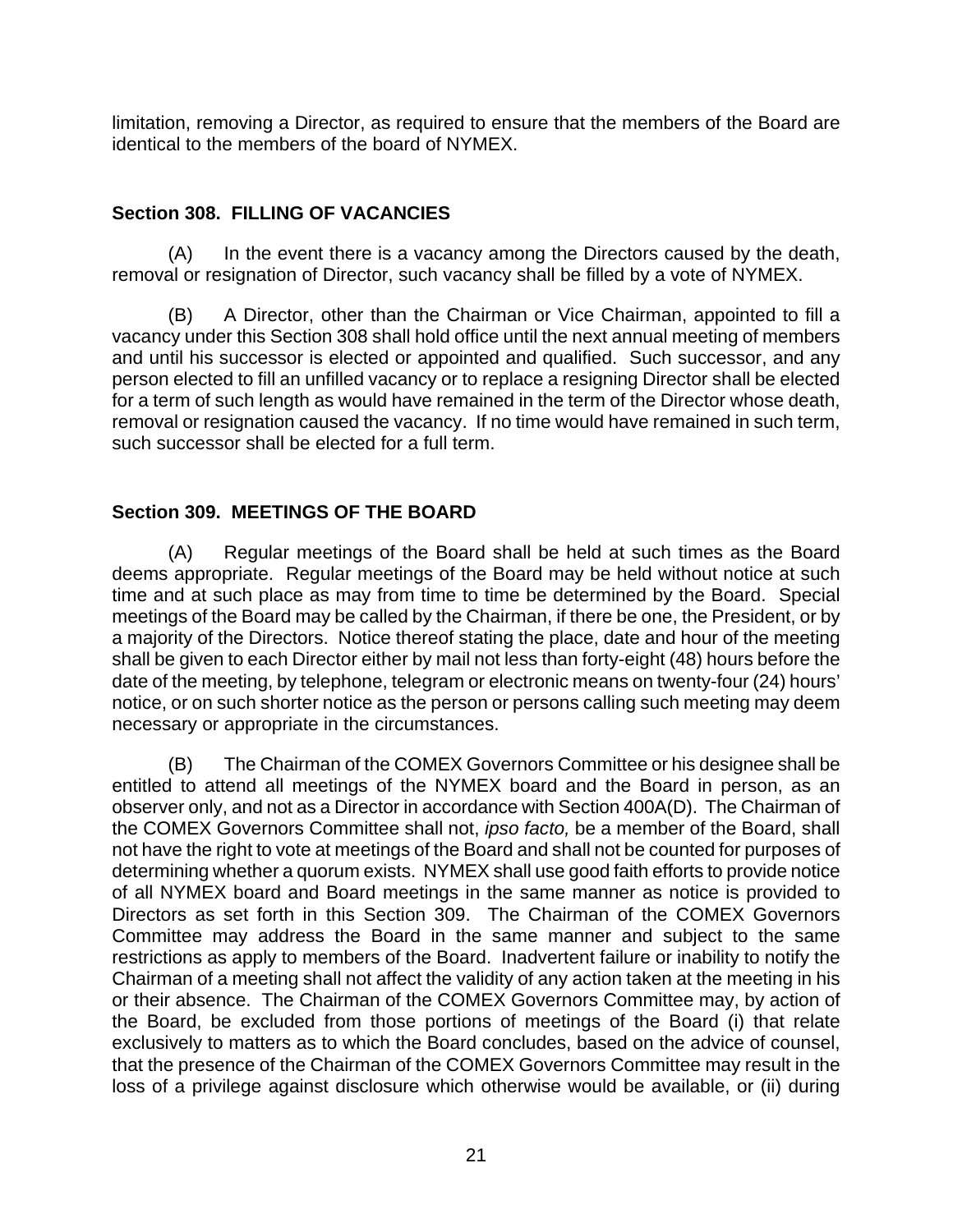<span id="page-26-0"></span>which the Board of Directors considers actual or potential litigation brought by the COMEX Governors Committee or any COMEX Division Member.

#### **Section 310. QUORUM**

A majority of the entire Board shall constitute a quorum. A majority of Directors present, whether or not a quorum exists, may adjourn any meeting to another time or place. Unless specifically provided otherwise in the By-Laws or any applicable law, any action taken by a vote of a majority of the Directors present at a meeting at which there is a quorum shall be the act of the Board.

#### **Section 311. ACTION BY CONSENT**

Any action required or permitted to be taken by the Board may be taken without a meeting if all of the Directors consent in writing to the adoption of a resolution authorizing such action. The resolution and the written consents of the Directors shall be filed with the minutes of the proceedings of the Board.

#### **Section 312. TELEPHONE PARTICIPATION**

One or more Directors may participate in a meeting of the Board by means of conference telephone or similar communications devices allowing all persons participating at the meeting to hear each other, at the same time. Such participation shall constitute presence in person at the meeting.

### **Section 313. [RESERVED]**

#### **Section 314. RULES OF ORDER**

The Board shall have the authority to make rules governing its own conduct and proceedings.

### **Sections 315-349. [RESERVED]**

#### **Section 350. OFFICERS**

The Board shall appoint a President, a Secretary and a Treasurer. The Board may appoint one or more Vice Presidents, and may classify such Vice Presidents, and may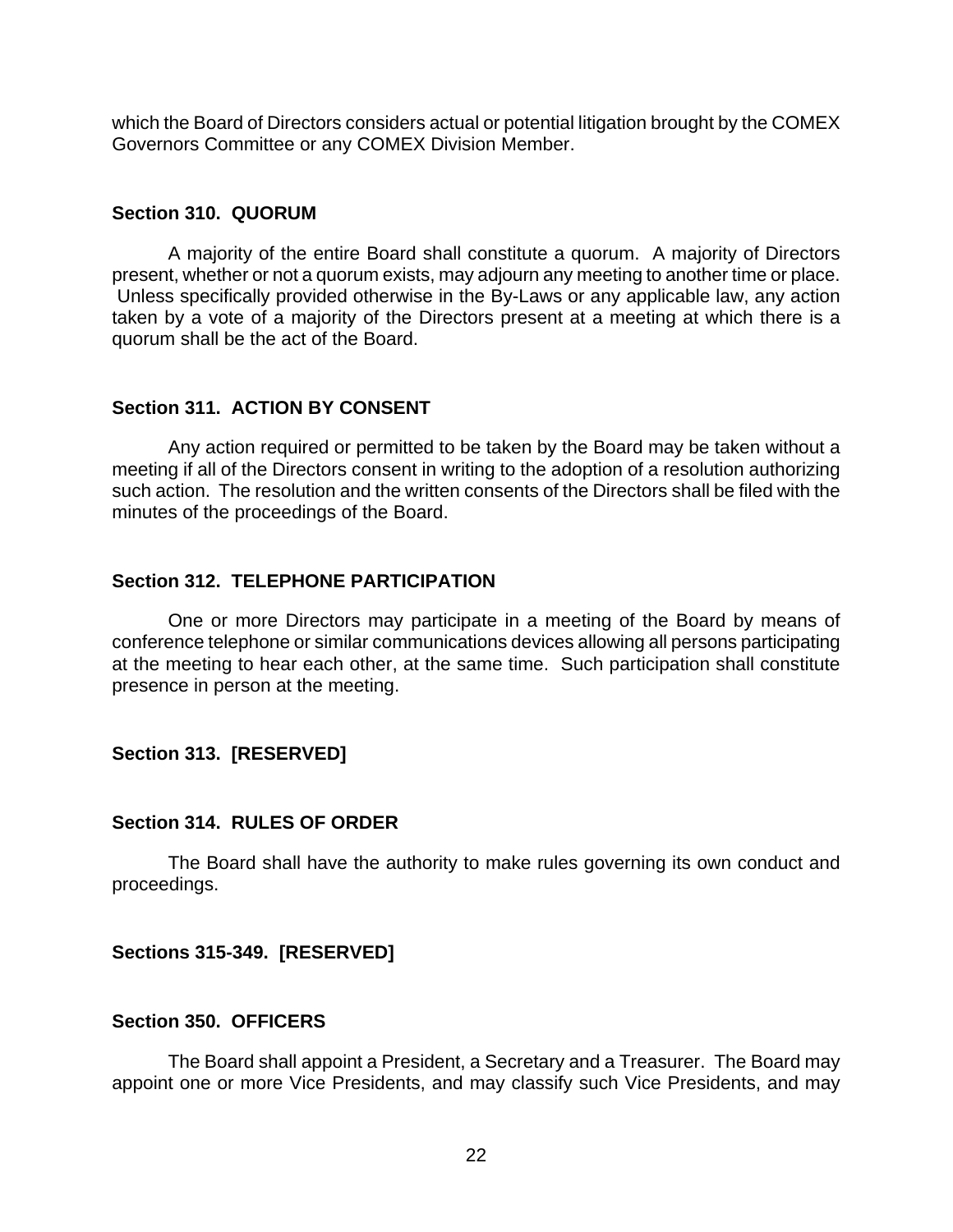<span id="page-27-0"></span>appoint such other officers as the Board may determine. Any officer appointed under this Section may be removed by the Board, with or without cause. Any person may hold two or more offices. The officers of the Exchange (other than the Chairman, the Vice Chairman and the Treasurer) shall not be members of the Exchange nor, except in the case of the Chairman, the Vice Chairman of the Board and the Treasurer, need such officers be Directors. The officers shall have such powers and authority as may be specifically established by the Board.

# **Sections 351-359. [RESERVED]**

# **Section 360. INDEMNIFICATION OF DIRECTORS, OFFICERS AND EMPLOYEES**

(A) The COMEX Division shall indemnify to the maximum extent provided by law including, but not limited to, indemnification for judgments, fines, amounts paid in settlement, and reasonable expenses, including attorney's fees, any person made or threatened to be made a party to any action or proceeding, whether civil, criminal or administrative, by reason of the fact that such person, such person's testator or intestate is or was an officer, director, employee, member of any committee of the COMEX Division (including, without limitation, a member of the COMEX Division Governors Committee or a member of any regular committee or special committee) or served at the request of the COMEX Division in any capacity with any other corporation, any partnership, joint venture, trust, employee benefit plan, or other enterprise ("Covered Person"). In addition, the COMEX Division shall upon tender of an invoice, pay, to the maximum extent provided by law, the reasonable expenses (including reasonable attorney's fees and costs of counsel selected by the COMEX Division and reasonably satisfactory to the Covered Person, except that the COMEX Division may not exercise this right if the COMEX Division, NYMEX or any parent of NYMEX is the adverse party in the claim against the Covered Person) of defending any claim against a Covered Person as to which this Section 360(a) applies, pursuant to the requirements of NPCL Sections 723(c) and 725(a). Unless required to do so in order to comply with applicable law, the COMEX Division will not take any action under NPCL Section 725(b)(2), as such section exists on the effective date of this By-Law, which is inconsistent with this Section.

(B) Except as specifically permitted by applicable law, no person who is or was an officer, director, employee or member of any committee of the COMEX Division shall be indemnified in any way if such person has brought the action or proceeding against the COMEX Division, its officers, directors, employees or any member of any committee of the COMEX Division.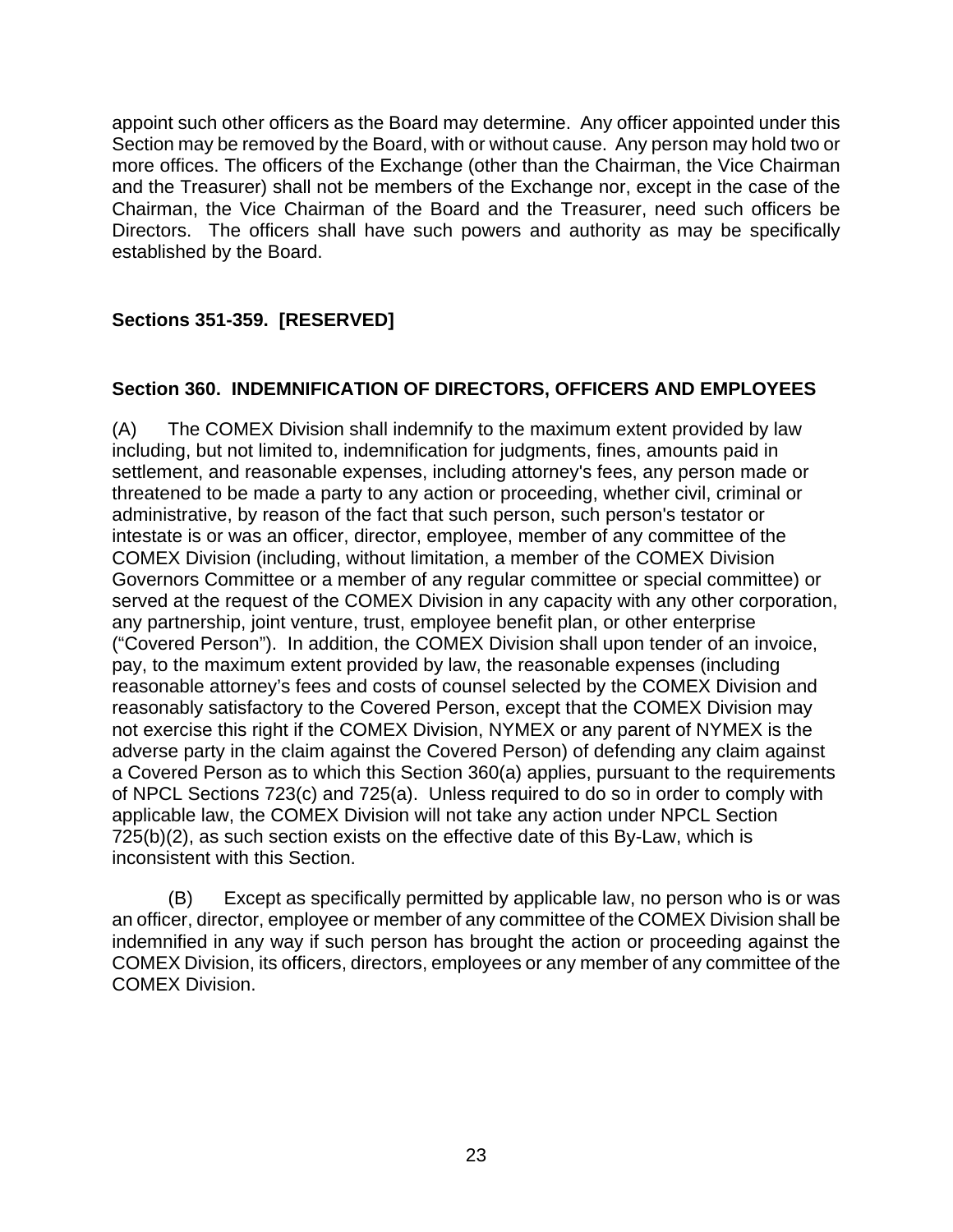### **ARTICLE 4 COMMITTEES**

### <span id="page-28-0"></span>**Section 400. COMMITTEE DESIGNATION**

(A) The COMEX Division shall have such Standing Committees, Special Committees and Regular Committees as are provided in the By-Laws or Rules. The Board may appoint Regular Committees in addition to those named in the By-Laws or Rules. Committees established under the By-Laws of the New York Mercantile Exchange shall have authority to consider matters relating to the COMEX Division.

(B) The COMEX Division shall have a COMEX Governors Committee with such powers, rights, privileges and duties as are specified in Article 4A of the By-Laws.

# **Section 401. EXECUTIVE COMMITTEE**

(A) The Board shall appoint an Executive Committee which shall consist of those persons who serve as members of the executive committee of NYMEX.

(B) The Executive Committee shall have and may exercise the authority of the Board. The Executive Committee shall have the power to perform other duties as are specified by the Board or as are provided in the By-Laws and Rules.

(C) Any action taken by the Executive Committee shall be submitted to the Board at its next meeting for ratification. Except to the extent that the rights of third parties acquired by such action may be impaired, the Board may amend or rescind any such action.

# **Section 402. POWERS OF COMMITTEES**

(A) A Standing Committee shall have the authority of the Board to the extent provided in the By-Laws, Rules, or any resolutions of the Board and subject to applicable provisions of law.

(B) A Special Committee shall have only the powers specifically delegated to it by the Board and shall not have any powers which a Standing Committee may not exercise under applicable provisions of law.

(C) A Regular Committee shall have such powers as may be delegated to it in the By-Laws or Rules or by the Board; *provided, however,* that such powers shall in no case exceed the powers that the Board may delegate lawfully to an officer of COMEX Division.

(D) All Committees shall have all powers necessary and incident to the discharge of their duties.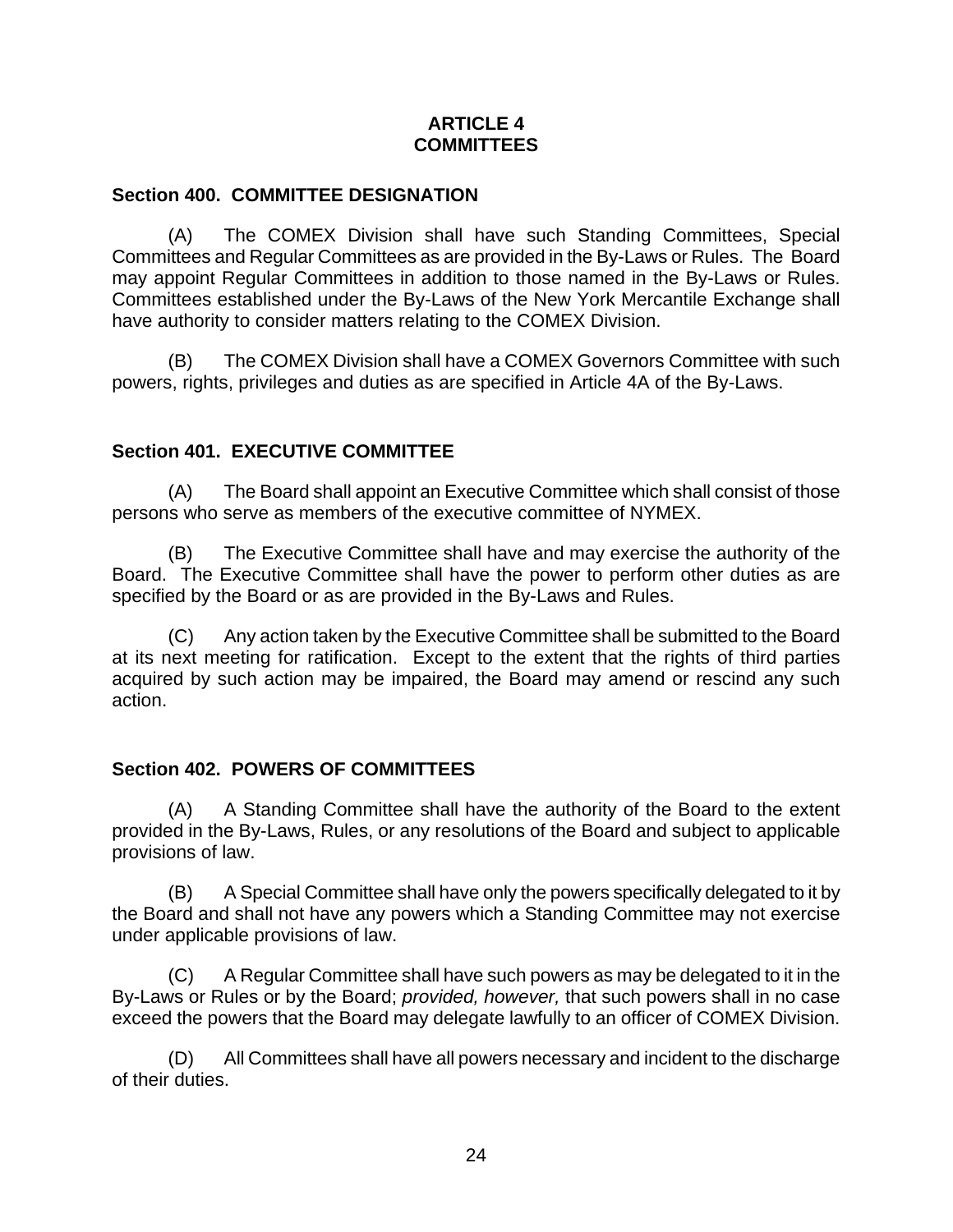<span id="page-29-0"></span>(E) At least two COMEX members shall be entitled to serve on each COMEX advisory committee regarding COMEX Division contracts.

(F) So long as open outcry trading continues to exist in the COMEX Division, the subcommittees or panel of the Facilities Committee, Membership, Business Conduct and Adjudication Committees relating to COMEX Division facilities, membership process or disciplinary action regarding COMEX Division Members shall be comprised of at least 70% of COMEX Division Members. The Facilities Committee subcommittee relating to the COMEX Division will be responsible for initiating any changes to COMEX Division facilities; provided, however, that such changes will be submitted to NYMEX for its approval. This provision is subject to amendment to comply with any regulatory requirements imposed by the CFTC. If public participation is increased by NYMEX with respect to NYMEX subcommittees or panels, then public participation with respect to COMEX subcommittees or panels may be increased to the same extent.

### **Section 403. COMPOSITION OF COMMITTEES**

(A) A Standing Committee shall consist of at least three (3) members, all of whom shall be Directors. The Board, by resolution adopted by a majority of the entire Board, may designate Standing Committees from the Directors.

(B) A Special Committee shall consist of as many members of the Board as the Chairman, with the consent of the Board, shall appoint. All members of a Special Committee shall be Directors.

(C) A Regular Committee shall be composed of such persons as the Chairman of the Board with the consent of the Board shall appoint; or, as the members may elect as provided in the By-Laws or Rules.

(D) Except as otherwise provided in the By-Laws or Rules, the Chairman of the Board shall appoint a Chairman of each committee and may appoint such vice chairman of any committee as he deems desirable.

# **Section 404. TERM OF COMMITTEES**

Unless otherwise specifically provided in the By-Laws or Rules, members of any committee shall hold office until the first meeting of the Board following the annual meeting of members and until their successors are appointed.

# **Section 405. REMOVAL, RESIGNATION AND VACANCIES**

(A) Unless elected by the members and except as otherwise provided in these By-Laws, members of Committees hold office subject to the discretion of the Board; a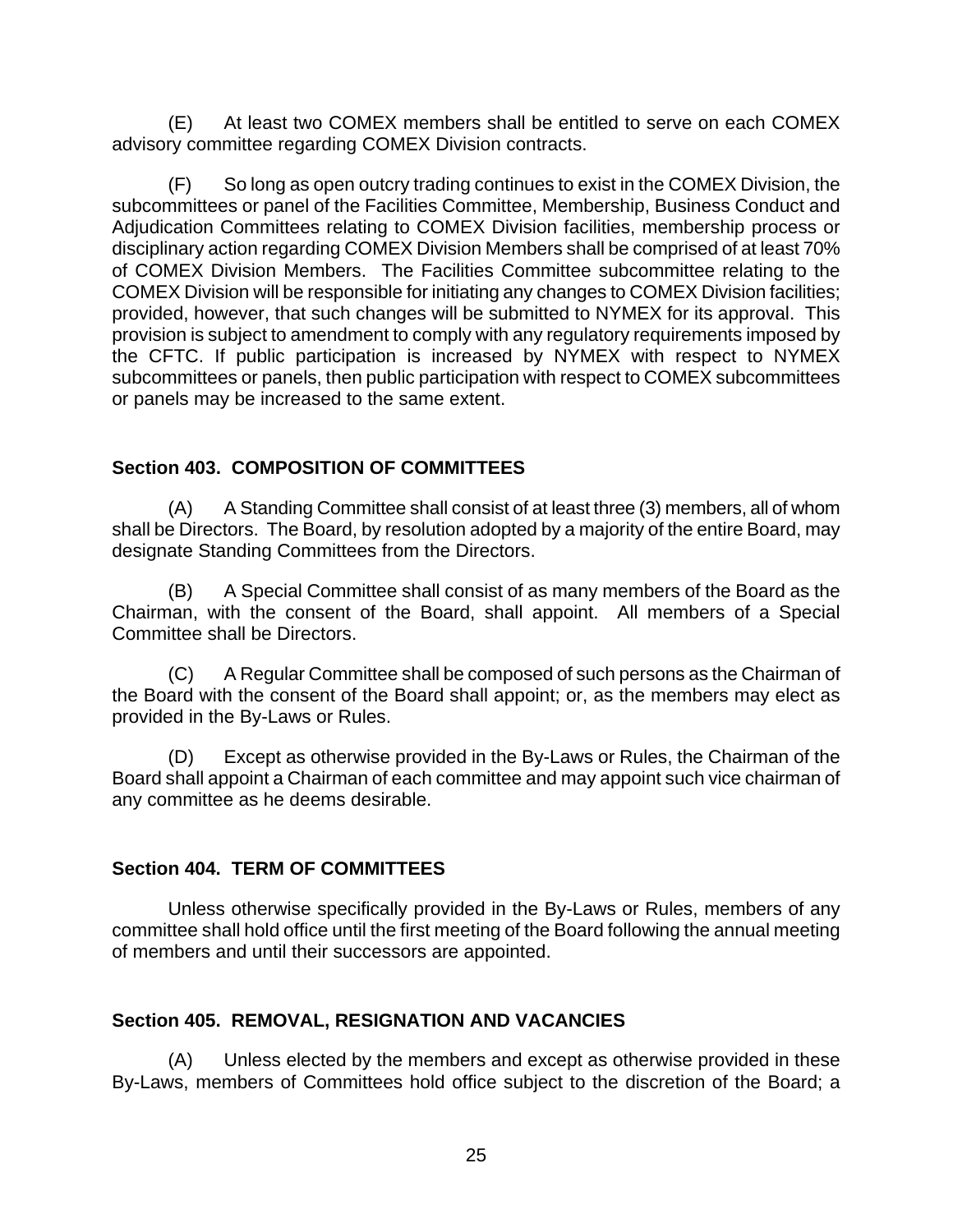<span id="page-30-0"></span>member of a Committee elected or appointed by the Board may be removed with or without cause.

(B) A member of a Committee or of any subcommittee may resign at any time by tendering written notice of his resignation to the Chairman. Unless contingent upon acceptance, such resignation will be effective on the date specified, or if no date is specified, on the date tendered. A member of a Standing Committee or Special Committee shall cease to be a committee member upon the termination of his membership on the Board.

(C) The Chairman of the Board may remove with the consent of the Board, with or without cause, any chairman of a committee, vice chairman of a committee or any member of a committee whom he has appointed.

(D) In the event there is a vacancy on a Standing Committee, the Board may fill such vacancy. In the event there is a vacancy on a Special Committee or a Regular Committee, the Chairman, with the consent of the Board, may fill such vacancy.

# **Section 406. MEETINGS OF COMMITTEES**

(A) Unless otherwise specifically provided in the Rules or these By-Laws, regular meetings of committees and subcommittees shall be held on such date and at such time as the committee or subcommittee shall determine.

(B) The chairman of any committee or any subcommittee shall have the authority to call a special meeting of such committee or subcommittee to be held on such date and at such time as the chairman of such committee shall determine.

(C) Notice of all meetings of committees and subcommittees may be in writing, by telephone, or by other means of communication. Such notice shall be made not less than one hour before such meeting.

(D) Any action required or permitted to be taken by a committee or subcommittee may be taken without a meeting if all the members of the committee or subcommittee consent in writing to the adoption of a resolution authorizing such action.

(E) Any one or more members of a committee or subcommittee may participate in a meeting by means of a conference telephone or similar communications device allowing all persons participating in the meeting to hear each other at the same time. Participation by such means shall constitute presence in person at a meeting.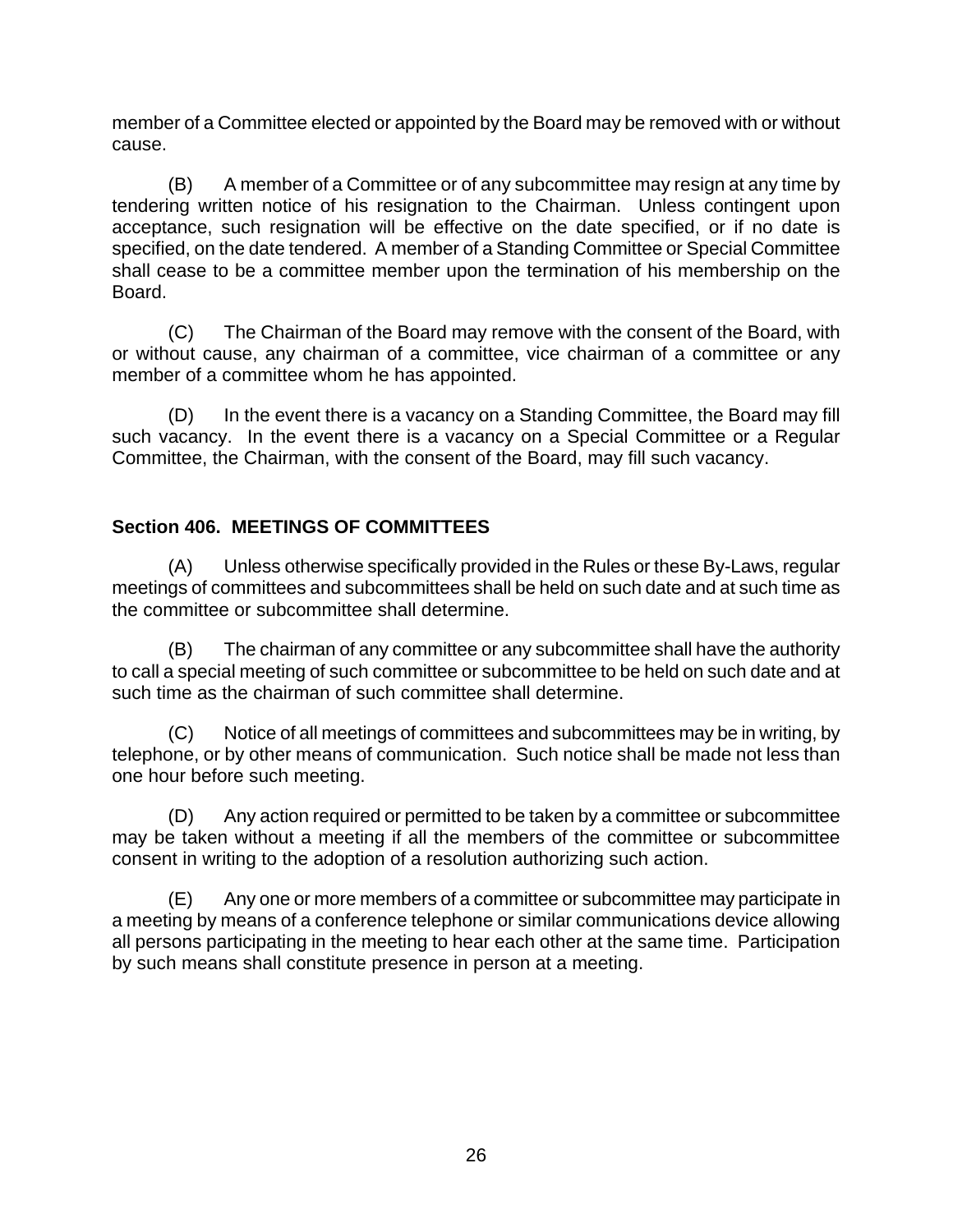#### <span id="page-31-0"></span>**Section 407. QUORUM; VOTE**

(A) Unless otherwise specifically provided in the By-Laws or Rules, one-third (1/3) of the members of a committee or any subcommittee shall constitute a quorum for the transaction of business.

(B) Unless otherwise specifically provided in the By-Laws or Rules, any action taken by a majority of members of a committee or subcommittee present at a meeting at which a quorum is present shall be a valid action of the committee or subcommittee.

### **Section 408. SUBCOMMITTEES AUTHORIZED**

A committee may designate, at any time, from its members, a subcommittee, or subcommittees, as it may deem necessary or appropriate. Each subcommittee shall have all of the authority of the committee to the extent provided in such designation, in the By-Laws or in the Rules subject to any applicable provision of law.

### **Section 409. ALTERNATES**

(A) The Board may designate one or more Directors as alternate members of any Standing Committee.

(B) The Chairman may designate one or more Directors as alternate members of any Special Committee.

(C) The Chairman of the Board, or, if the committee is elected by the Members, the Members, may designate one or more persons as alternate members of a Regular Committee.

(D) Any alternate or alternate committee member appointed or elected pursuant to this Section 409 may replace one or more absent members of any such committee.

### **Section 410. EFFECT ON ARTICLE 4A**

The provisions of this Article 4 shall not apply to or affect any of the provisions of Article 4A or any provision of these By-Laws affecting or relating to the COMEX Governors Committee or any subcommittee thereof.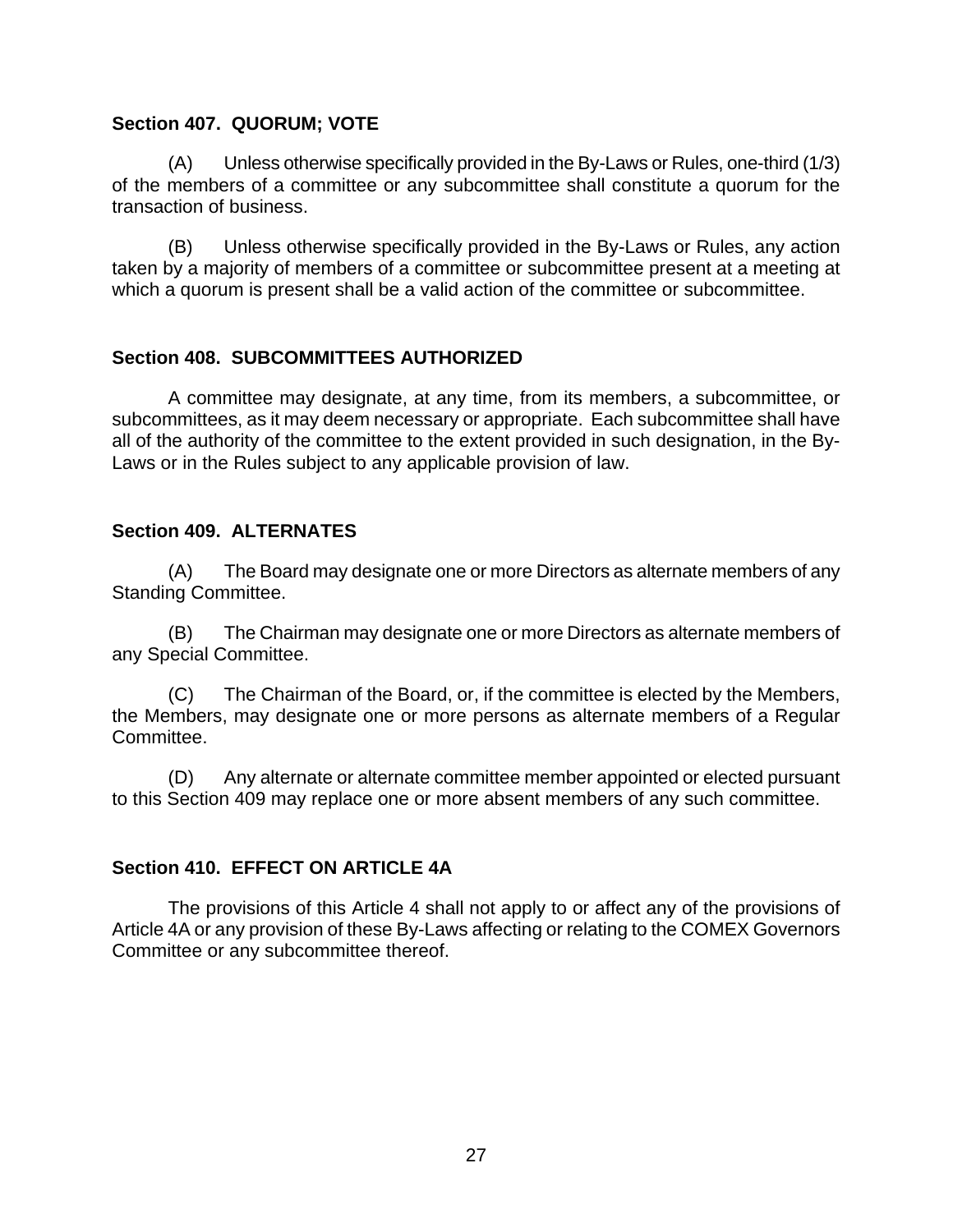# **ARTICLE 4A COMEX GOVERNORS COMMITTEE AND COMEX DIVISION MEMBER MATTERS**

### <span id="page-32-0"></span>**Section 400A. POWERS AND COMPOSITION OF THE COMEX GOVERNORS COMMITTEE**

(A) The COMEX Governors Committee shall be responsible for advising the Board on matters uniquely pertinent to COMEX Division Members. The COMEX Governors Committee in its sole discretion shall also have such powers and responsibilities over the COMEX Division Members as are specifically assigned to it pursuant to these By-Laws and the Rules, including, without limitation, (i) the ability to levy assessments upon the COMEX Division Members when necessary to obtain independent legal or professional services to protect their interests, and (ii) the right to retain and use all funds over which it currently or in the future has control.

(B) Beginning with the annual meeting to be held in 2007, the COMEX Governors Committee shall consist of twelve members as follows: (a) seven (7) COMEX Division Members (each of whom shall be a COMEX Division Member who does not lease or license his membership) shall be elected by the 772 COMEX members ("Elected COMEX Governors"), and (b) five (5) other persons appointed by the NYMEX board, at least three of whom shall be COMEX Division Members who do not lease or license memberships. If any of the seven Elected COMEX Governors are unable to serve their full term, the remaining Elected COMEX Governors will appoint a replacement to serve until the next election.

(C) The Chairman of the COMEX Governors Committee (who shall be a COMEX Division Member who does not lease or license his membership) shall be elected by the 772 COMEX Memberships. The Vice Chairman of the COMEX Governors Committee shall be selected from among the seven Elected COMEX Governors on the Committee by a vote of all of the Committee members.

(D) The Chairman of the COMEX Governors Committee or his designee shall be entitled to attend all NYMEX board meetings in an advisory capacity, and shall be entitled to attend all discussions regarding COMEX-related issues. The Chairman of the COMEX Governors Committee may, by action of the Board, be excluded from those portions of meetings of the Board (i) that relate exclusively to matters as to which the Board concludes, based on the advice of counsel, that the presence of the Chairman of the COMEX Governors Committee may result in the loss of a privilege against disclosure which otherwise would be available, or (ii) during which the Board of Directors considers actual or potential litigation brought by the COMEX Governors Committee or any COMEX Division Member or a discussion of NYMEX legal rights vis-à-vis COMEX Division Members.

(E) Each Elected COMEX Governor will have the right to attend any COMEX Committee meeting (as noted in Sections 402(E) and (F)) in an advisory capacity.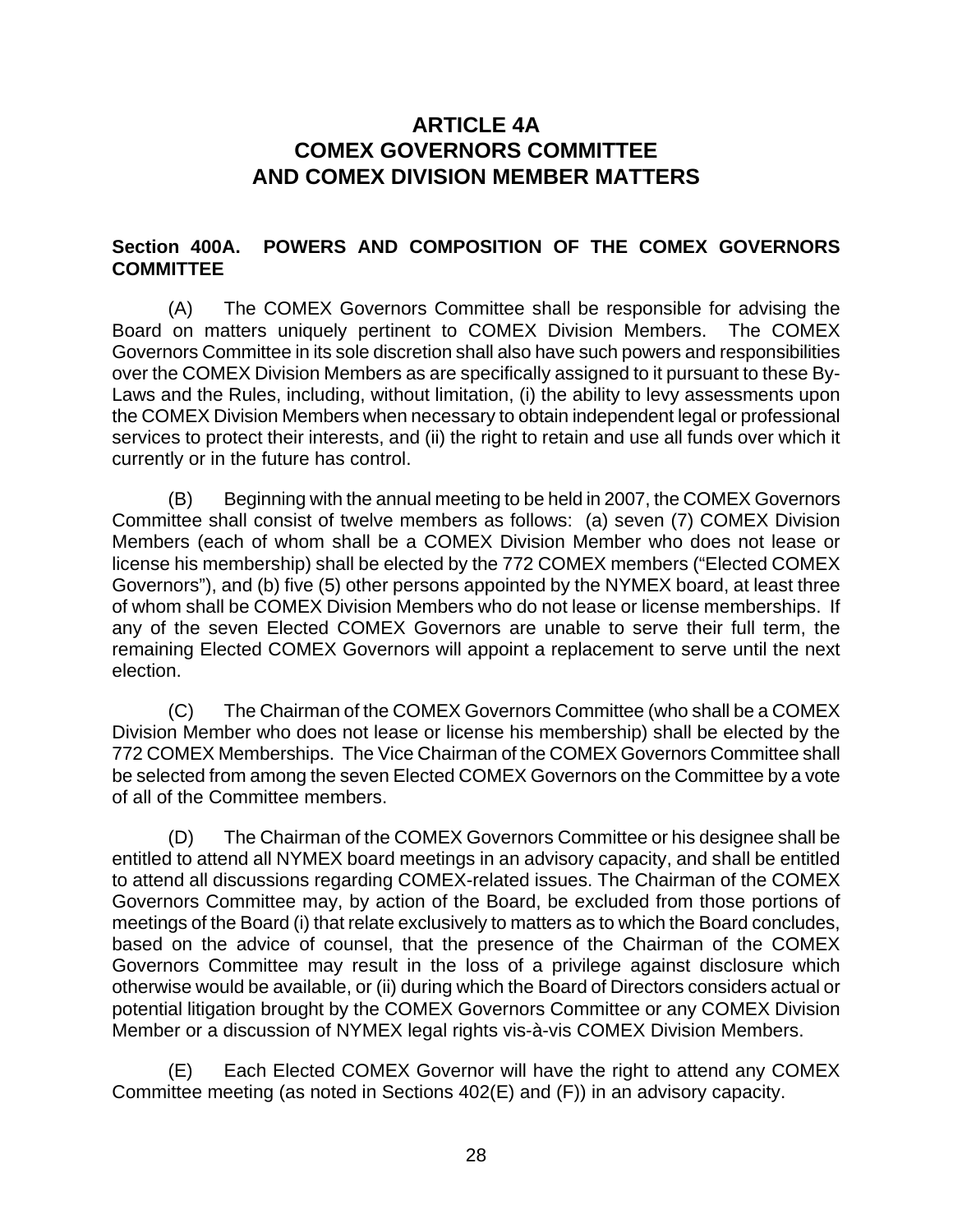<span id="page-33-0"></span>(F) Not more than one person who is a partner, officer, director, employee or affiliate of a member or member firm, or of any affiliate of a member or member firm, shall be eligible to serve as a member of the COMEX Governors Committee at one time.

(G) In the event that there is a controversy as to the status of the business affiliation of a member of the COMEX Governors Committee, the COMEX Governors Committee shall make a final determination upon such data as it, in its sole discretion, determines is necessary, relevant or material.

# **Section 401A. DELEGATION OF THE COMEX GOVERNORS COMMITTEE**

(A) Committees of the COMEX Governors Committee. The COMEX Governors Committee from time to time, by resolution, may delegate to regular committees (all of whose members are members of the COMEX Governors Committee) and to special committees (each consisting of three or more members of the COMEX Governors Committee) all powers and authority of the COMEX Governors Committee specified in the resolutions delegating such authority, and each such regular or special committee shall have only the powers and authority specifically delegated to it by the COMEX Governors Committee to the extent so specified in such resolutions. Notwithstanding the foregoing, the COMEX Governors Committee may not delegate to any such committee any authority as to the matters specified in Section 205(D) of these By-Laws.

(B) Special Committees. The COMEX Governors Committee, from time to time, by resolution adopted by the COMEX Governors Committee, may appoint special committees. Each such special committee shall be authorized only to study problems relating to the specific area or areas assigned to such committee, and to report back to the COMEX Governors Committee with its recommendations with respect thereto.

(C) Any committee established pursuant to paragraphs (A) or (B) of this Section 401A may make rules for holding and conducting its meetings and shall keep minutes of all meetings.

(D) Any action required or permitted to be taken by any committee established pursuant to paragraphs (A) or (B) of this Section 401A or by any regular committee authorized by Section 400(A) of the By-Laws may be taken without a meeting if all members of such committee consent in writing to the adoption of a resolution authorizing the action. The resolution and the written consents thereto by the members of such committee shall be filed with the minutes of the proceedings of such committee.

# **Section 402A. MEETINGS OF THE COMEX GOVERNORS COMMITTEE**

(A) Regular meetings of the COMEX Governors Committee shall be held on such dates as the COMEX Governors Committee may determine.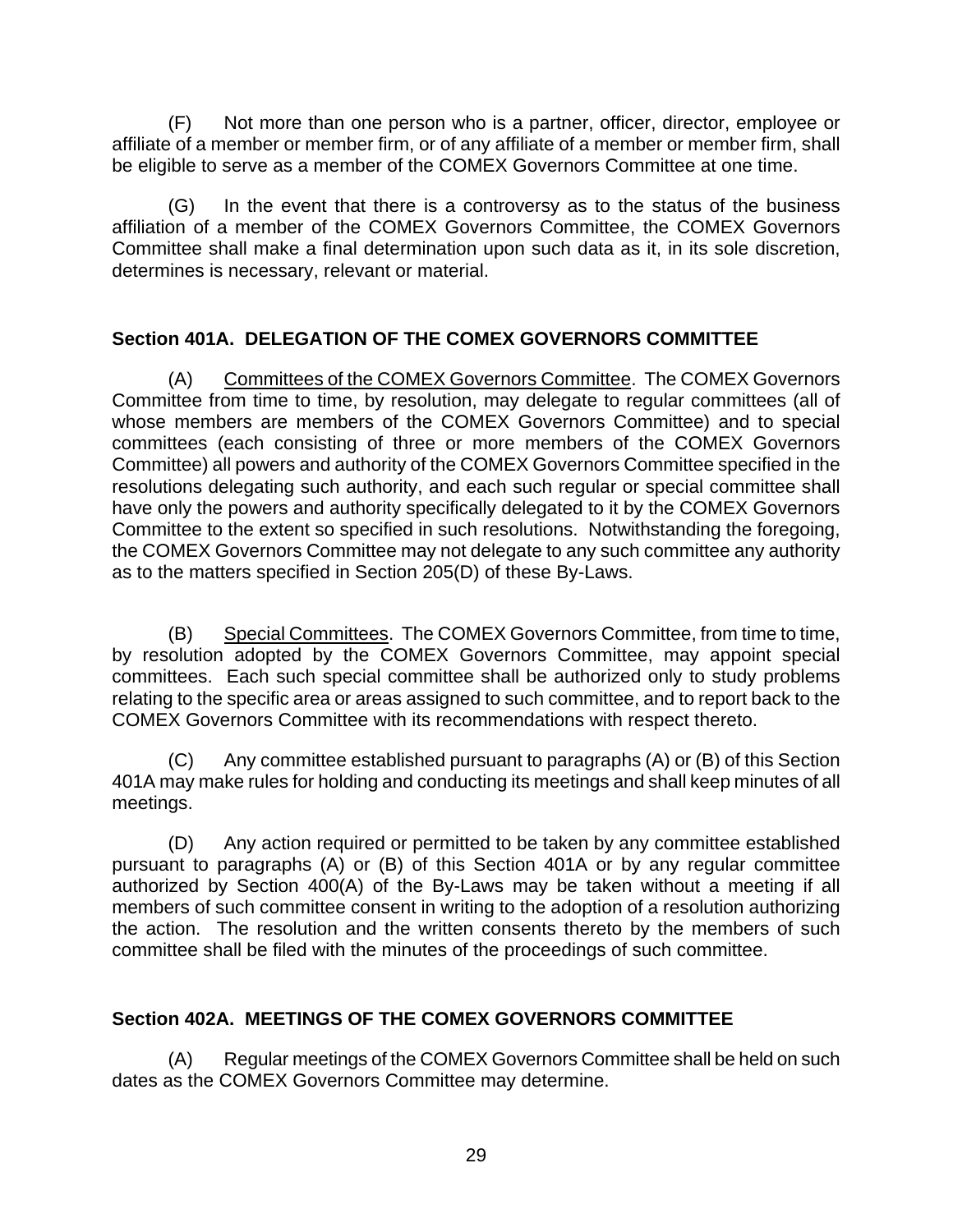<span id="page-34-0"></span>(B) Special meetings of the COMEX Governors Committee may be called on not less than one day's notice, which notice may be in writing, by telephone, or in person, by the Chairman of the COMEX Governors Committee or any member of the Board of Directors and shall be called by the Secretary upon the written request of not less than five members of the COMEX Governors Committee.

(C) If the day on which a regular meeting of the COMEX Governors Committee is to be held shall fall on a holiday, such meeting shall be held on the next ensuing business day.

(D) Any action required or permitted to be taken by the COMEX Governors Committee may be taken without a meeting if all members of the COMEX Governors Committee consent in writing to the adoption of a resolution authorizing such action.

(E) Any one or more members of the COMEX Governors Committee may participate in a meeting of the COMEX Governors Committee by means of a conference telephone or similar communications equipment allowing all persons participating in the meeting to hear each other at the same time. Participation by such means shall constitute presence in person at a meeting.

(F) Seven members of the COMEX Governors Committee shall constitute a quorum; provided, however, that to constitute a quorum of the COMEX Governors Committee, a majority of the Committee members present at any meeting must be Elected COMEX Governors. A majority of members of the COMEX Governors Committee present, whether or not a quorum exists, may adjourn any meeting to another time or place. Unless specifically provided otherwise in the By-Laws, any action taken by a vote of a majority of the members of the COMEX Governors Committee present at a meeting at which there is a quorum shall be the act of the COMEX Governors Committee.

(G) The five (5) Governors appointed by the NYMEX board to the COMEX Governors Committee may, by action of the COMEX Governors Committee, be excluded from those portions of meetings of the COMEX Governors Committee during which the COMEX Governors Committee considers actual or potential litigation against NYMEX or COMEX Division Member legal rights vis-à-vis NYMEX.

# **Section 403A. RESIGNATION, SUSPENSION, REMOVAL AND RECALL OF COMEX GOVERNORS COMMITTEE MEMBERS**

(A) Resignation

(1) A member of COMEX Governors Committee may resign at any time by tendering written notice of his resignation to the Chairman, and such resignation, unless specifically contingent upon its acceptance, will be effective as of the date specified in the notice or, if no date is specified, as of the date of the notice, and his office shall be declared vacant.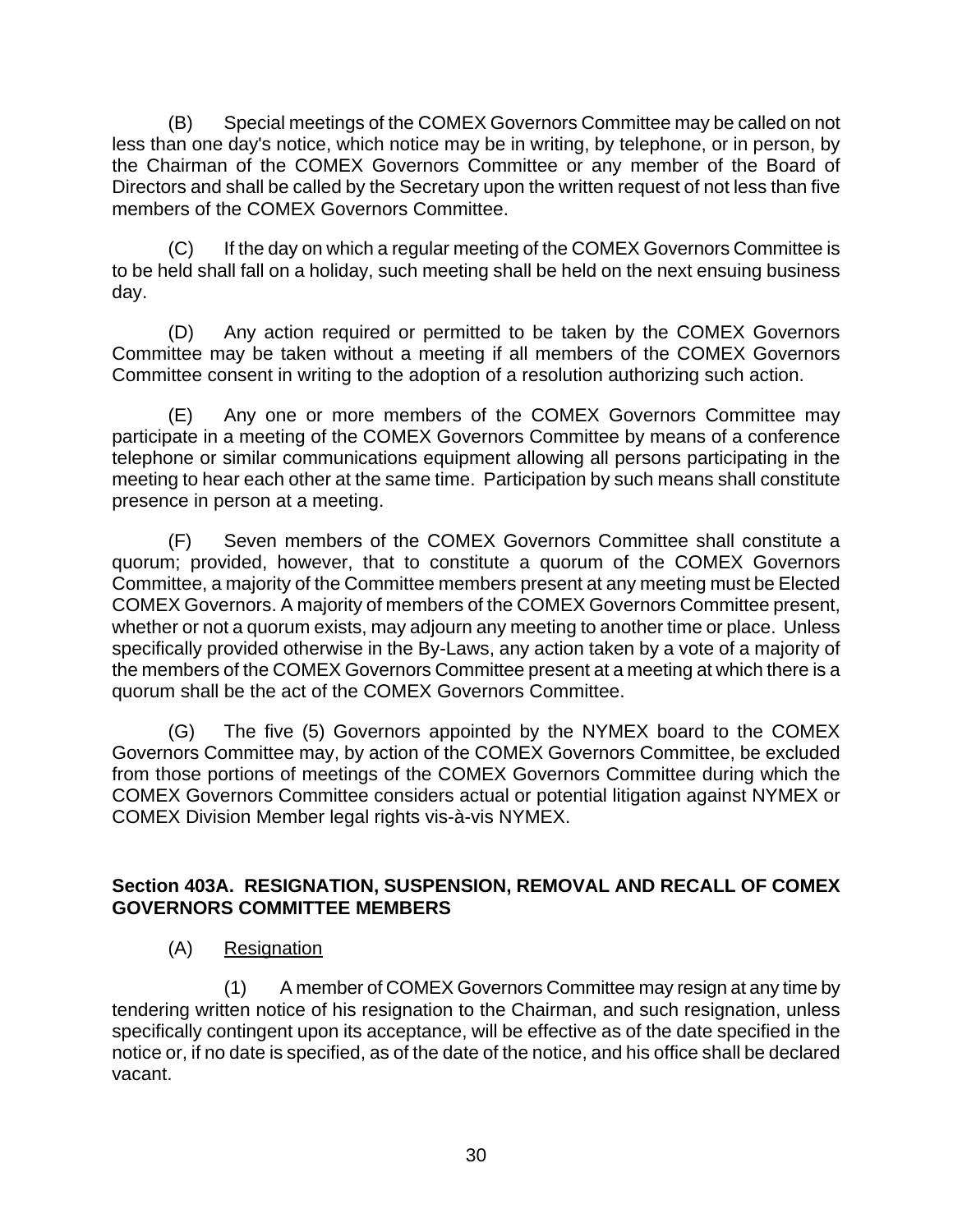(2) If a member of the COMEX Governors Committee, other than those serving on the NYMEX board, has been elected to serve on the governing board of another commodities exchange or any clearing organization affiliated therewith, or of any securities or options exchange, and determines to serve thereon, said COMEX Governors Committee member shall tender his resignation in accordance with subsection (A)(1) of this By-Law immediately following his election unless the COMEX Governors Committee consents to such service. If said COMEX Governors Committee member fails to tender his resignation, he shall be deemed to have resigned from the COMEX Governors Committee and his office declared vacant.

(3) If, by reason of a change in affiliation of a member of the COMEX Governors Committee at any time, or by reason of merger, sale or consolidation of two or more member firms, two or more affiliated persons are serving on the COMEX Governors Committee, at least one such affiliated member shall resign so that there shall be only one member of the COMEX Governors Committee who is an officer, director, employee, partner, or affiliate of a member firm or affiliate. The failure of one such member of the COMEX Governors Committee to resign shall be cause for removal by the COMEX Governors Committee of either member of the COMEX Governors Committee.

(4) In the event any of the five COMEX Governors appointed by the NYMEX board have resigned from the COMEX Governors Committee and if any of those five positions remain unfilled for a period in excess of 35 days, the Chairman of the Board may appoint Directors to fill the vacancies on an interim basis until the NYMEX board appoints a replacement.

# (B) Suspension and Removal

(1) In the event of the refusal, failure, neglect or inability of any member of the COMEX Governors Committee, other than those appointed by the NYMEX board, to discharge his duties, or for any cause adversely affecting the best interests of the Exchange, or if a COMEX Governors Committee member shall absent himself from three successive regular or special meetings of the COMEX Governors Committee and fail to justify such absences to the satisfaction of the COMEX Governors Committee, the COMEX Governors Committee shall have the power to suspend such member upon the affirmative vote of the COMEX Governors Committee, provided that at least a majority of the members of the COMEX Governors Committee are present at the meeting at which such action is taken.

(2) If the COMEX Governors Committee suspends a COMEX Governors Committee member, other than those appointed by the NYMEX board, a special meeting of members shall be called by the Secretary of the Exchange and convened within sixty (60) days of the suspension to vote on the removal of the suspended COMEX Governors Committee member.

(3) In the event of the refusal, failure, neglect or inability of any member of the COMEX Governors Committee appointed by the NYMEX board to discharge his duties,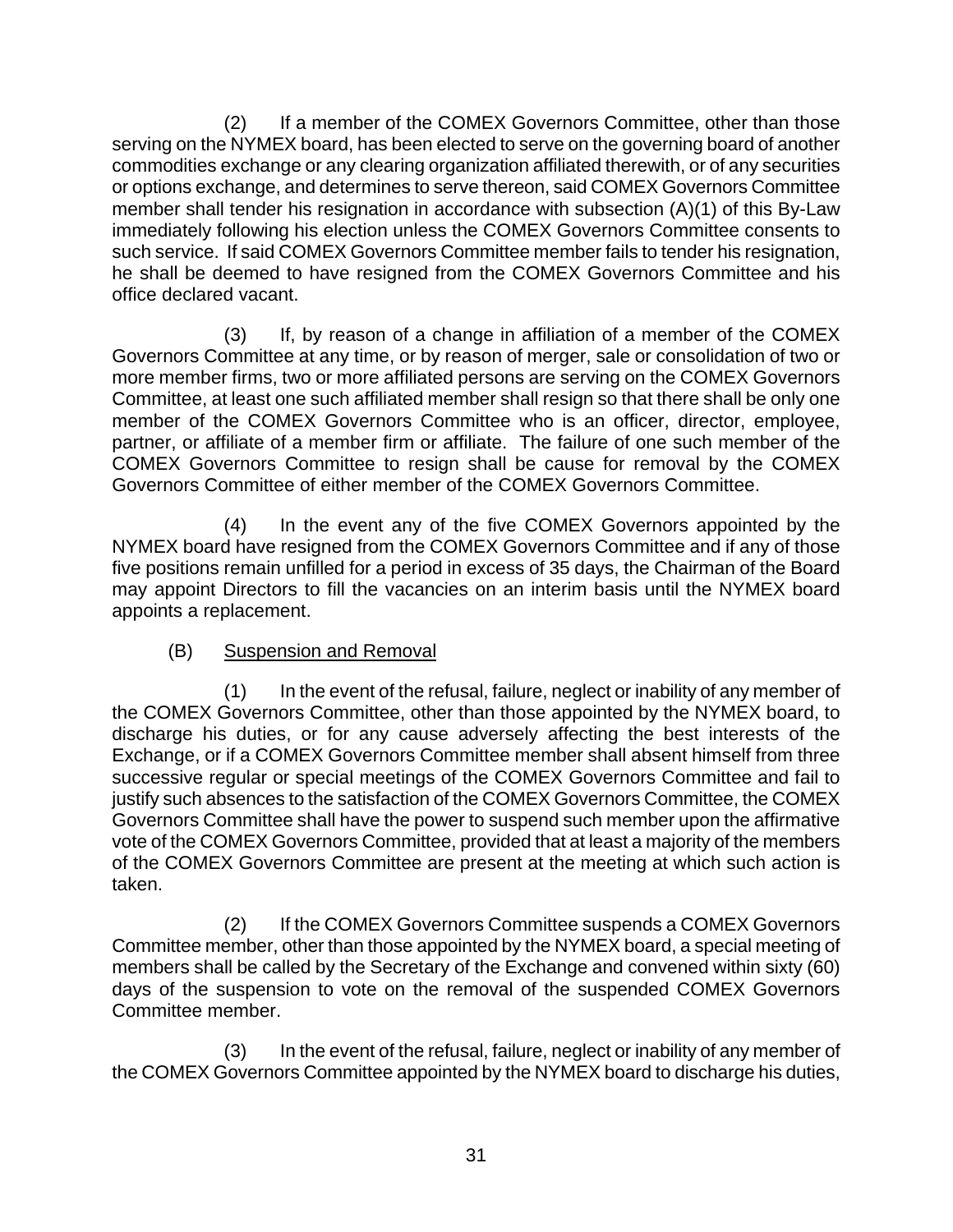or for any cause adversely affecting the best interests of the Exchange, or if a COMEX Governors Committee member appointed by the NYMEX board shall absent himself from three successive regular or special meetings of the COMEX Governors Committee and fail to justify such absences to the satisfaction of the COMEX Governors Committee, the COMEX Governors Committee shall have the power to remove such member upon the affirmative vote of the COMEX Governors Committee, provided that at least a majority of the members of the COMEX Governors Committee are present at the meeting at which such action is taken. Removal pursuant to this Section 403A(B)(3) shall not be effective until the successor for such member of the COMEX Governors Committee is appointed and qualified. At the request of the Chairman of the COMEX Governors Committee, the Chairman of the Board of Directors shall appoint such successor to replace any member of the COMEX Governors Committee removed under this provision. Any such appointment shall be made and become effective on the earlier of ten (10) days following the request and a date for a meeting of the COMEX Governors Committee specified at the time of the request by the Chairman of the COMEX Governors Committee. Notwithstanding any provision above, in the event that the Chairman of the Board of Directors fails to make an appointment within such time period, the removal shall be deemed effective 10 days after the request by the Chairman of the COMEX Governors Committee.

(C) Recall

(1) Within forty-five (45) days of presentation to the Secretary of the Exchange of a written petition signed by at least twenty-five percent (25%) of the COMEX Division Members, or, within sixty (60) days of the suspension of a COMEX Governors Committee member, a recall election shall be conducted to determine whether a COMEX Governors Committee member, other than those appointed by the NYMEX board, shall remain in office. Recall of said COMEX Governors Committee member shall require the affirmative vote of sixty percent (60%) of the votes cast by the members of the COMEX Division voting at the election.

(2) No member of the COMEX Governors Committee shall be subject to recall within six (6) months of assuming office or to more than one recall election in any twelve- (12) month period.

(3) In the event that a COMEX Governors Committee member is recalled, the vacant COMEX Governors Committee membership shall be filled at the next regular COMEX Governors Committee meeting in accordance with Section 405A of the By-Laws.

(D) For purposes of this By-Law and Section 360 of these By-Laws, the Chairman of the COMEX Governors Committee shall be treated in the same manner as all other members of the COMEX Governors Committee.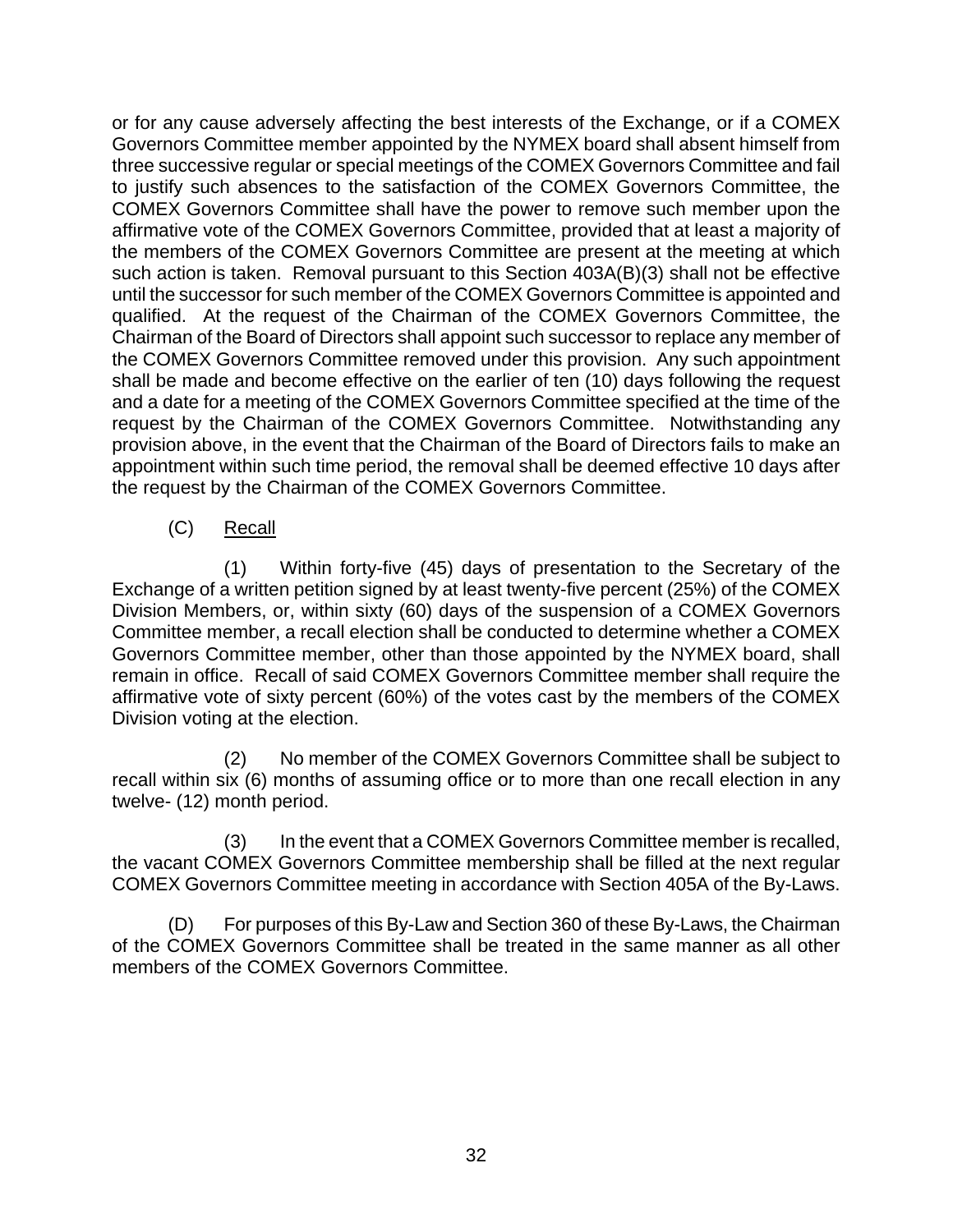# <span id="page-37-0"></span>**Section 404A. TENURE OF OFFICE OF COMEX GOVERNORS COMMITTEE MEMBERS**

(A) Chairman of the COMEX Governors Committee. The Chairman of the COMEX Governors Committee shall serve a term in office of two (2) years after election by the COMEX Division membership-at-large.

(B) COMEX Governors Committee Members. The members of the COMEX Governors Committee (other than the Chairman and those members who are appointed by the NYMEX board) each shall serve a term in office of three (3) years after election by the membership-at-large; provided, that immediately after the 2007 Annual Meeting, the members of the COMEX Governors Committee elected from the membership-at-large shall be divided into three groups of two, with different expiring terms based on the number of votes they received. The terms of the two at-large Elected Governors who receive the most votes shall expire in 2010; the terms of the two at-large Elected Governors who receive the next greatest amount of votes shall expire in 2009; and the terms of the two atlarge Elected Governors who receive the least amount of votes shall expire in 2008.

# **Section 405A. VACANCIES**

(A) Vacancies shall be filled as follows:

(1) Vacancies on the COMEX Governors Committee. If any of the seven Elected COMEX Governors are unable to serve their full term, the remaining Elected COMEX Governors will appoint a replacement to serve until the next election. Such designee shall serve on the COMEX Governors Committee until the next annual meeting of members at which time a successor shall be elected to fill the unexpired term, if any.

(2) Vacancies of Member Officers.

(a) In the event of a vacancy in the office of the Chairman of the COMEX Governors Committee, the COMEX Governors Committee shall designate, from among the remaining Elected COMEX Governors, an individual to serve as the Chairman until the next annual meeting of members, at which time a successor shall be elected by the COMEX Division membership-at-large to fill a new, two-year term of office.

(b) In the event of a vacancy in the office of the Vice Chairman of the COMEX Governors Committee, the COMEX Governors Committee shall designate, from among the remaining Elected COMEX Governors, an individual to serve as the Vice Chairman for the unexpired term.

(B) In the event any vacancy of a NYMEX-appointed Governor on the COMEX Governors Committee described in paragraph (A)(1) or (2) of this Section remains unfilled for a period of 45 days, the Board shall have the right to designate an individual to fill such vacancy.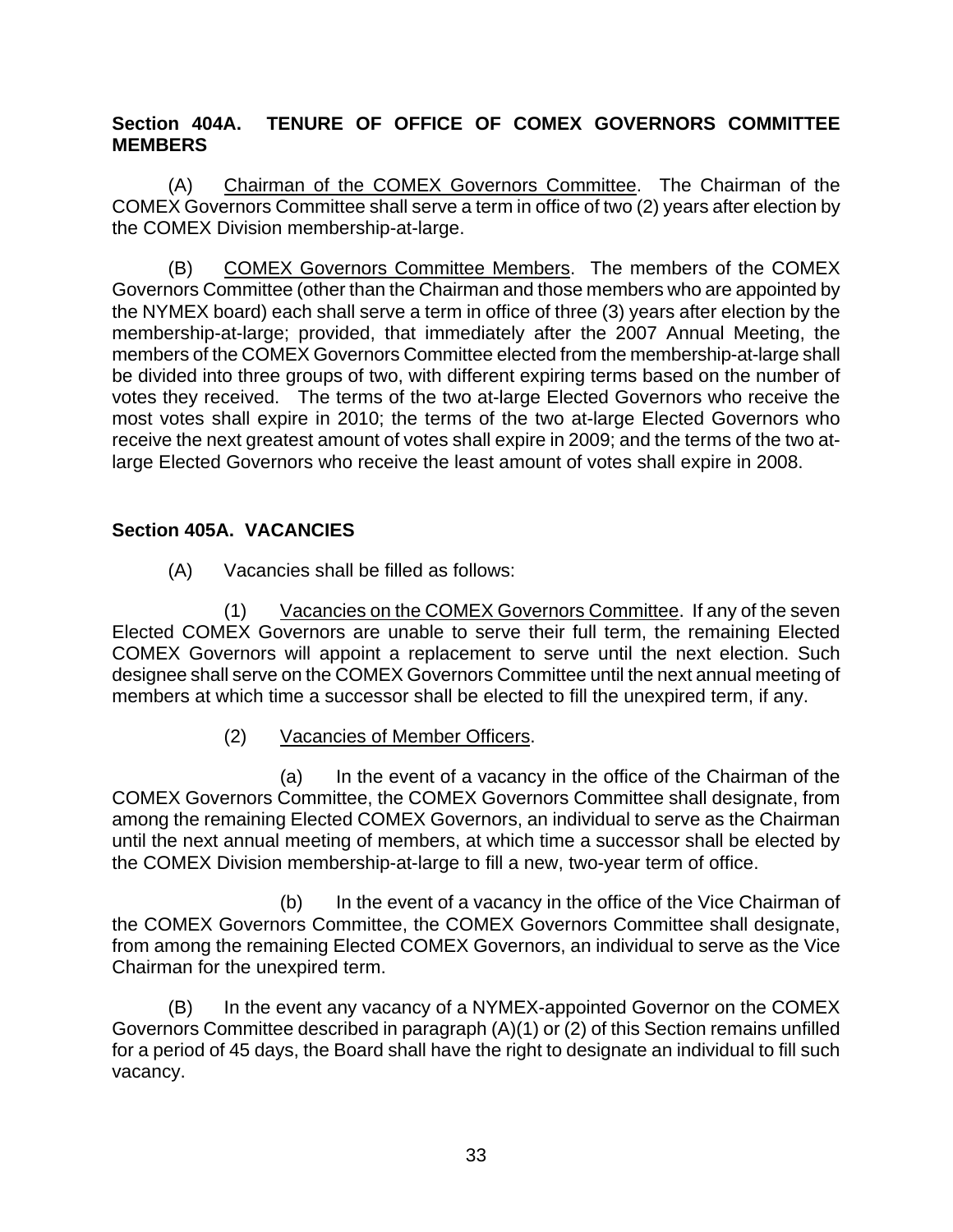#### <span id="page-38-0"></span>**Section 406A. CHAIRMAN OF THE COMEX GOVERNORS COMMITTEE**

The Chairman of the COMEX Governors Committee shall preside at all meetings of COMEX Division Members and of the COMEX Governors Committee. He shall communicate to the COMEX Governors Committee, such matters and make such suggestions as may, in his opinion, tend to promote the prosperity and welfare and increase the usefulness of the COMEX Division. He shall perform such other duties as are necessary and incident to the Office of the Chairman of the COMEX Governors Committee. The Chairman and the Vice Chairman of the COMEX Governors Committee shall each be a COMEX Division Member who does not lease or license his membership.

#### **Section 407A. VICE CHAIRMAN OF THE COMEX GOVERNORS COMMITTEE**

In the event of the temporary absence or inability to act of the Chairman of the COMEX Governors Committee, the Vice Chairman of the COMEX Governors Committee shall assume all of the functions and powers and shall discharge all of the duties of the Chairman of the COMEX Governors Committee.

### **Section 408A. [RESERVED]**

#### **Section 409A. ANNUAL ELECTIONS**

At the annual meeting of COMEX Division Members convened pursuant to Section 201 of these By-Laws, elections shall be held to fill expiring terms of the seven Elected COMEX Governors and unexpired terms of vacancies, if any, which have been filled in accordance with Section 405A of these By-Laws. The election of the Chairman of the COMEX Governors Committee shall be held every two years at the annual meeting of COMEX Division Members, except as otherwise required pursuant to Section 405A of these By-Laws in the event of a vacancy in the office of the Chairman of the COMEX Governors Committee.

The members of the COMEX Governors Committee elected at the annual meeting shall enter into their duties at the annual meeting of the COMEX Governors Committee, and shall hold office until their successors are elected and qualify.

### **Section 410A. INSPECTORS OF ELECTION**

Each election shall be supervised by three Inspectors of Election, who shall be appointed by the Chairman of the COMEX Governors Committee and none of whom shall be members of the COMEX Governors Committee.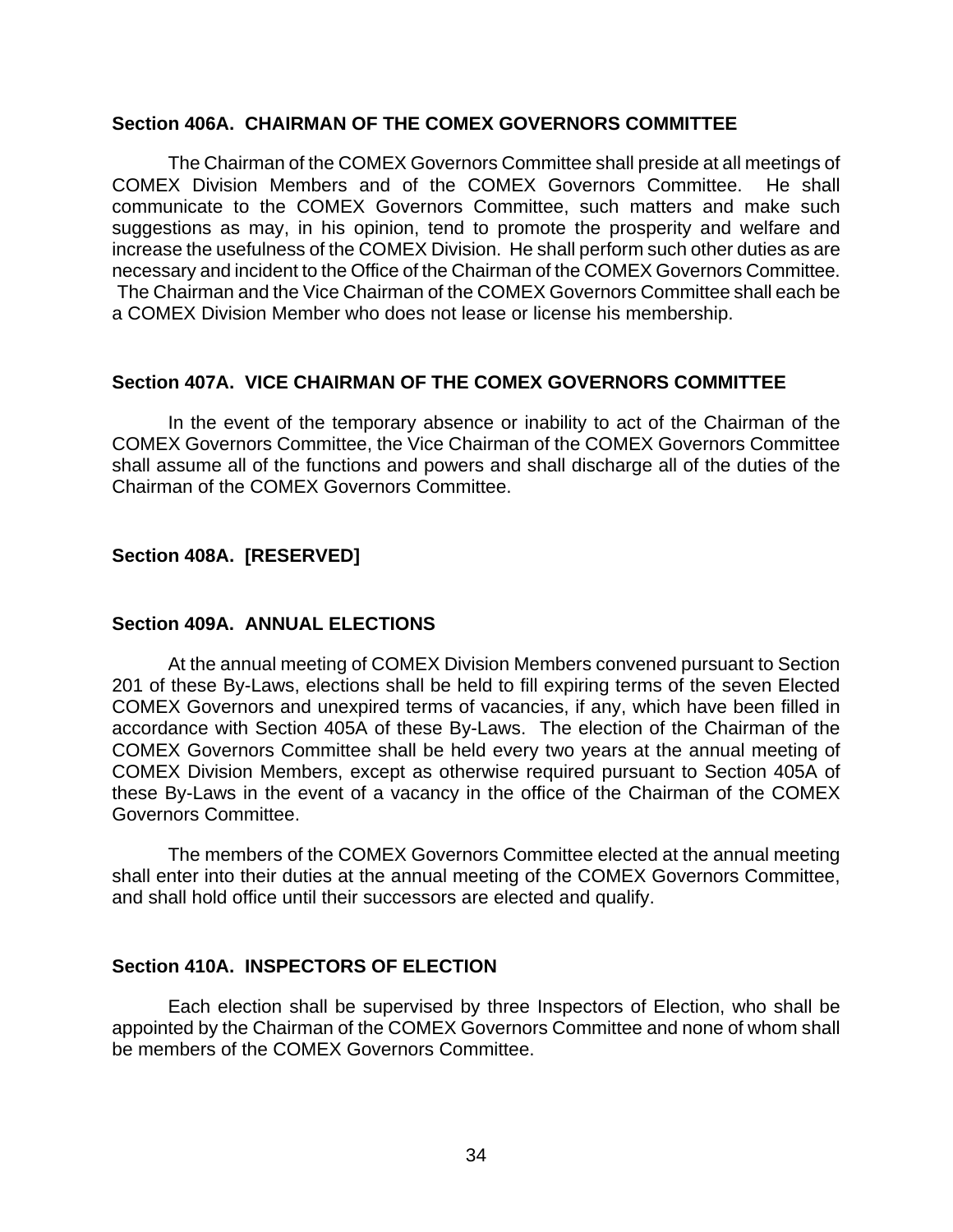<span id="page-39-0"></span>Promptly after voting for members of the COMEX Governors Committee has -been completed, the Inspectors of Election shall prepare, and subscribe to, three statements, setting forth in detail the result of the annual election, one of which shall be posted upon the Bulletin Board, one of which shall be submitted to the COMEX Governors Committee and one of which shall be submitted to the Board.

### **Section 411A. [RESERVED]**

### **Section 412A. COMEX GOVERNORS COMMITTEE RULES**

The COMEX Governors Committee may recommend to the Board of Directors the adoption, alteration or amendment of any Rule that pertains to matters affecting COMEX Division Members.

### **Sections 413A-415A. [RESERVED]**

### **Section 416A. PETITIONS FOR ELECTION TO THE COMEX GOVERNORS COMMITTEE**

(A) Nominations for the COMEX Division representatives on the COMEX Governors Committee, including the Chairman, shall be made by petition signed by no fewer than forty (40) COMEX Division Members in good standing. All nominating petitions shall be filed with the Secretary on or before the 35th day prior to the annual meeting.

(B) A member serving on the COMEX Governors Committee, whose term does not expire at the time of the annual meeting, may stand for election as the Chairman of the COMEX Governors Committee.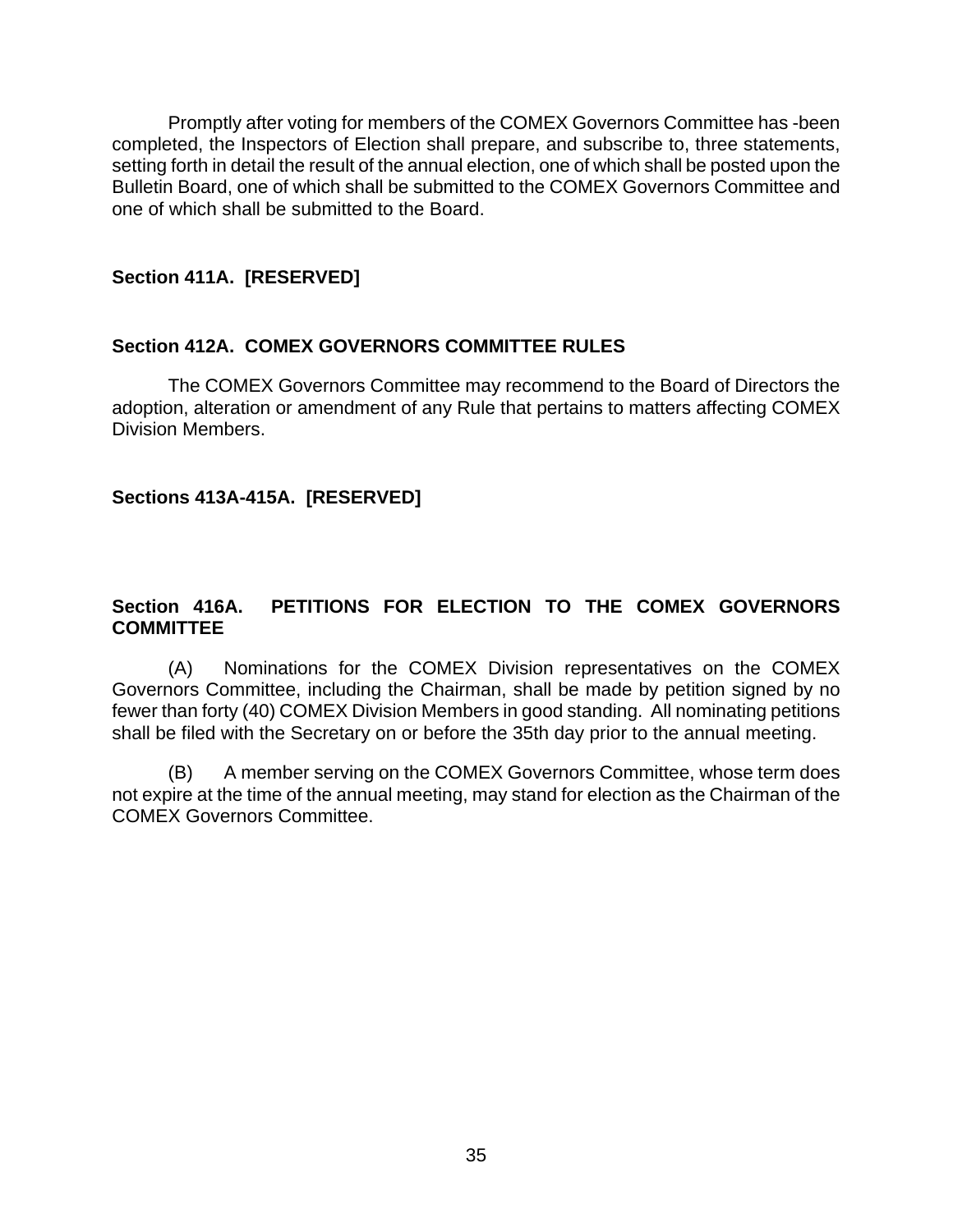# **ARTICLE 5 AMENDMENTS TO BY-LAWS AND RULES**

### <span id="page-40-0"></span>**Section 500. AMENDMENT OF BY-LAWS**

(A) Subject to Section 205 and paragraph (B) of this Section 500, any By-Law may be adopted, amended or deleted by the Board by a vote of two-thirds of the entire Board. The proposed By-Laws, amendment, or deletion shall be adopted by the affirmative vote of the NYMEX Member. Notice of the proposed By-Law, amendment or deletion must be given in accordance with Section 203 and shall specifically set forth the entire By-Law, amendment, or deletion proposed.

(B) The following By-Law provisions may only be amended upon an affirmative vote of 300 COMEX Division Members voting in person or by proxy at a member meeting (i.e. at least 300 COMEX Division Members voting in favor of any such amendment):

 (1) Sections 100(B), 157(A) – (G) and (I), 158, 205 (D), 360 (to the extent the rights of the COMEX Governors Committee and/or members of any COMEX committee are reduced or eliminated), 400A, 402A(F) and (G), 500(B), 501, and 505.

(C) Notwithstanding anything to the contrary in these By-Laws, nothing in this Article 5 shall prohibit the Board from calling a special meeting of the COMEX Division Members as set forth in Section 205(D)(ii).

### **Section 501. RULES**

Any Rule adopted by the Board in accordance with these By-Laws shall be consistent with these By-Laws and shall not contravene any of the provisions contained therein.

### **Section 502. AMENDMENTS AFFECTING EXISTING CONTRACTS**

Unless provided to the contrary in the By-Laws or Rules in the resolution adopting an amendment or deletion of the By-Laws or Rules, any amendment or deletion of the By-Laws or Rules that relate to products traded on the COMEX Division shall be binding on contracts entered into before and after such amendment or deletion. Unless provided to the contrary in a resolution adopting an amendment, any amendment or deletion that affects the amount of money to be paid, or grade, quality or quantity of merchandise to be received, under any contract shall be effective only with respect to the delivery month immediately following the last delivery month in which there is an open position on the date such amendment or deletion becomes effective.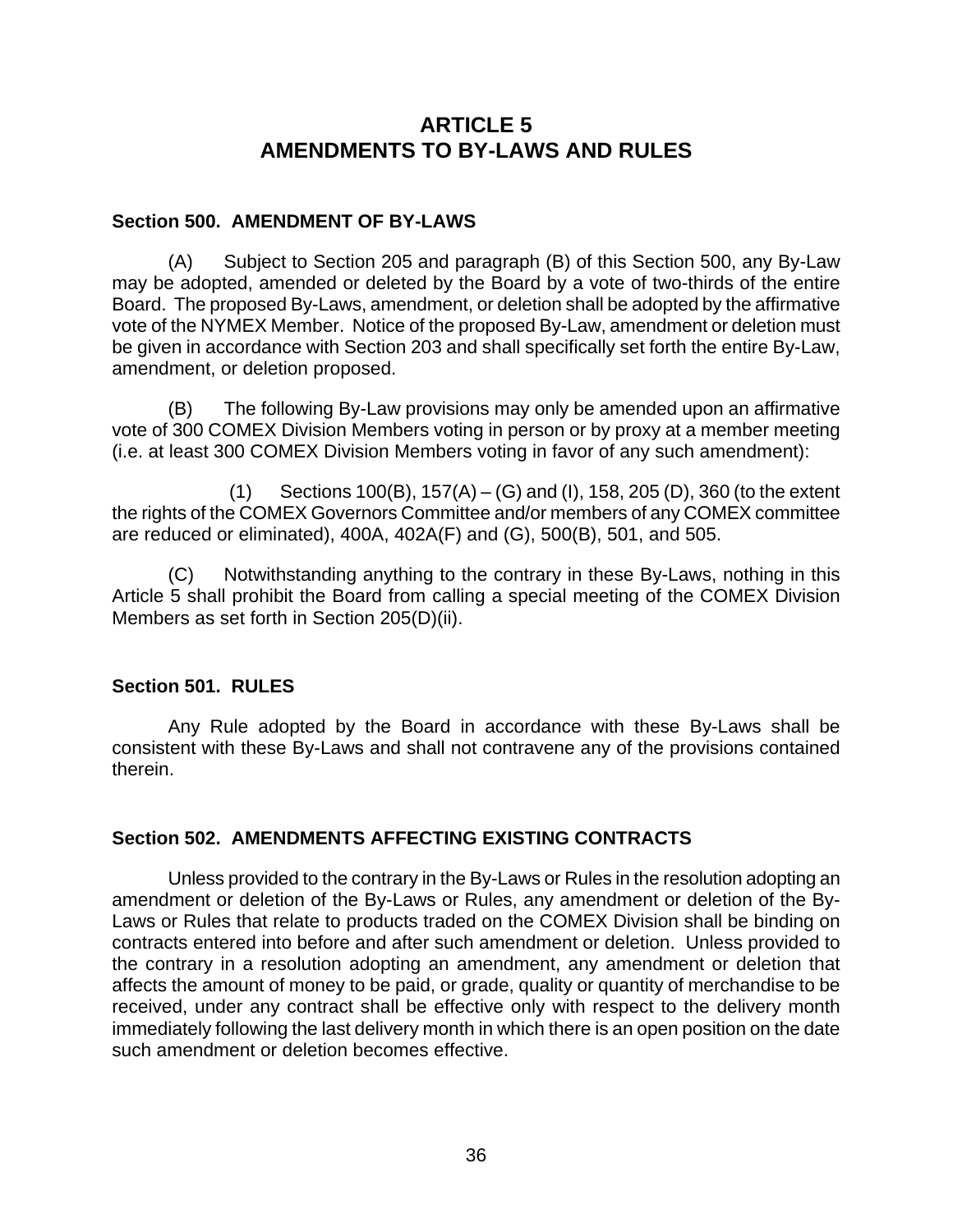#### <span id="page-41-0"></span>**Section 503. EFFECTIVE DATE OF AMENDMENTS**

All By-Laws and amendments thereto are effective and binding on Members and shall govern all matters to which they are applicable ten days following receipt of prior approval from the Commission or following receipt of notification that such prior approval is unnecessary, or, at such date as is fixed by the Board but shall not be retroactive (except as may be permitted under Articles 7 and 8).

#### **Section 504. TECHNICAL AMENDMENTS**

The Board, by majority vote at any meeting, may change the numbers and captions of the By-Laws or amend the By-Laws to correct cross references to By-Laws, statutes, regulations, to correct typographical errors or similar matters. The Board may make such changes effective immediately.

#### **Section 505. MERGERS, SALE OF ASSETS, ETC.**

NYMEX may enter into or effect any transaction involving the merger or consolidation of NYMEX, the NYMEX Division or the COMEX Division with or into another entity, the sale, transfer or lease of all or substantially all of the assets of NYMEX, the NYMEX Division or the COMEX Division or its successor to another entity or the sale, transfer or lease of the COMEX Division or the NYMEX Division or any similar transaction; provided, however, (i) subject to Section 157(E), the surviving or acquiring entity agrees to provide all of the rights and protections to the COMEX Division Members that are contained in these By-Laws (to the extent that such rights have not expired in accordance with their terms); (ii) NYMEX or the surviving or acquiring entity in any sale, transfer or lease of the COMEX Division guarantees that it will provide a physical space to the COMEX Division Members in which to trade open outcry products, which is located in the New York City metropolitan area, and which is equivalent in size and all other material respects to the COMEX Division Members' existing floor space at the time of such sale, transfer or lease, subject to Section 158(B); and (iii) if such transaction occurs prior to November 20, 2011, NYMEX and the NYMEX Division are transferred together, and simultaneously, with the COMEX Division.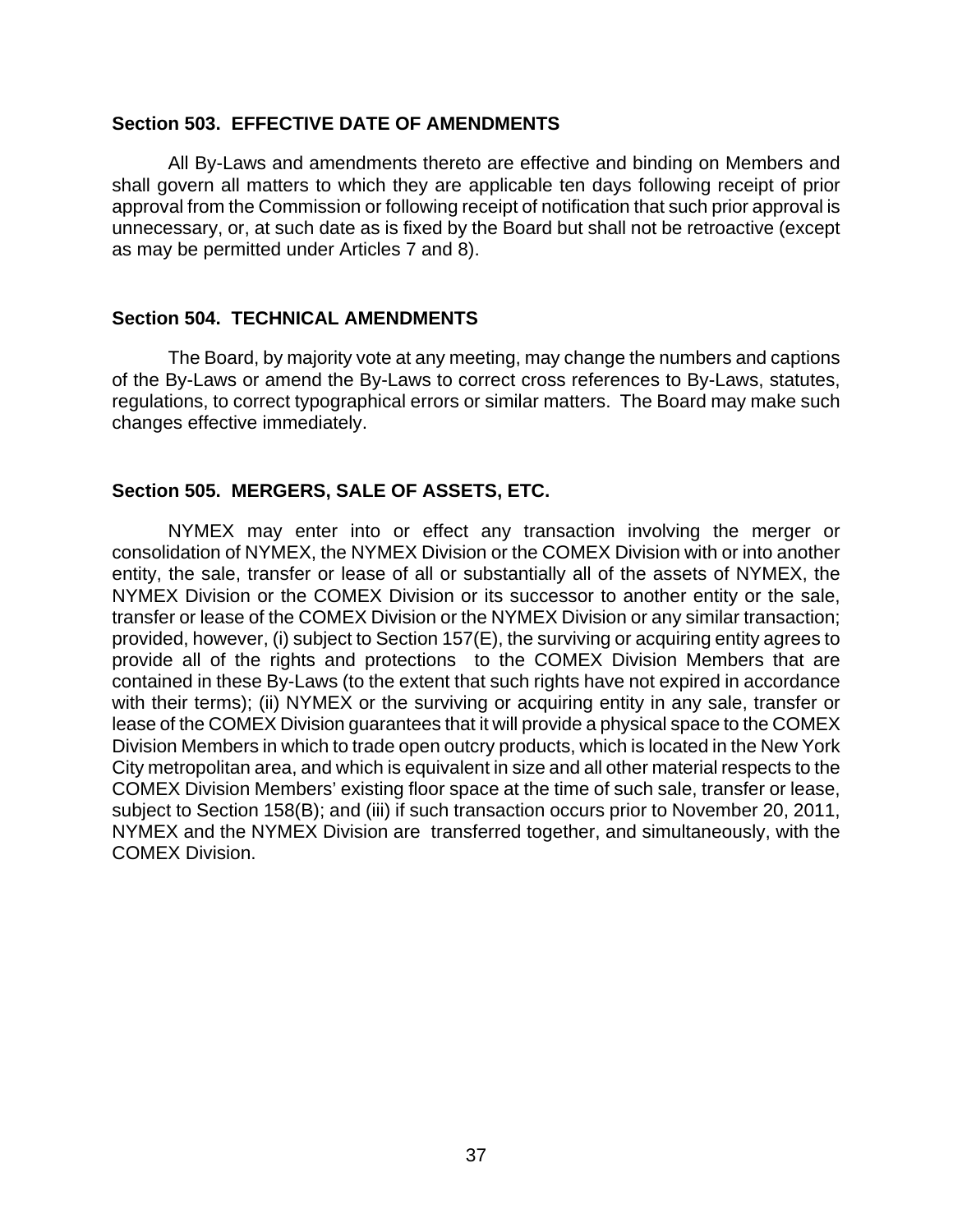# **ARTICLE 6 CLEARING DEPARTMENT**

#### <span id="page-42-0"></span>**Section 600. PURPOSE**

All contracts made in accordance with the By-Laws of the COMEX Division shall be cleared through the Clearing Department or another clearing facility designated by the Board.

#### **Section 601. QUALIFICATIONS**

The Clearing Department or a facility designated by the Board shall prescribe the qualifications of its own members. No person shall be eligible to clear COMEX Division contracts who is not a Member or Member Firm.

#### **Section 602. PRINCIPLE OF SUBSTITUTION**

When a contract is cleared through the Clearing Department, the Clearing Department shall be deemed substituted as Seller to the Buyer, and as Buyer to the Seller, and thereupon shall have all the rights and be subject to all the liabilities of the Buyer and Seller with respect to such contract.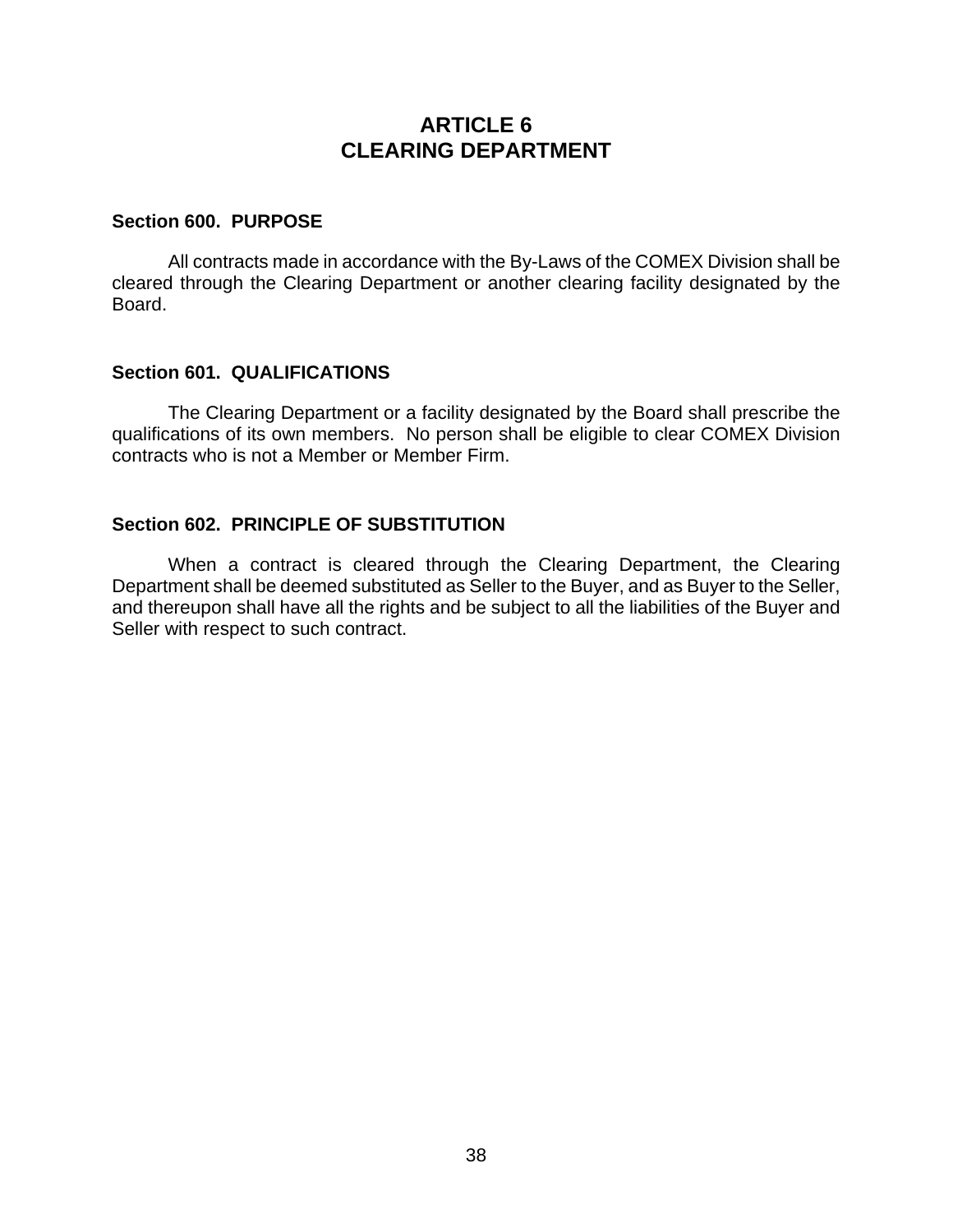# **ARTICLE 7 EMERGENCIES**

#### <span id="page-43-0"></span>**Section 700. DEFINITIONS**

As used in this Article 7 of the By-Laws:

(A) The term "emergency" means any occurrence, circumstance or event as defined by the Commission in accordance with the applicable provisions of the Act which in the opinion of the Board requires immediate action and threatens or may threaten such things as the fair and orderly trading or liquidation of any commodity futures or options contract, traded on the COMEX Division. Occurrences, circumstances or events which the Board may deem emergencies are limited to:

(1) any manipulative activity or attempted manipulative activity;

(2) any actual, attempted or threatened corner, squeeze, congestion or undue concentration of positions;

(3) any circumstance or circumstances that may materially affect the ability to satisfy the obligations arising under futures or options contracts traded on the COMEX Division;

(4) any action taken by or against the government of the United States, any foreign government, any state or local government, or by any other exchange, any board of trade or trade association, whether foreign or domestic, which action may have a direct impact on trading on the COMEX Division;

(5) any circumstance that may have a severe, adverse effect on the physical functions of the COMEX Division including, for example, fires or other casualties, bomb threats, substantial inclement weather, power failures, communication or transportation breakdowns, computer system breakdowns, screen-based trading system breakdowns and malfunctions of plumbing, heating, ventilation and air conditioning systems;

(6) the bankruptcy or insolvency of any Member or Member Firm or the imposition or service of any lien, attachment, execution or other levy or an injunction or other restraint against a Member or Member Firm or their assets by any governmental agency, court, arbitrator or judgment creditor which event may affect the ability of the Member or Member Firm to perform on its contracts or otherwise to engage in business;

the occurrence of a "Reportable Emergency Event" or "Financial Emergency" with respect to a Member or Member Firm, as defined in Section 850(C) or (D) of the By-Laws;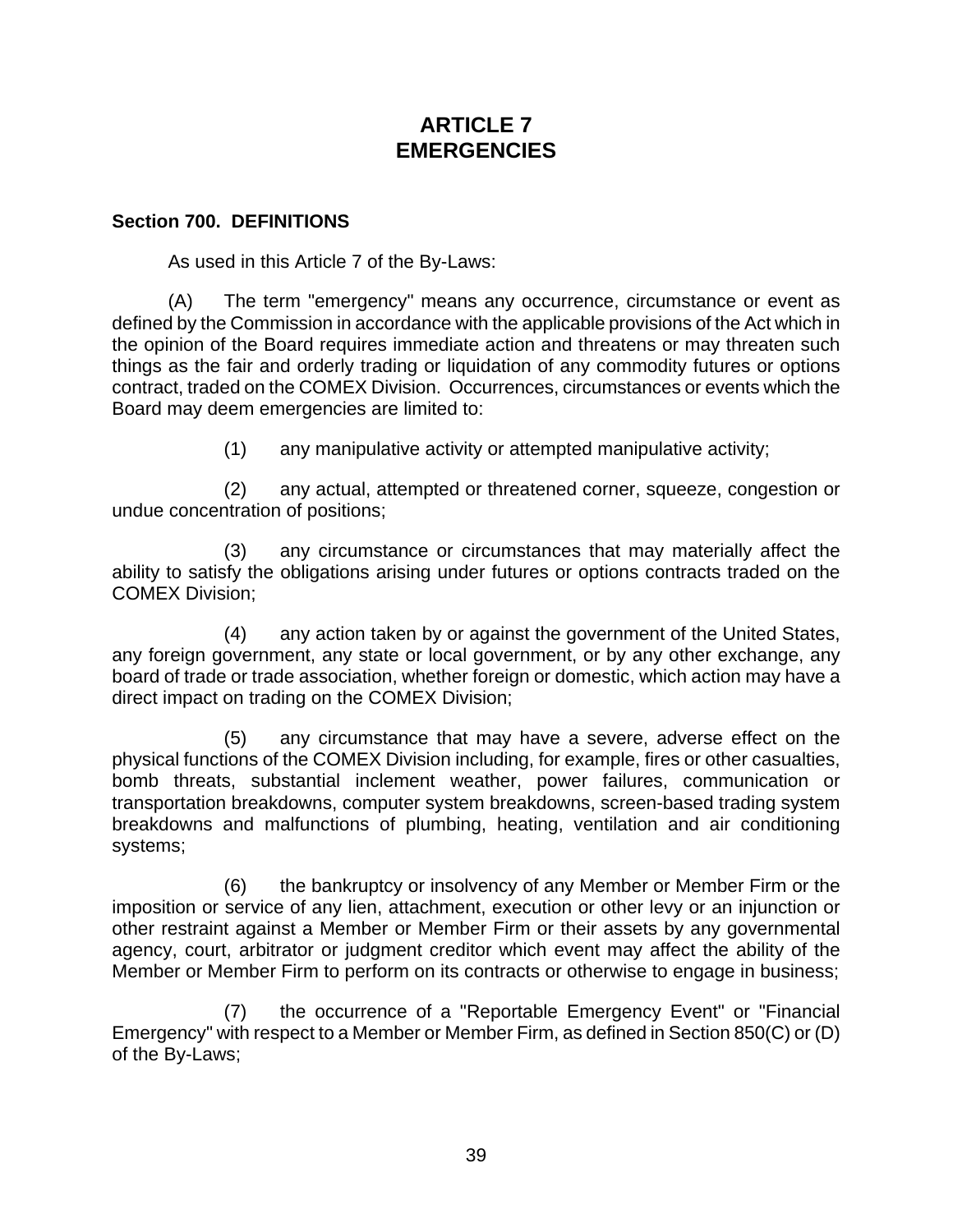<span id="page-44-0"></span>(8) any circumstance in which it appears, in the judgment of the Board, that a Member or Member Firm: (i) has failed to perform on its futures or options contracts, or (ii) is insolvent or is in such financial or operational condition or is conducting its business in such a manner that such Member or Member Firm cannot be allowed to continue its business without jeopardizing the safety of customer funds, of any Members or of the COMEX Division; or,

(9) any other unusual, unforeseeable and adverse circumstance with respect to which it is not practicable for the Exchange to submit, in timely fashion, a rule to the Commission for prior review.

(B) The term "two-thirds vote of the Board" means the affirmative vote of members of the Board constituting two-thirds of the Board, either (i) physically present and voting at any meeting at which a quorum of the Board is physically in attendance or (ii) voting in any manner other than at a meeting at which a quorum is physically in attendance as permitted by applicable state corporation law.

(C) The term "physical emergency" means, in addition to those events which are set forth at sub-paragraph (A)(5) of this Section 700, any computer malfunction, backlog or delay in clearing trades or in processing any documents relating to clearing trades, any floor occurrences which threaten an orderly market, or any similar events.

(D) The term "temporary emergency rule" means a rule or resolution adopted, under this Article 7 of the By-Laws, to meet an emergency.

# **Section 701. EMERGENCY ACTION**

(A) In the event of an emergency, the COMEX Division, by two-thirds vote of the Board and subject to the applicable provisions of the Commodity Exchange Act, and to the applicable rules and regulations promulgated thereunder, may adopt and place into immediate effect a temporary emergency rule.

(B) A temporary emergency rule, including any modification thereof, may not extend beyond the duration of the emergency as determined by the Board. However, in no event shall such a temporary emergency rule, or any modification thereof, extend for more than ninety (90) days after the temporary emergency rule is placed in effect.

(C) Any temporary emergency rule may provide for, or may authorize the Board to undertake actions which, in the sole discretion of the Board or of any Committee, are necessary or appropriate to meet the emergency including, but not limited to, such actions as:

(1) limiting trading to liquidation only, in whole or in part, or limiting trading to liquidation only except for new transactions in futures or options contracts by parties who have the commodity to deliver pursuant to such sales;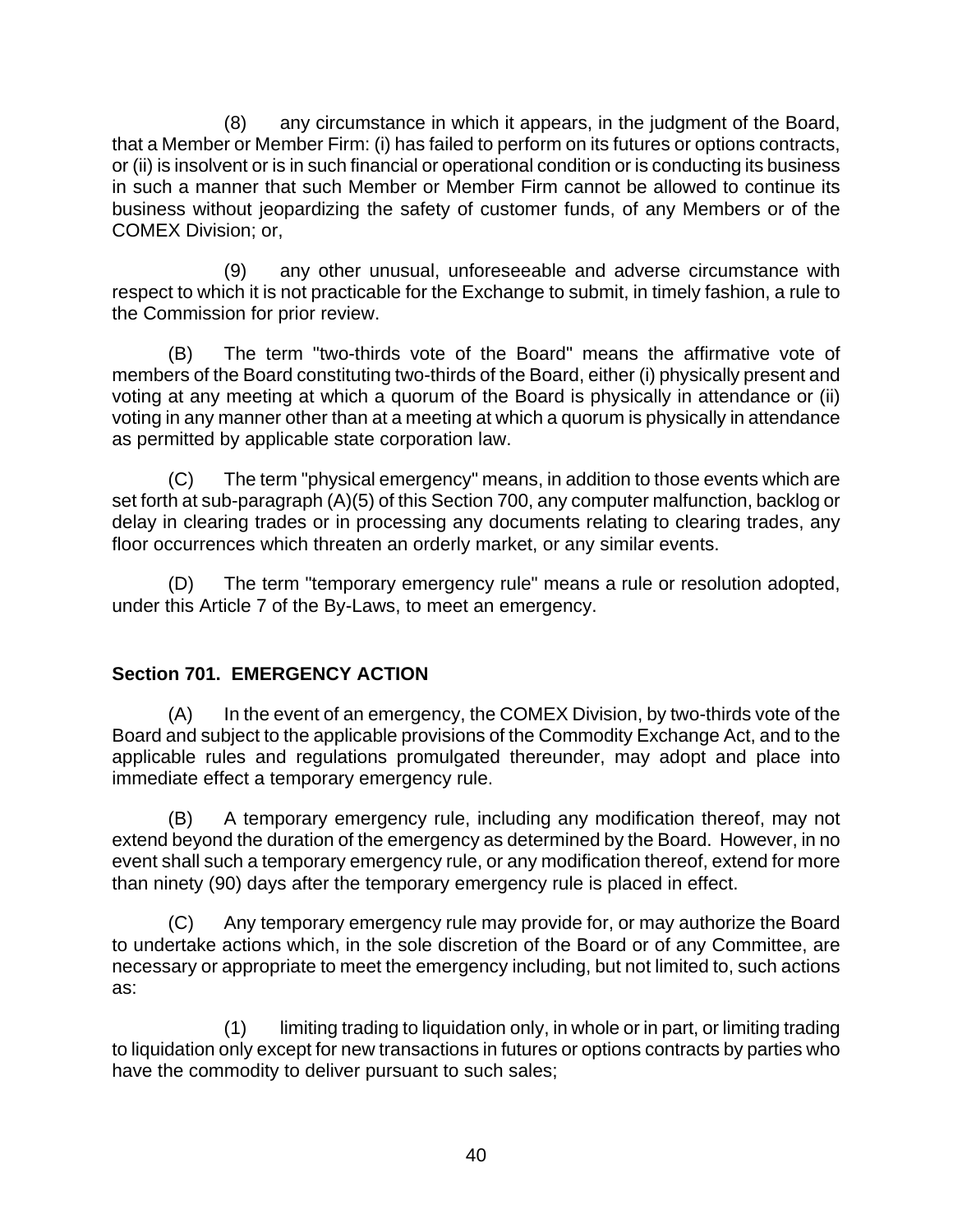<span id="page-45-0"></span>(2) extending or shortening the expiration date for trading in futures or options contracts;

(3) extending the time of delivery under futures contracts or expiration of futures or options contracts;

(4) changing delivery points, the manner of delivery or the means of delivery;

- (5) modifying price limits;
- (6) modifying circuit breakers;

(7) ordering the liquidation of futures and/or options contracts, the fixing of a settlement price or the reduction of positions held by or for any or all Members, Member Firms or customers;

(8) ordering the transfer of futures and/or options contracts and the money, securities and property securing such contracts held by or on behalf of customers by a Member or Member Firm to another Member or Member Firm or to other Members or Member Firms willing or obligated to assume such contracts;

- (9) extending, limiting or changing hours of trading;
- (10) suspending trading; and

(11) modifying or suspending any provision of rules of the contract market, including any contract market prohibition against dual trading.

# **Section 702. ACTION BY BOARD**

(A) In an emergency, or to determine whether an emergency exists a meeting of the Board may be convened without notice.

(B) In the event of an emergency where a quorum of the Board is unavailable, all trading on the Exchange may be suspended by an affirmative vote of two-thirds of the members of the Board present. In the event of an emergency in which no other Director is present, the Chairman, or in his absence, the Vice Chairman, or in their absences any one Director present, or in their absences, the President, or in all their absences, the Executive Vice President, or in all their absences, any Vice President, may order suspension of trading for such period as in their or his judgment is necessary.

(C) Any action taken pursuant to this Section 702 shall be subject to review and modification by the Board.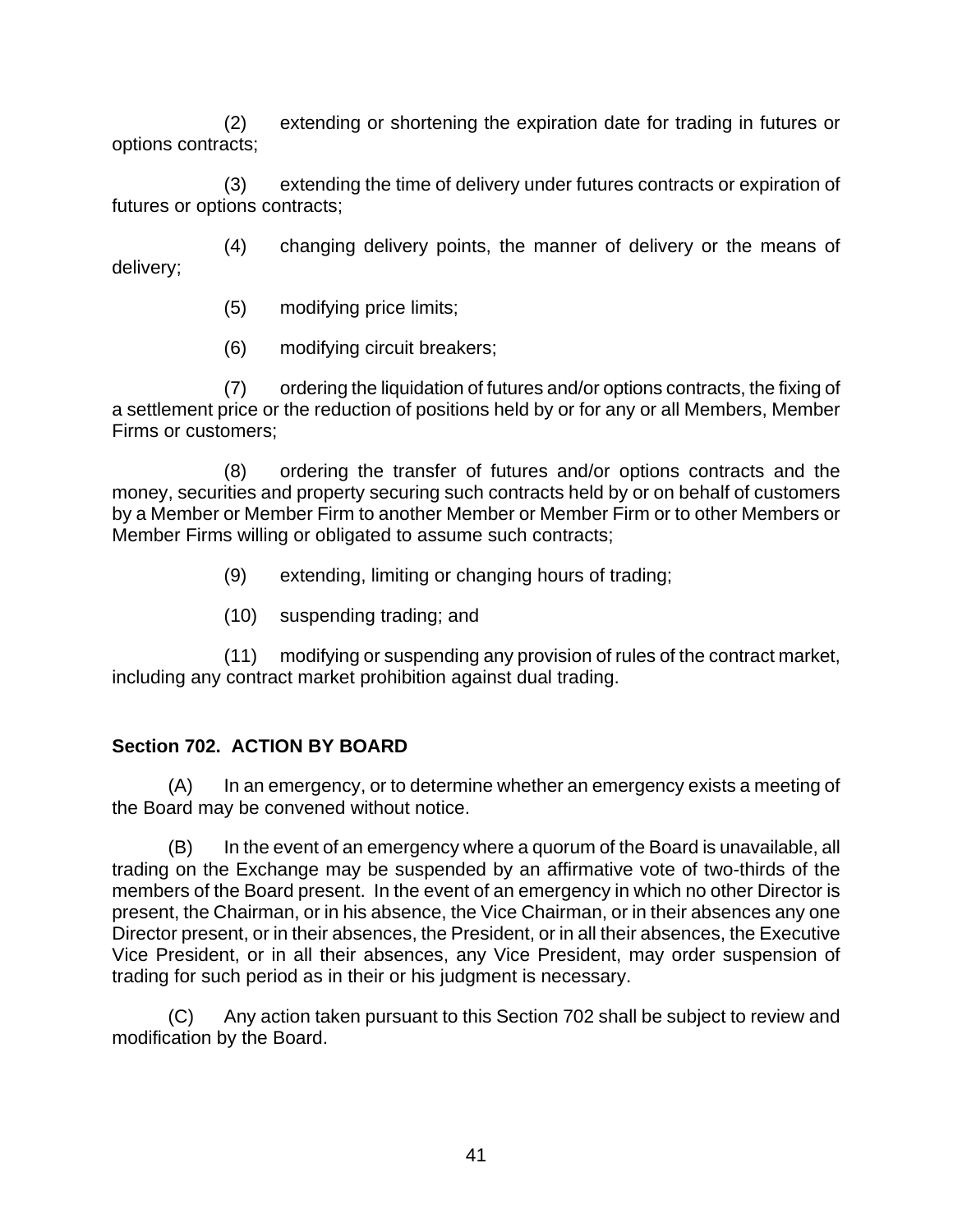### <span id="page-46-0"></span>**Section 703. PHYSICAL EMERGENCIES**

(A) In the event that the physical functioning of the COMEX Division is, or is threatened to be, severely and adversely affected by a physical emergency, the Chairman, or in his absence the Vice Chairman, or in their absences the President, or in all their absences the Executive Vice President, or in his absence any Senior Vice President, or in their absences any member of the Executive Committee or in their absences any Board Member present, or in all their absences any Vice President, may take any action which in his opinion, is necessary or appropriate to deal with the physical emergency. Such action may include, but is not limited to, the suspension of trading in any or all contracts, a delay in the opening of trading in any or all contracts, the extension of trading in the time of trading in any or all futures and options contracts or the extension of trading in the last day of trading in any or all futures and options contracts.

(B) No action taken under this Section 703 shall continue in effect for more than five (5) days unless an extension of time has been granted by the Commission in accordance with the applicable provisions of the Act. Any action taken under this Section 703 shall be subject to review and to modification by the Board.

(C) The officials designated in Section 703(A) may order the removal of any restriction imposed under this Section 703 if, in their judgment, the physical emergency has abated sufficiently to permit the physical functioning of the COMEX Division to continue in an orderly manner absent such restriction.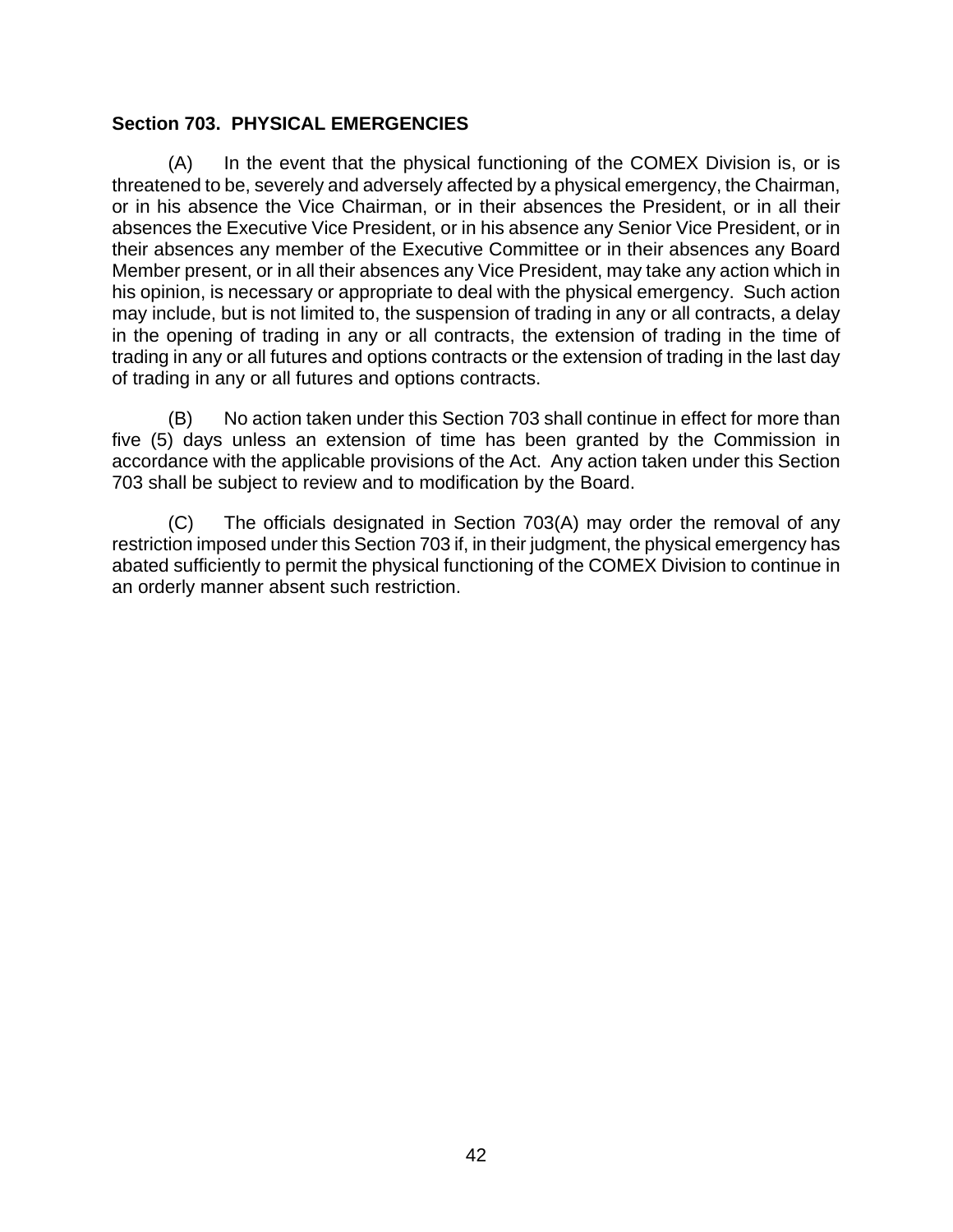# **ARTICLE 8 DISCIPLINARY AND SUMMARY PROCEEDINGS**

### <span id="page-47-0"></span>**Section 800. MEMBERS SUBJECT TO DISCIPLINARY PROCEEDINGS**

(A) The Exchange may impose fines, penalties and other sanctions on Members, Member Firms and employees of Members and Member Firms that violate the By-Laws or Rules of the COMEX Division or any resolution or order of the Board or Committee of the COMEX Division.

(B) In this Article 8 of the By-Laws and in the Rules relating to Disciplinary Proceedings, the term "Rule" means the By-Laws or rules of the Exchange or any resolution or order of the Board or Committee of the Exchange.

(C) A Member is responsible for the acts of his employees and any Member Firm upon which the Member has conferred privileges. A Member Firm is responsible for the acts of its partners, its directors, its officers and its employees.

# **Section 801. DISCIPLINARY PROCEEDINGS**

The Board shall adopt rules establishing procedures whereby Members, Member Firms and employees of Members and Member Firms may be subjected to fines, penalties and other sanctions for violations by the By-Laws and Rules.

# **Section 802. FAILURE TO PAY FINE**

(A) If a Member or Member Firm defaults in the payment of any fine on the date due and such default remains uncured for 30 days after notice of such default is given, such Member or Member Firm shall be suspended automatically without further action of the COMEX Division, and shall remain suspended until such fine is paid in full and the Member or Member Firm is reinstated as provided in Section 862.

(B) If such Member or Member Firm is suspended as provided in By-Law 802(A) and continues in default of the payment of any fine for a period of forty-five (45) days, the Member or Member Firm shall be expelled automatically, unless the Board in its sole discretion determines otherwise, and without further notice by the COMEX Division and the membership of such Member or by which such Member Firm is conferred privileges shall be sold and the proceeds for such sale paid and applied as provided in Section 861.

(C) If an employee of a Member or of a Member Firm defaults in the payment of any fine, the Member or Member Firm shall be responsible for its full and complete payment. A failure of the Member or Member Firm to pay such a fine shall result in the suspension or expulsion of such Member or Member Firm as set forth in this Section 802.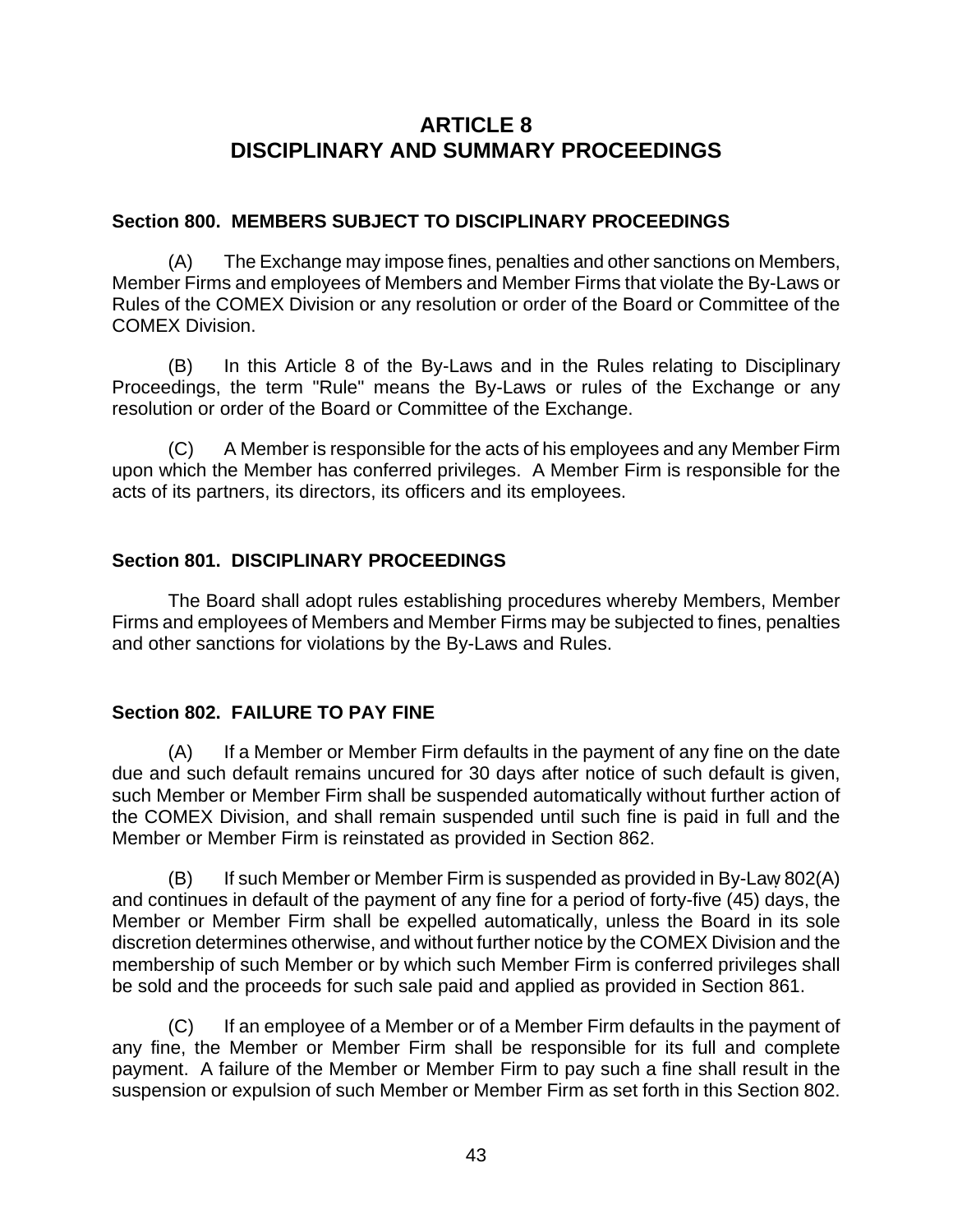# <span id="page-48-0"></span>**Sections 803-849. [RESERVED]**

#### **Section 850. DEFINITIONS**

As used in Sections 850 through 863, the following terms have the meanings set forth in this Section 850:

(A) the term "Claimant" means a person who has filed a Notice of Claim;

(B) the term "Notice of Claim" means a notice of claim against the proceeds of a sale of a membership;

(C) the term "Reportable Emergency Event" shall mean, with respect to any Member:

(1) the filing of a petition, answer or other document, or the taking of any other action, by such Member with respect to itself or against such Member, seeking: liquidation, reorganization or other relief from creditors under the provisions of the Bankruptcy Code of the United States (11 U.S.C. Section 101 *et seq.*), as it may be amended, or under the provisions of any other state or federal law for the relief of insolvent debtors;

(2) the dissolution of such Member;

(3) the insolvency (as defined by any applicable state or federal statute) of such Member;

(4) the failure of such Member to meet any applicable financial requirements of the COMEX Division, any self-regulatory organization or any state or federal regulatory agency;

(5) the failure of such Member to meet, when due, any margin call issued by the Clearing Department or any other clearing organization designated by the Exchange, any clearing organization of any other exchange, or any person;

(6) the failure or inability of such Member to comply with any of his contracts or the default by such Member under any commodity contracts on the Exchange; or

(7) the imposition or service of any lien, attachment, execution or other levy or any injunction or other restraint against such Member or Member Firm or their assets by any court, government agency, arbitrator or judgment creditor which injunction or restraint may affect the ability of such Member to perform his contracts or otherwise to engage in business.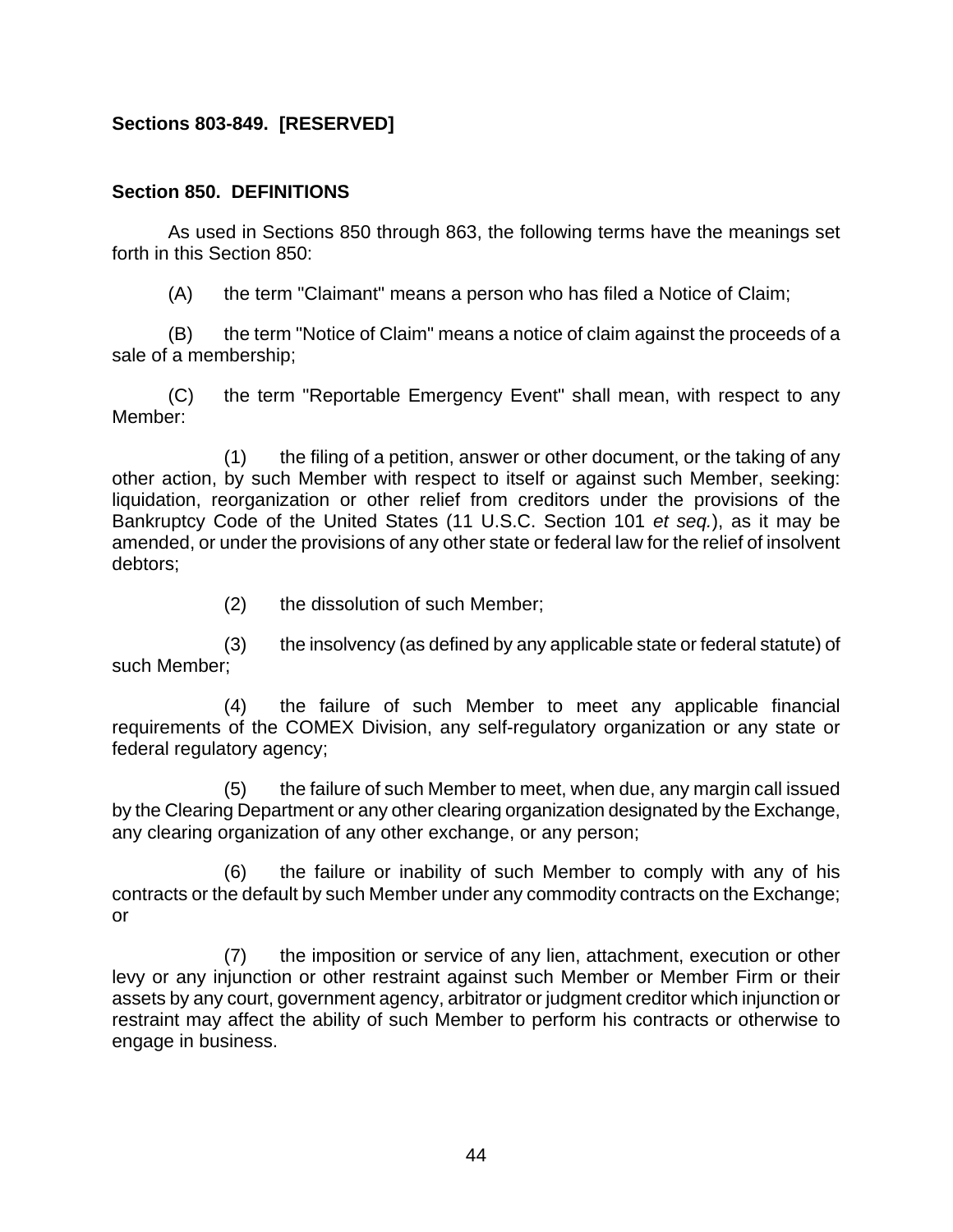<span id="page-49-0"></span>(D) the term "Financial Emergency" means, with respect to any Member, any situation in which, in the sole discretion of the Executive Committee, the financial condition of such Member is not adequate for such Member to meet his financial obligations or otherwise to engage in business; or, is such that it would not be in the best interests of the Exchange for such Member to continue in business; and

(E) the term "Member" includes, as applicable, Members, and Member Firms and employees of Members and of Member Firms.

# **Section 851. DUTY TO REPORT EMERGENCY EVENT**

If a Reportable Emergency Event occurs with respect to any Member, such Member shall advise the Exchange of the occurrence of the Reportable Emergency Event by the fastest available means of communication and shall also immediately deliver to the Exchange by the fastest available means, a written notice. Such notice shall specify:

- (1) the nature of the Reportable Emergency Event;
- (2) the date and time of occurrence;

(3) whether such Member consents to a summary suspension pursuant to this Article 8 and, if so, whether such Member waives a hearing with respect thereto; and,

(4) whether such Member consents to a suspension which includes a prohibition against employment by another Member as a floor employee.

# **Section 852. SUMMARY SUSPENSION; ACTION BY THE PRESIDENT**

If a Member consents to a summary suspension as provided in Section 851, either orally or in writing, the President shall immediately suspend such Member in accordance with the terms of the consent and notify the Membership of such suspension.

# **Section 853. SUMMARY SUSPENSION; ACTION OF THE EXECUTIVE COMMITTEE**

(A) If at any time the Executive Committee of the Board of Directors determines, in its sole discretion, that there is a substantial question whether a Financial Emergency exists with respect to any Member, or, if at any time, the COMEX Division receives a notice of a Reportable Emergency Event from a Member, the Executive Committee may suspend, or take any other action against, such Member, any Member upon which such Member has conferred member privileges, any Member guaranteed by such Member, or any Member guaranteeing such Member, as it deems appropriate to protect the COMEX Division and its Members. The Executive Committee of the Board of Directors may take such action regardless of whether the Member has advised the COMEX Division as provided in Section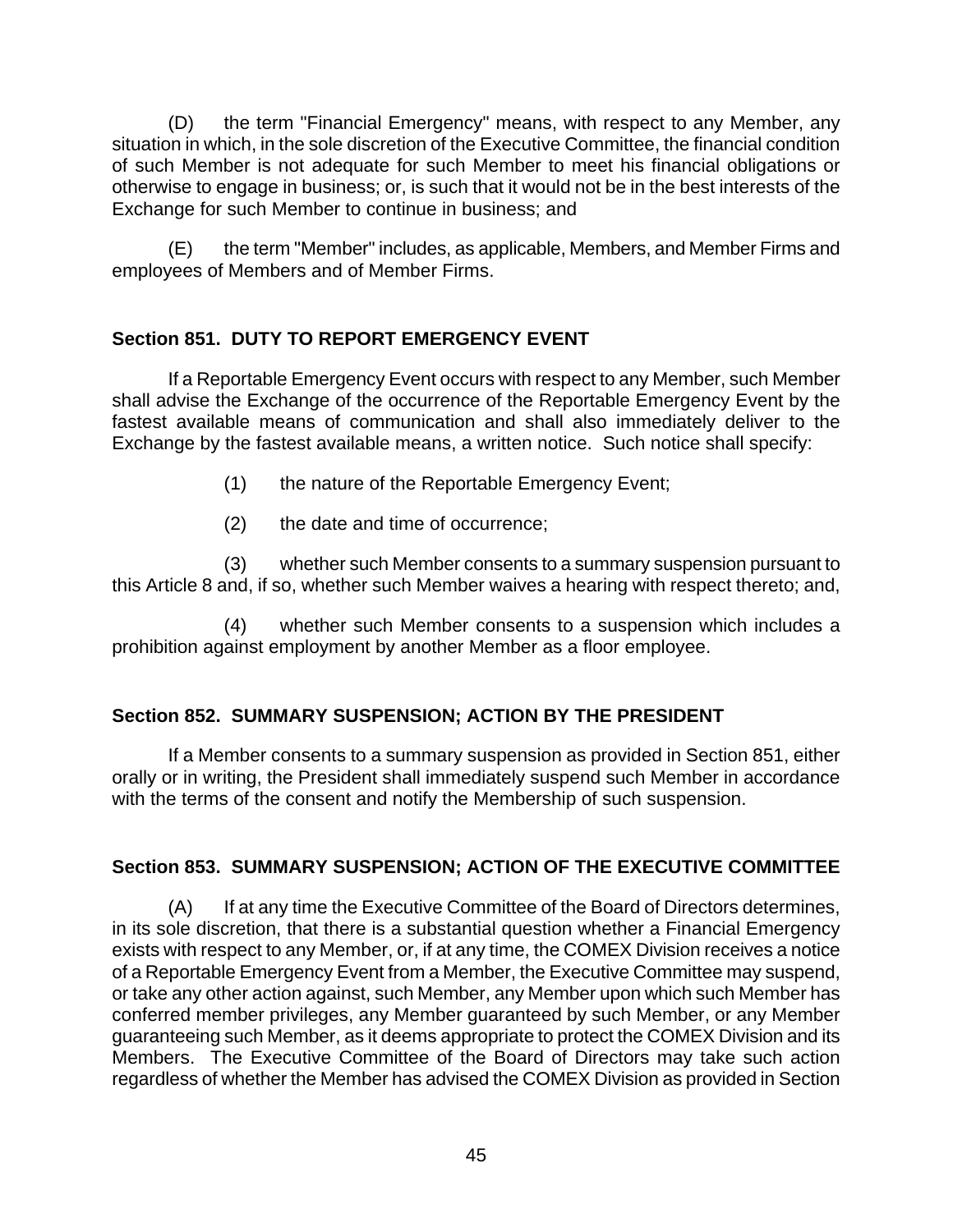<span id="page-50-0"></span>851, whether such Member has consented to a suspension, or whether such Member has waived a hearing.

(B) Any action taken under the authority of this Section 853 may be taken without notice or a hearing where the Member waives notice or hearing, or when the Executive Committee or the Board of Directors determines, in its sole discretion, that the furnishing of notice, and an opportunity for a hearing before such action is taken or both is not practicable under the circumstances.

(C) In any case where the Executive Committee of the Board of Directors has taken action against a Member without prior notice or hearing because of impracticability, the COMEX Division shall give promptly to such Member the notice required by Section 854(B) and an opportunity to be heard.

(D) The powers and duties of the Executive Committee of the Board of Directors under this Article 8, including the obligation to hold a hearing, if requested, may be delegated to a subcommittee of any two or more members of the Executive Committee of the Board of Directors or to any other committee of the Exchange as the Chairman of the Board of Directors may decide in his sole discretion.

### **Section 854. NOTICE**

(A) Any notice to a Member given before action is taken under Section 853 shall state: (1) the Financial Emergency or other situation which is believed to cause the need for summary action by the Executive Committee of the Board of Directors; and, (2) the date, time and place of the hearing.

(B) Any notice to a Member given after action is taken under Section 853 shall state: (1) the action taken; (2) a brief summary of the reason for the action; (3) the effective time, date and duration of the action; and, (4) that upon written request by a date certain, a hearing will be held.

### **Section 855. HEARING DECISION**

(A) The Executive Committee of the Board of Directors, or other committee, as provided in Section 853(D), shall render a decision as provided in this By-Law. The decision shall be final and may not be appealed.

(B) A hearing, if requested, shall be fair and shall be conducted in accordance with procedures adopted by such committee for any hearing before it; but, during such hearing,

(1) the formal rules of evidence shall not apply;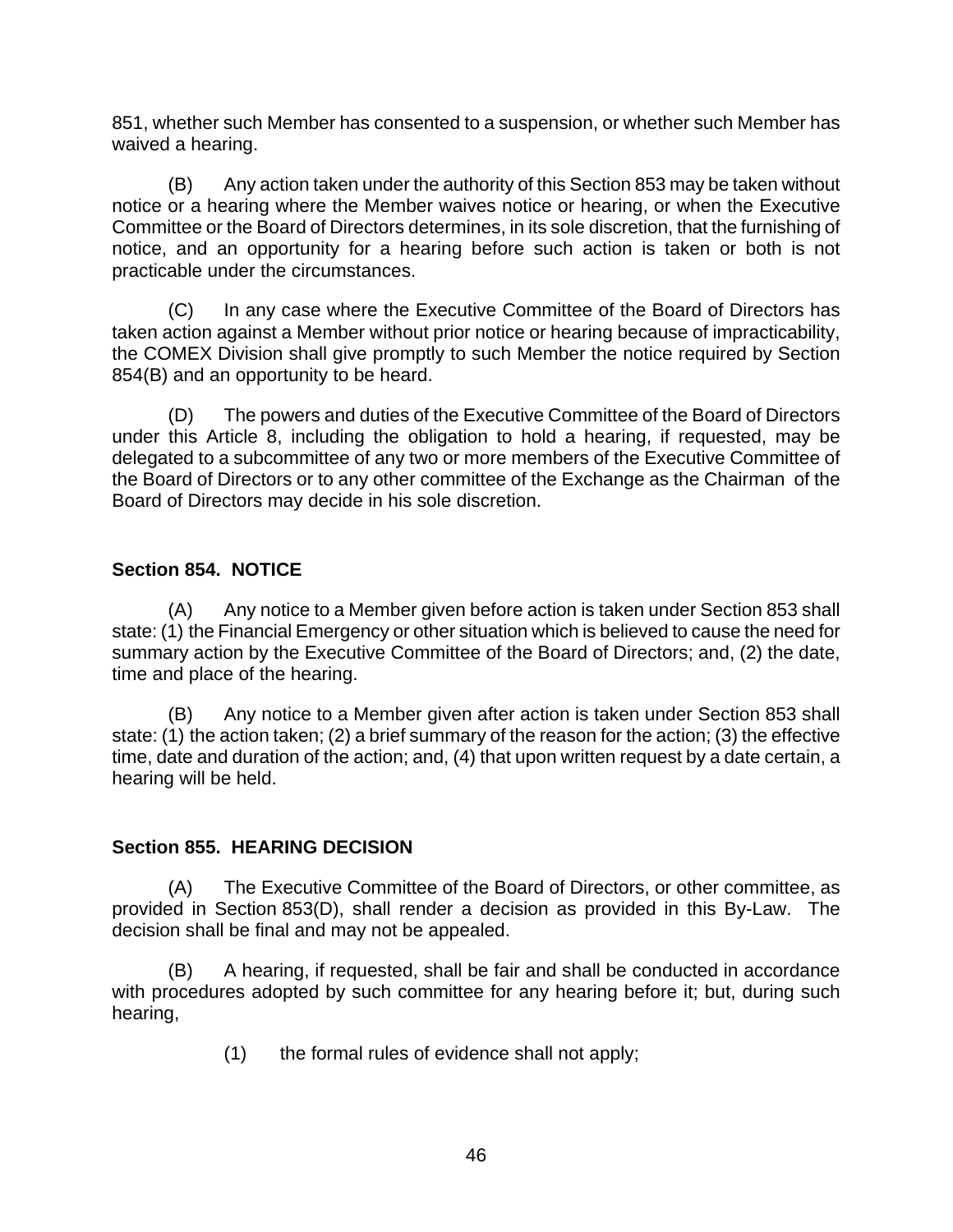<span id="page-51-0"></span>(2) the Compliance Department shall present the case or the charges and penalties which are the subject of the hearing;

(3) the Member shall be permitted to appear personally and shall have the right to be represented by counsel or other person of his choice;

(4) the Member and the Compliance Department shall be entitled to crossexamine any persons appearing as witnesses at the hearing;

(5) the Member may call witnesses and present such evidence as may be relevant to the charges;

(6) the committee shall be the sole judge of the relevancy of such evidence;

(7) the Exchange shall require persons who are within its jurisdiction and who are called as witnesses to appear and produce evidence or testify and shall make reasonable efforts to secure the presence of all other persons called as witnesses whose testimony would be relevant; and,

(8) the committee may impose a summary penalty upon any person whose actions impede the progress of the hearing.

(C) Promptly following the close of hearings, the Executive Committee of the Board of Directors shall render a decision in writing, based on the weight of the evidence. The decision shall include:

- (1) a description of, and the reasons for, the summary action;
- (2) a brief summary of the evidence produced at the hearing;
- (3) findings and conclusions;

(4) where action has already been taken under Section 853, a determination that such action be affirmed, modified or reversed; and,

(5) a description of any final action taken by the Executive Committee of the Board of Directors, its effective date and duration.

# **Section 856. OBLIGATIONS OF INSOLVENT MEMBERS**

A Member who is insolvent shall provide to the President, within thirty (30) days of his insolvency and in addition to the Notice provided for in Section 851, a statement of his business affairs as they existed at the time of his insolvency.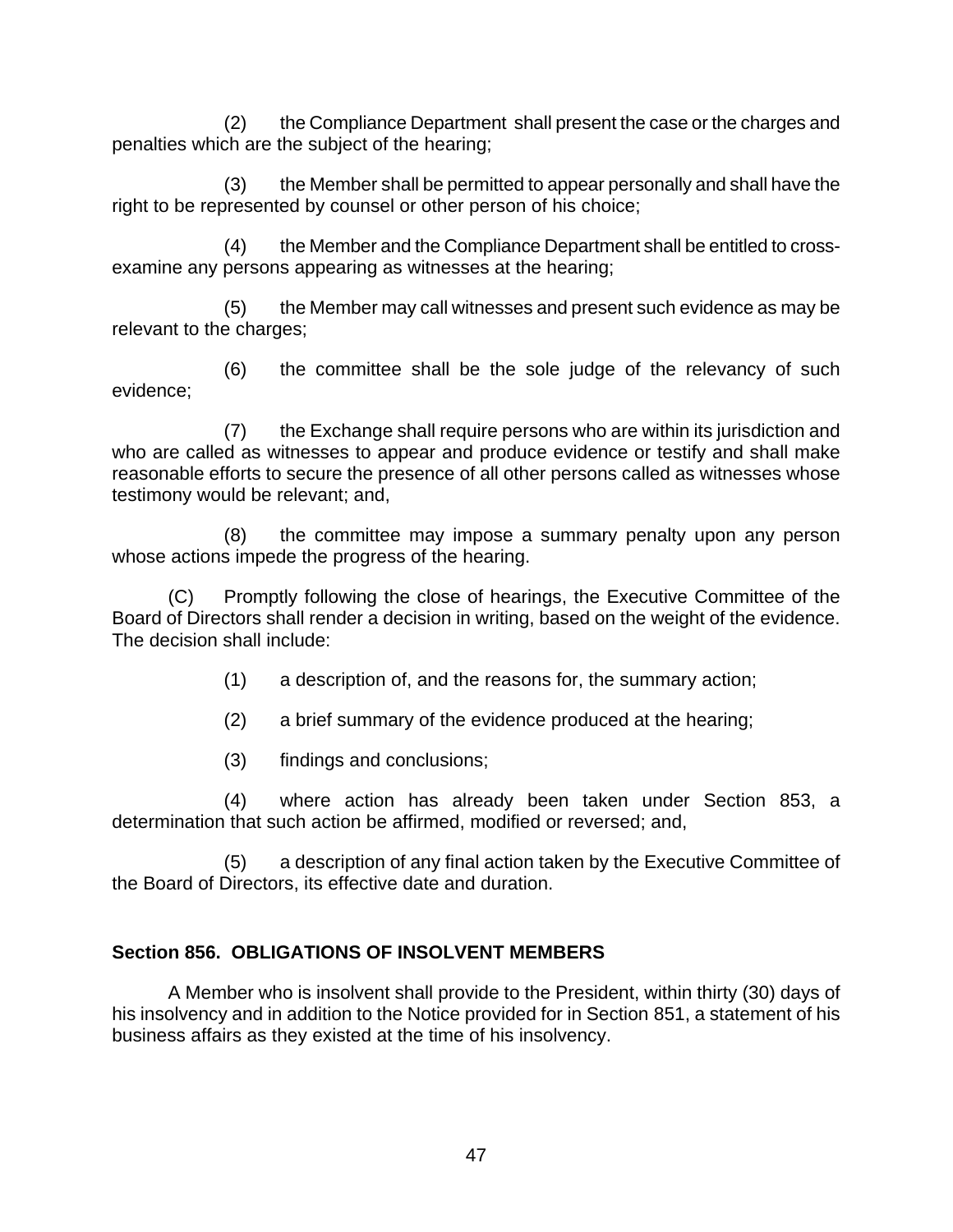### <span id="page-52-0"></span>**Section 857. CREDITORS OF INSOLVENT MEMBERS**

(A) Unless the Executive Committee of the Board of Directors shall direct otherwise, all futures and options contracts traded on the Exchange, made with or carried for a Member suspended under this Article 8 of the By-Laws shall be liquidated by the party carrying the contracts. Such liquidation shall take place in the open market. If such contracts cannot be liquidated due to the closing of the Exchange for any reason, such contracts shall be liquidated on the next day on which the Exchange is open. The period within which such contracts must be liquidated shall not include any period during which the provisions of the Rules limiting price fluctuations would prevent such liquidations.

(B) Within ten (10) days of the announcement of suspension of a Member, any Member who has a claim against such suspended Member shall deliver to the President a Notice of Claim which details all contracts liquidated under this Section 857 and the net debit or credit balance resulting therefrom and which details any other claims which such Member may have against the suspended Member.

(C) Failure to file a Notice of Claim within such period shall bar such Member from participating in any proceeds which result from any sale of the membership of the suspended Member.

# **Section 858. ESTABLISHMENT OF VALID CLAIMS**

(A) The President shall furnish the suspended Member and all Members who have filed Notices of Claim as required by Section 857 with copies of all Notices of Claim filed under Section 857 and the sworn statement of the suspended Member filed under Section 856. The President shall also specify a date not more than ten (10) business days from the date on which such Notices of Claim are furnished to such Members by which the suspended Member or any claimant Member may file an objection to any claim.

(B) If a suspended Member or any claimant Member fails to file an objection to a claim before the date set by the President, that Member shall have waived all rights to object to such claim or claims.

(C) In the event that any claim is disputed, the validity of such claim shall be determined by arbitration in accordance with the Rules. The arbitration shall proceed as if the objecting Member has filed a Demand for Arbitration. The objecting Member shall pay the fee prescribed in the Rules. The arbitrators shall determine whether and to what extent such claim is valid, and, in accordance therewith whether and to what extent a claimant is entitled to participate in the proceeds of a sale of the membership of such suspended Member pursuant to Section 861.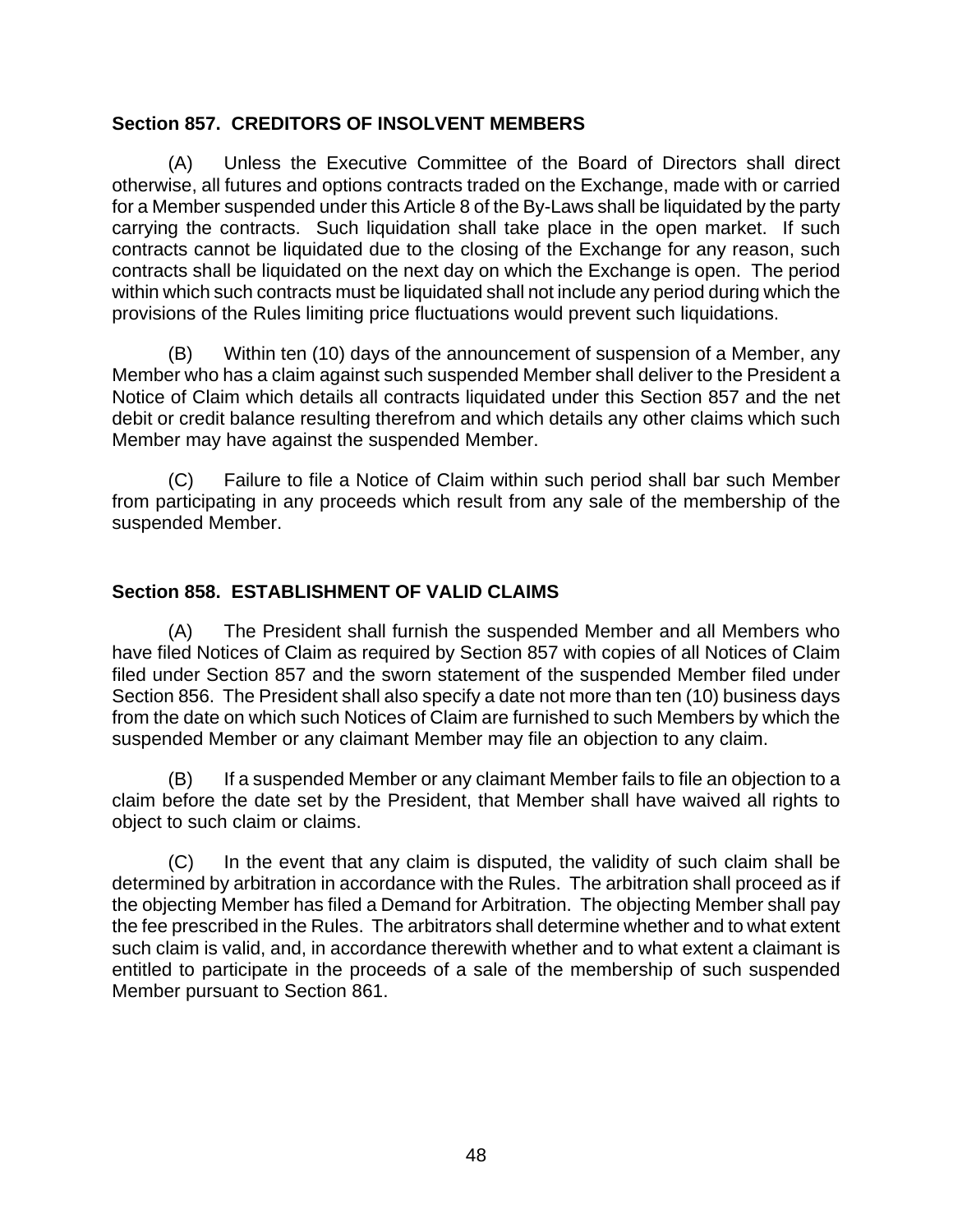### <span id="page-53-0"></span>**Section 859. EXPELLED MEMBER**

All memberships held by a Member who is expelled from the COMEX Division shall be sold and the proceeds paid and applied as provided in Sections 860 and 861.

### **Section 860. SALE OF MEMBERSHIP**

(A) If within ten (10) business days from the date of the decision of the Arbitration Committee or from the last date established by the President for filing of objections to Notices of Claim, whichever is later, a Member suspended under this Article 8 of the By-Laws does not pay all valid claims, the membership and all other collateral previously delivered or pledged to the Exchange or the COMEX Division (including, without limitation, shares of capital stock of NYMEX Holdings) of the suspended Member shall be sold in accordance with this Section 860 and the proceeds of the sale of such membership shall be distributed in accordance with Section 861.

(B) When a membership is sold pursuant to this Section 860, written notice of such sale stating the date and time of such sale shall be sent to the Member and the membership ten (10) days prior to such sale.

(C) All sales should be made by the President or his designee on the floor of the COMEX Division to the highest bidder at open outcry but in no event less than the highest bid then posted at the COMEX Division for the transfer of a membership. Any Member may purchase such membership. Any membership so purchased shall be free from and clear of any claims, liens or attachments. Such sale shall be final and binding and not subject to challenge. Payment for the purchase of such membership shall be made to the COMEX Division.

# **Section 861. DISPOSITION OF PROCEEDS**

The proceeds of any sale of a membership and all other collateral previously delivered or pledged to the Exchange or the COMEX Division (including, without limitation, shares of capital stock of NYMEX Holdings) shall be paid and applied in the following order of priority:

(1) first, to the Exchange in full satisfaction of any amounts due to the Exchange including but not limited to, booth fees, office rent, phone charges and outstanding balances (principal and accrued interest) on notes guaranteed pursuant to Rule 2.56 ("Exchange Financed Class A and COMEX Memberships");

(2) second, pro rata to the payment of such Member's primary clearing member and secondary clearing members, if any, of all claims filed in accordance with the requirements of Rule 2.51 ("Procedure for Transfer of Membership") for losses arising from the clearance of trades executed by the guaranteed Member;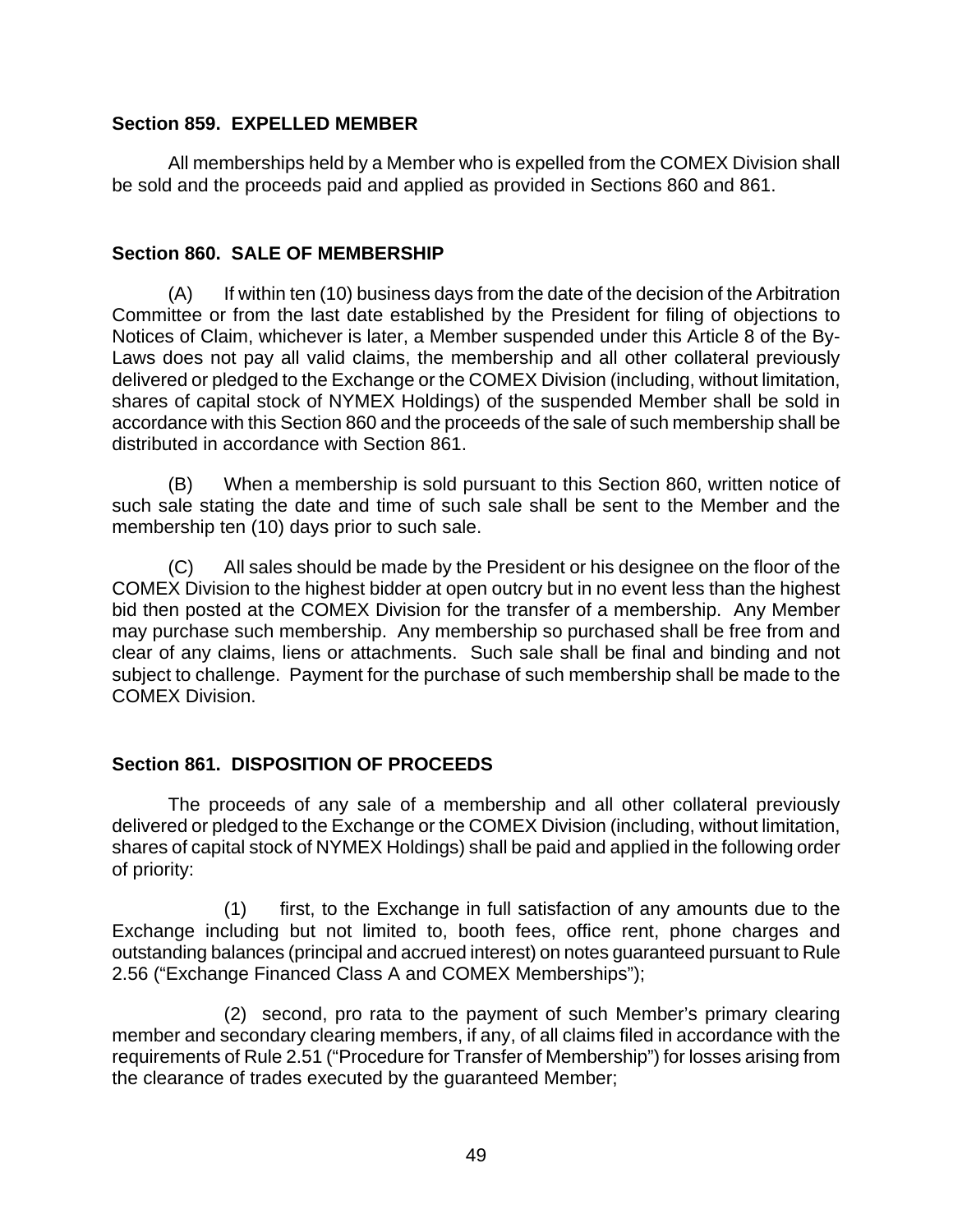<span id="page-54-0"></span>(3) third, the remaining balance, if any, pro rata to other Members on allowed claims arising out of transactions in Exchange futures and options contracts and/or any other Exchange business of such Members, pro rata; provided that no partner shall share in the proceeds in the sale of a membership of one of his partners until all claims of other Members have been satisfied in full;

(4) fourth, the remaining balance, if any, to the payment of any claims made by entities or persons who have financed the purchase of the membership provided that documentation regarding such purchase was filed with the Membership Department prior to the financing of such purchase; and

(5) fifth, the balance, if any, to the Member whose membership was sold or to his legal representative, except that, notwithstanding any other provision of the By-Laws or Rules, for purposes of this subsection (5) the term Member shall not include lessees or licensees, but shall mean the beneficial owner of such membership.

# **Section 862. REINSTATEMENT OF SUSPENDED MEMBER**

(A) A Member suspended under Sections 852, 853 or 855 may apply for reinstatement at any time prior to the sale of his membership.

(B) When a Member applies for reinstatement, he shall deliver to the President a schedule of all of his creditors, a statement of the amounts owed, the nature of the settlement by which claims of a creditor were paid, and such other information as the President may request.

(C) Written notice of the time and place of the meeting of the Board at which the application for reinstatement is to be considered shall be sent to the suspended member and to the other Members not less than five (5) days prior to the meeting.

(D) The vote of a majority of the Board present and voting is required to reinstate the suspended Member. However, where a Member has failed to give timely the notice required by Section 851, a vote of two-thirds of the entire Board is required to reinstate the suspended Member.

(E) If a Member suspended under this Article 8 of the By-Laws is not reinstated within one (1) year from the date of his suspension, such Member may not be reinstated.

# **Section 863. DEATH OF A MEMBER**

Upon receiving due notice of the death of a Member, the President or his designee shall announce such death to the other Members and shall post a notice of such fact on the floor of the COMEX Division for five (5) days. Any Member holding open futures or options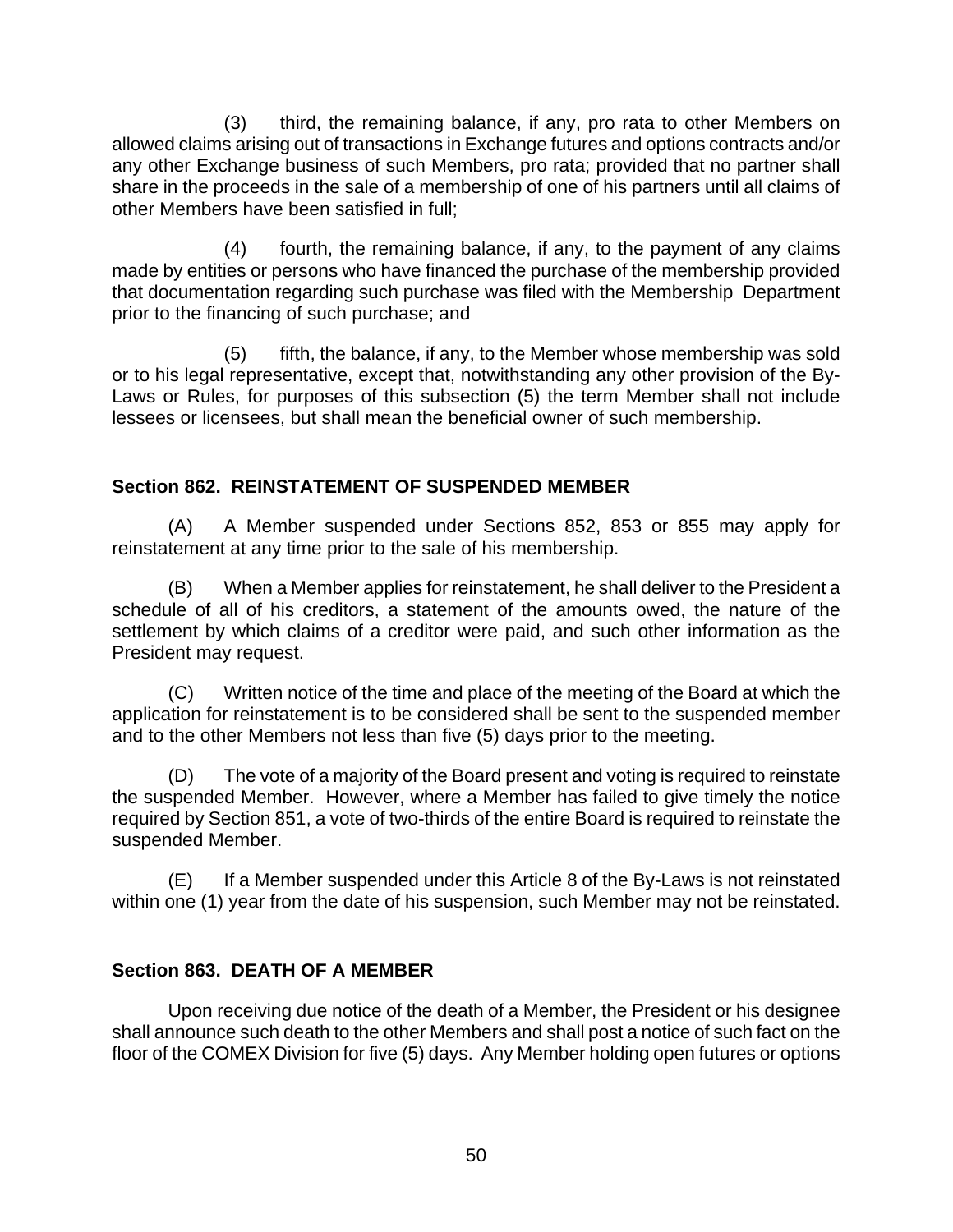contracts for such deceased Member shall liquidate such open futures or options contracts in accordance with the provisions of Section 857.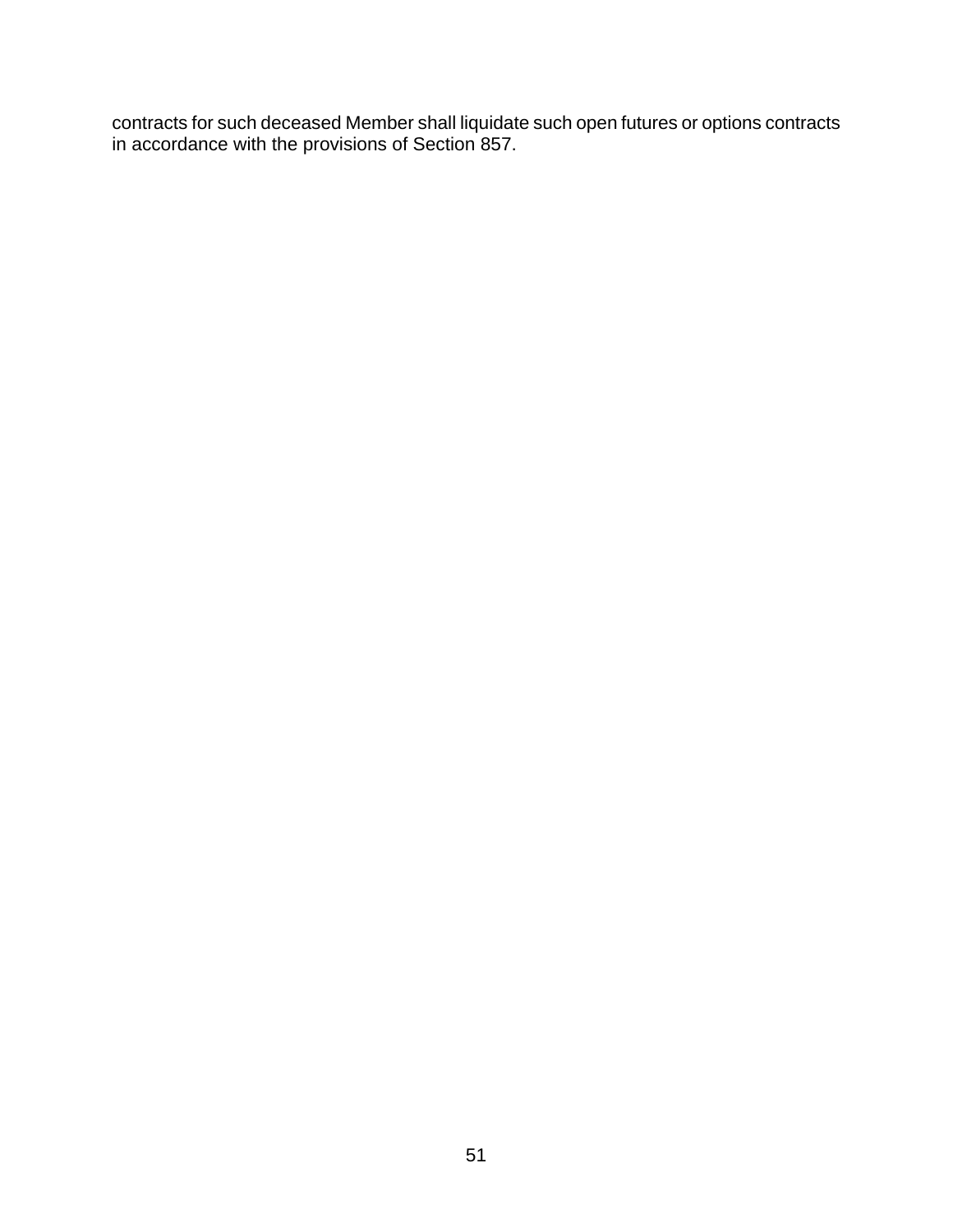# **ARTICLE 9 DEFINITIONS**

#### <span id="page-56-0"></span>**Section 900. SINGULAR NUMBER; GENDER**

Unless the context otherwise requires, words importing the singular number include the plural; and words importing the masculine gender include the feminine and neuter gender as appropriate.

#### **Section 901. ACT**

The term "Act" shall mean the Commodity Exchange Act, as may be amended from time to time.

#### **Section 902. AFFILIATE**

The term "affiliate" or "Affiliate" shall mean a person that directly, or indirectly through one or more intermediaries, controls or is controlled by, or is under common control with, the person or entity specified.

#### **Section 903. BOARD**

The term "Board" or "Board of Directors" shall mean the Board of Directors of Commodity Exchange, Inc.

#### **Section 904. BUSINESS DAY**

The term "business day" shall mean any day on which the Exchange is open for trading.

#### **Section 905. BUYER AND SELLER**

For the purpose of these By-Laws, the terms "Buyer" and "Seller" shall mean the long Clearing Member and the short Clearing Member, respectively.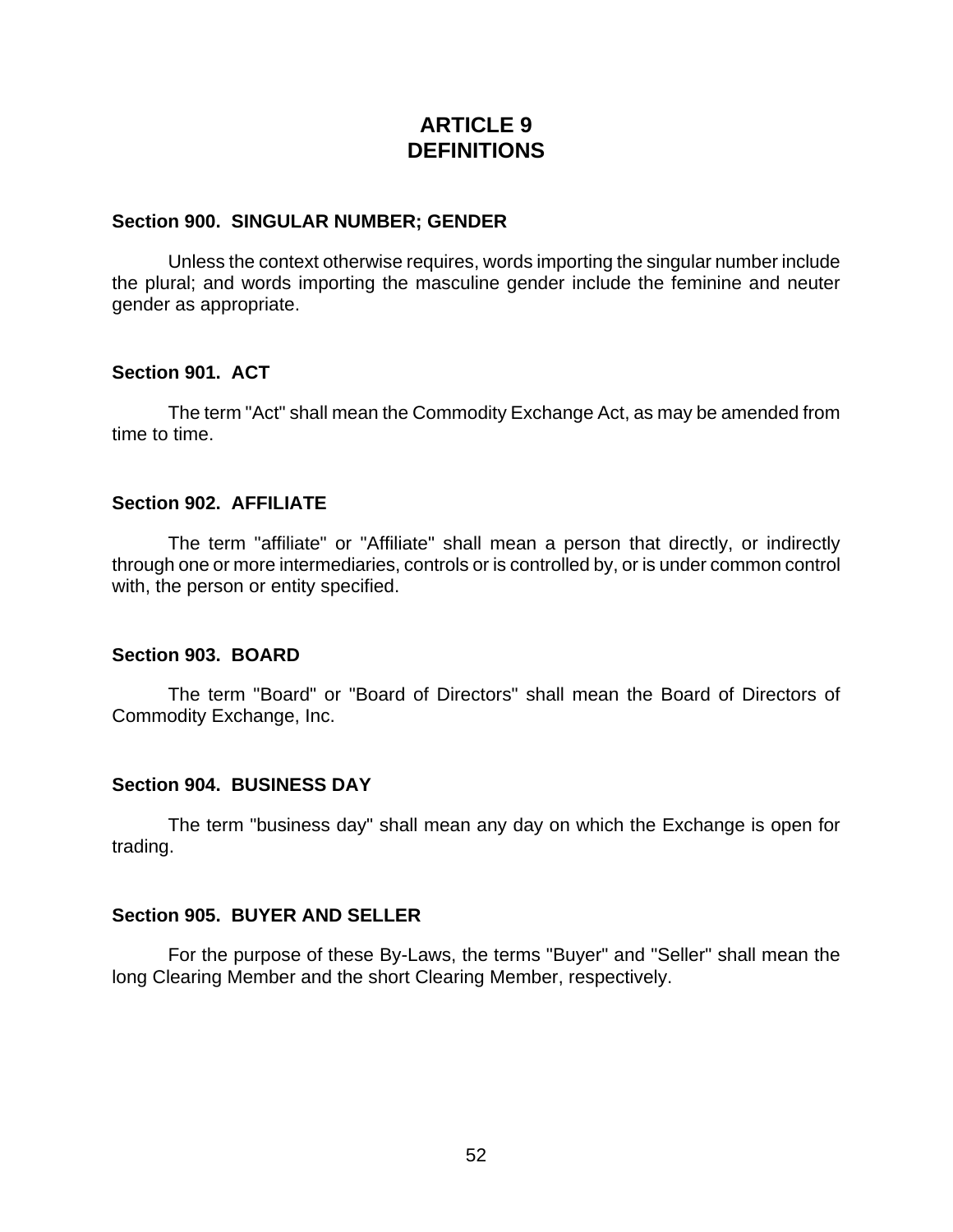#### <span id="page-57-0"></span>**Section 906. BY-LAWS**

The term "By-Laws" shall mean these By-Laws until subsequently amended in accordance with their terms.

#### **Section 907. CLEARING HOUSE**

The terms "Clearing Association," "Clearing House" or "Clearing Department" shall mean the department of the Exchange or any corporation, organization or other entity authorized by the Board to clear any contracts subject to the Rules of the Exchange.

#### **Section 907A. CME CORE PRODUCT**

The term "CME Core Product" shall mean any CME product which represents 5% or more of electronic futures volume for the CME in 2008.

#### **Section 908. COMEX CORE PRODUCT**

The term "COMEX Core Product" shall mean gold, silver, copper and Eurotop 100 contracts that were traded on the Commodity Exchange, Inc. immediately prior to August 3, 1994.

#### **Section 909. COMEX OR COMEX DIVISION**

The terms "COMEX" or "COMEX Division" shall mean the COMEX Division of the Exchange, which currently shall operate through COMEX, a wholly-owned subsidiary of the Exchange, or in the future may operate as a division of the Exchange.

#### **Section 910. COMEX DIVISION MEMBERS**

The term "COMEX Division Members" shall mean Members of the COMEX Division of the Exchange and Member Firms, but shall not, except in Articles 7 and 8 of these By-Laws, include COMEX Option Members or Member Firms upon which membership privileges have been conferred by Option Member(s).

#### **Section 911. COMEX DIVISION MEMBERSHIPS**

The term "COMEX Division Memberships" shall mean those holders of the rights and privileges to trade futures, futures options contracts and similar instruments on the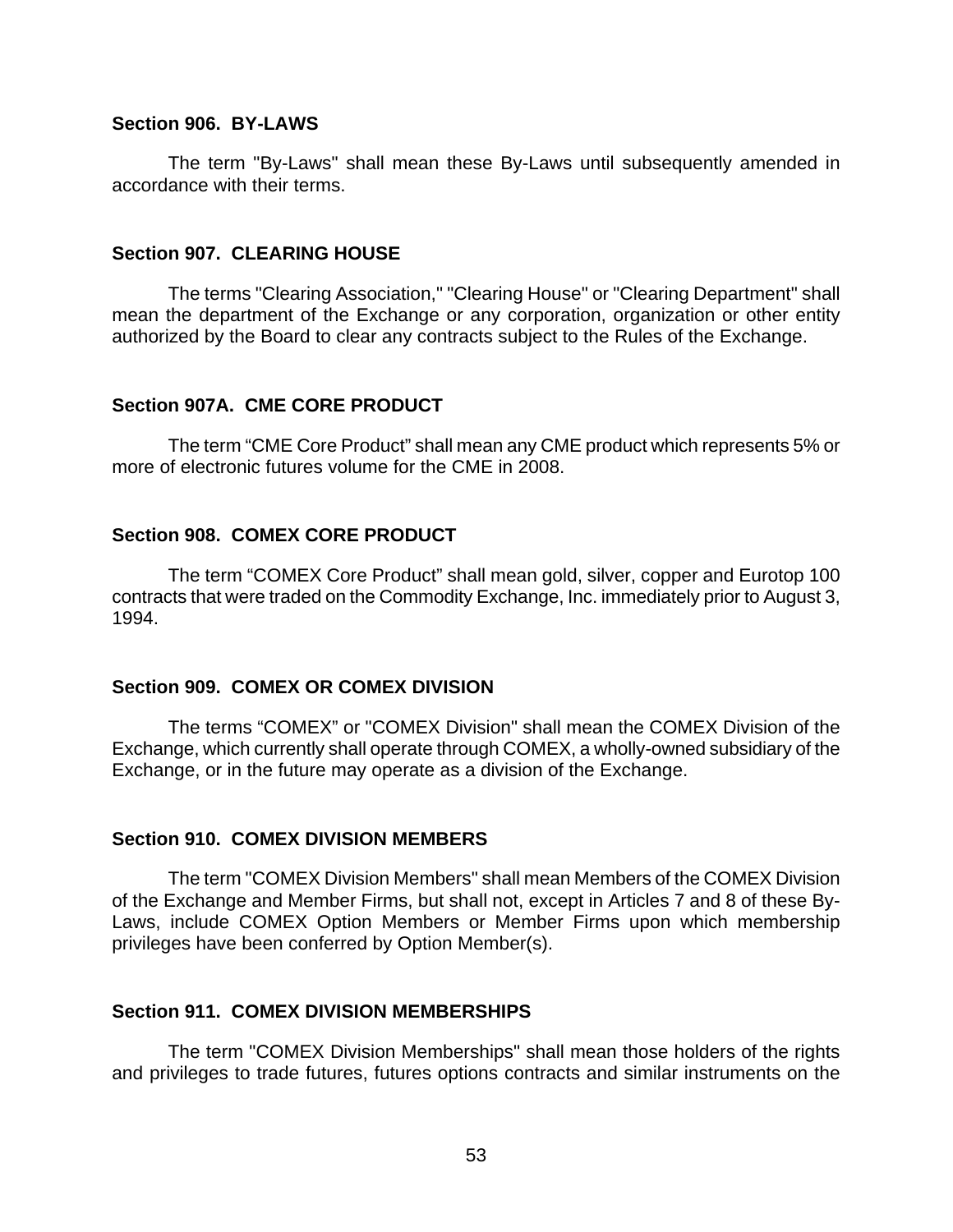<span id="page-58-0"></span>Exchange in accordance with and specifically as set forth in the provisions of these By-Laws and such other rights and privileges as are set forth in the By-Laws.

### **Section 912. COMEX GOVERNORS COMMITTEE**

The term "COMEX Governors Committee" shall mean the committee established in accordance with Article 4A of these By-Laws.

### **Section 913. COMEX OPTION MEMBERS**

The term "COMEX Option Member" shall mean those persons having the rights set forth in Sections 2.60 through 2.67 of the Rules.

### **Section 914. COMMISSION**

The term "Commission" shall mean the Commodity Futures Trading Commission.

### **Section 915. COMMODITY**

The term "commodity" shall mean any or all goods, articles, services, rights and interests in which contracts for future delivery, or options on such contracts, are presently or in the future dealt in, or are subject to the Rules.

### **Section 916. CUSTOMER**

The term "customer" shall mean a person, including another Member, for whom a Member or Member Firm carries an account.

# **Section 917. DIRECTORS**

The term "Directors" shall mean the members of the Board.

### **Section 918. EFP**

The term "EFP" shall mean a transaction commonly referred to as an exchange-forphysicals.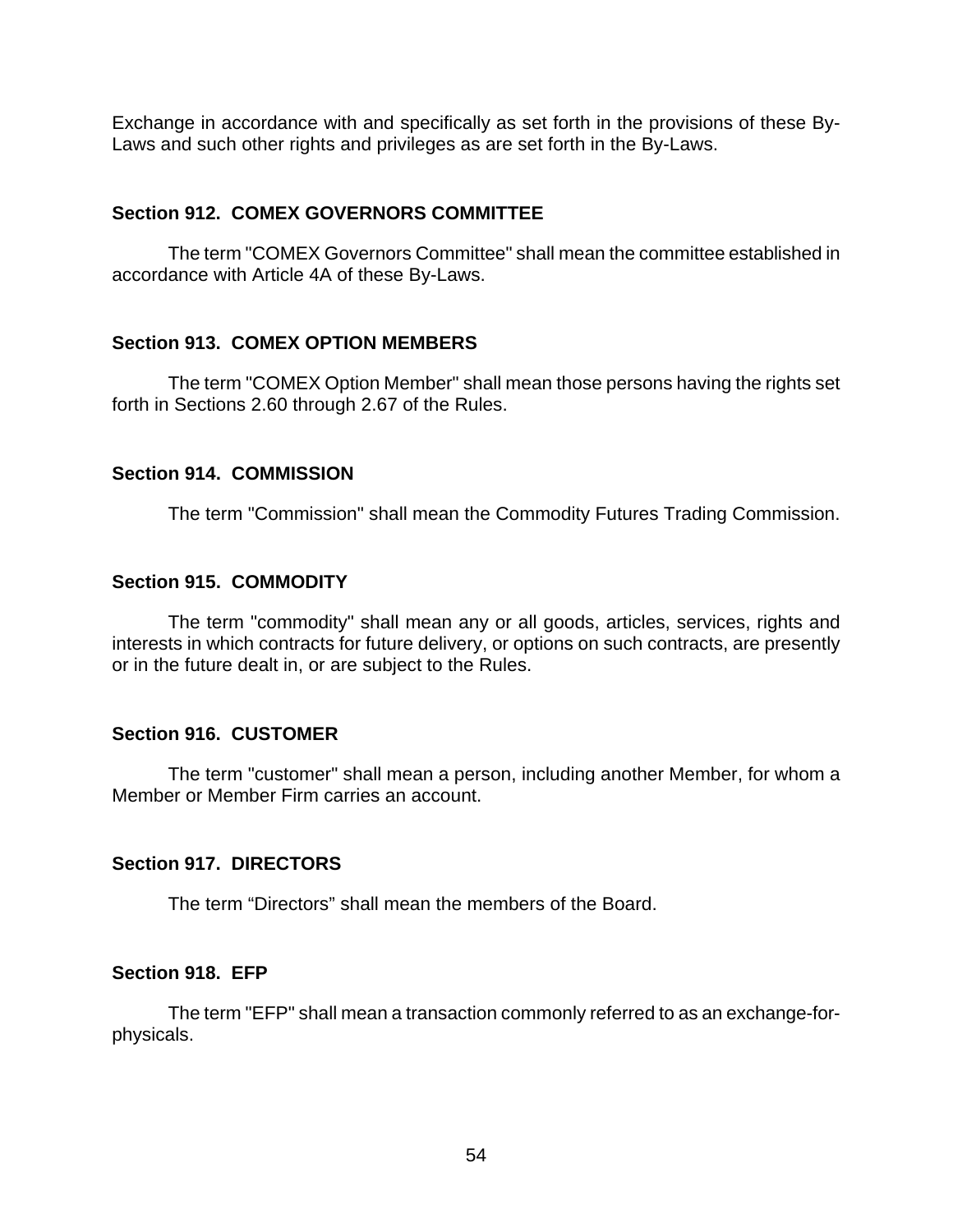#### <span id="page-59-0"></span>**Section 919. ELECTED COMEX GOVERNOR**

The term "Elected COMEX Governor" shall have the meaning set forth in Section 400A(B).

#### **Section 920. ELECTRONIC TRADING SYSTEM**

The term "Electronic Trading System" shall mean CME Globex™, NYMEX ClearPort® Trading or any successor electronic trading system through which NYMEX contracts are traded.

#### **Section 921. EXCHANGE**

The term "Exchange" shall mean the New York Mercantile Exchange, Inc., a corporation organized and existing under the Delaware General Corporation Law and consisting of the NYMEX Division and the COMEX Division, and any successor thereto.

#### **Section 922. FIRM**

The term "Firm" shall mean a corporation, partnership, association or sole proprietorship.

### **Section 923. FLOOR BROKER**

The term "Floor Broker" shall mean any Member, who has been granted floor trading privileges pursuant to the By-Laws and Rules and who, pursuant to said By-Laws and Rules, buys and sells any commodity futures or options contract on the COMEX Division, for any person other than himself.

### **Section 924. FLOOR MEMBER**

The term "Floor Member" shall mean any Member who is either a Floor Broker or a Floor Trader.

### **Section 925. FLOOR TRADER**

The term "Floor Trader" shall mean any Member who has been granted floor trading privileges pursuant to the By-Laws and Rules and who, pursuant to said By-Laws and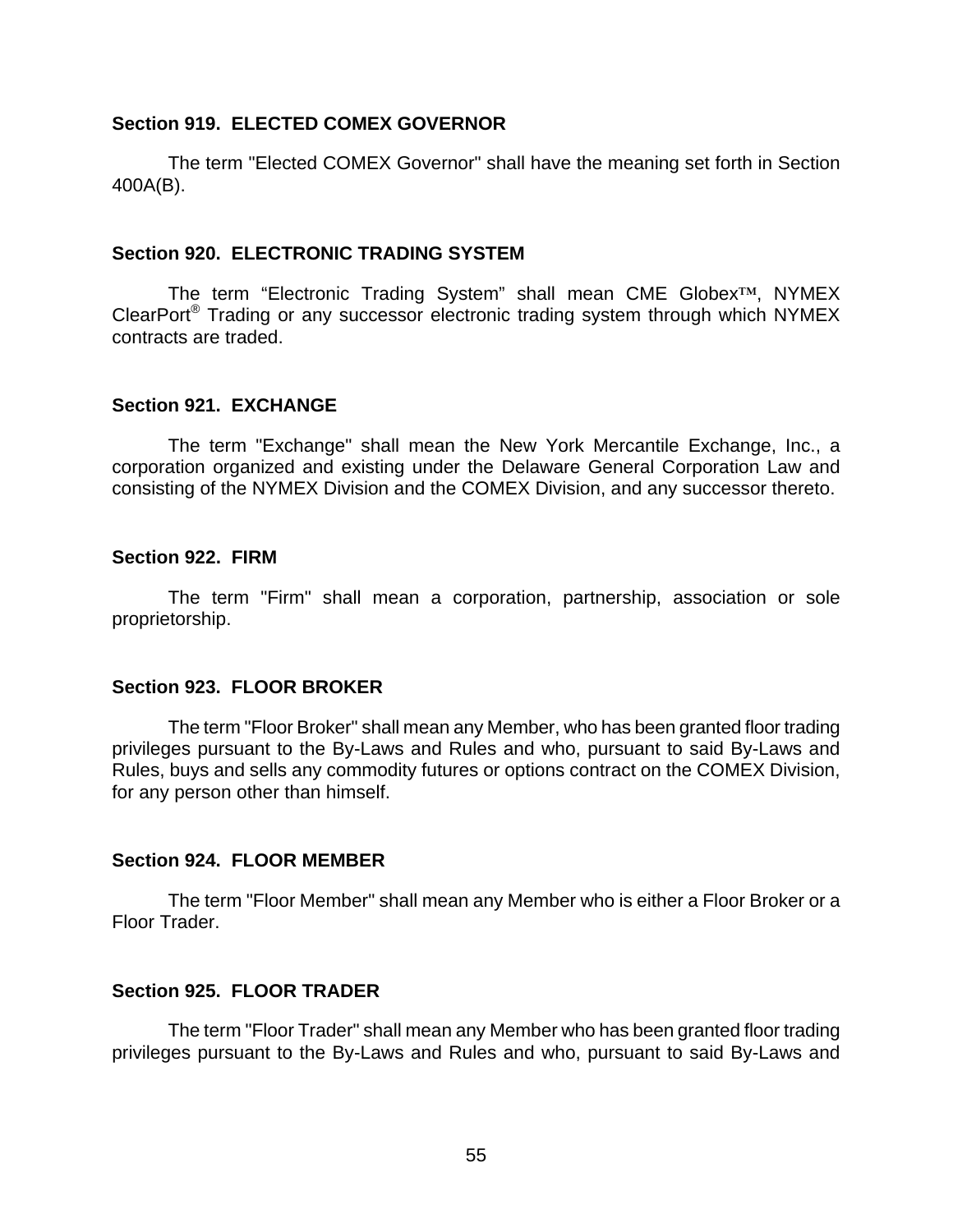<span id="page-60-0"></span>Rules, buys and sells any commodity futures or options contract on the COMEX Division for his own account.

### **Section 926. FUTURES CONTRACT**

The term "futures contract" shall mean any contract designated by the Board which is traded on or subject to the By-Laws and Rules of the Exchange.

### **Section 927. FUTURES COMMISSION MERCHANT**

The term "futures commission merchant" shall mean a person who is or is required to be registered with the Commission as a futures commission merchant.

### **Section 928. HOLIDAY**

The term "holiday" shall mean any day which the Board may designate as an Exchange holiday on which day the Exchange shall be closed.

### **Section 929. MEMBER**

The term "Member" shall mean any person or entity with any of the trading privileges on the COMEX Division set forth in Section 157(A) or under the Rules, including with respect to COMEX Option Members under Sections 2.60 through 2.67 of the Rules.

### **Section 930. MEMBER FIRM**

The term "Member Firm" shall mean any firm upon which membership privileges on the COMEX Division have been conferred by one or more Member(s) of the COMEX Division. The rights and privileges of each Member Firm shall be limited by the scope of the rights and privileges held by its conferring Member(s) and as otherwise limited by the By-Laws or Rules.

### **Section 931. NON-MEMBER**

The term "non-member" shall mean any person who is not a Member of the Exchange.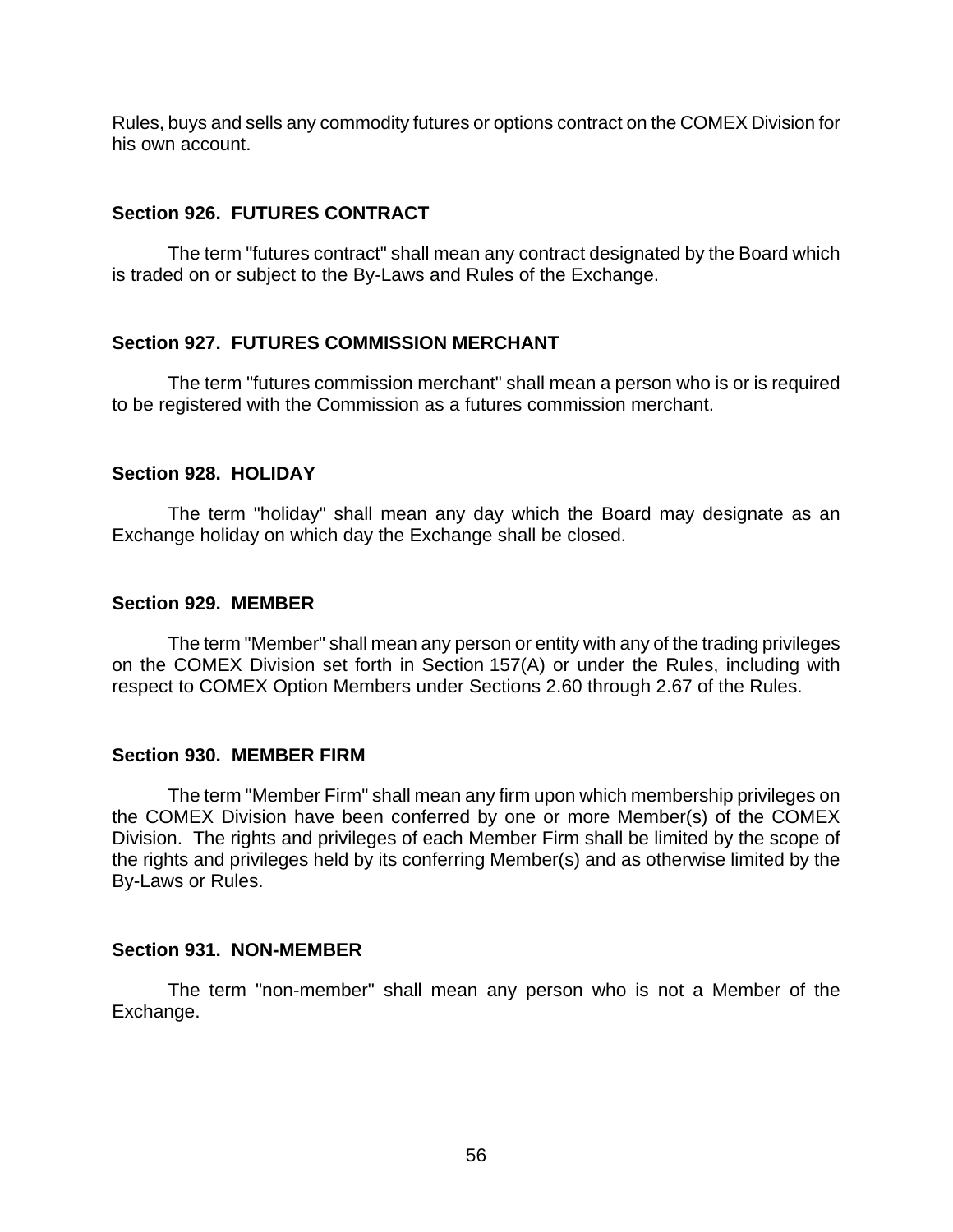#### <span id="page-61-0"></span>**Section 932. NYMEX**

The term "NYMEX" shall mean New York Mercantile Exchange, Inc.

#### **Section 933. NYMEX CORE PRODUCTS**

The term "NYMEX Core Products" shall mean NYMEX's Light Sweet Crude Oil, Natural Gas, N.Y. Harbor Unleaded Gasoline, N.Y. Harbor RBOB Gasoline and N.Y. Harbor Heating Oil futures contracts, whether physically-delivered or cash-settled.

#### **Section 934. NYMEX DIVISION**

The term "NYMEX Division" shall mean the NYMEX Division of the Exchange.

#### **Section 935. NYMEX DIVISION MEMBER**

The term "NYMEX Division Member" shall mean a member of NYMEX holding a Class A membership.

#### **Section 936. NYMEX HOLDINGS**

The term "NYMEX Holdings" shall mean NYMEX Holdings, Inc., a Delaware corporation, and any successor thereto.

#### **Section 937. NYMEX MEMBERSHIP**

The term "NYMEX Membership" shall mean the membership in COMEX that is owned by NYMEX.

#### **Section 938. OPTIONS CONTRACT**

The term "Options Contract" shall mean any transaction or agreement in interstate commerce which is or is held out to be of the character of, or is commonly known to the trade as, an "option," "privilege," "indemnity," "bid," "offer," "put," "advance guaranty," or "decline guaranty," and which is subject to Regulation under the Commodity Exchange Act.